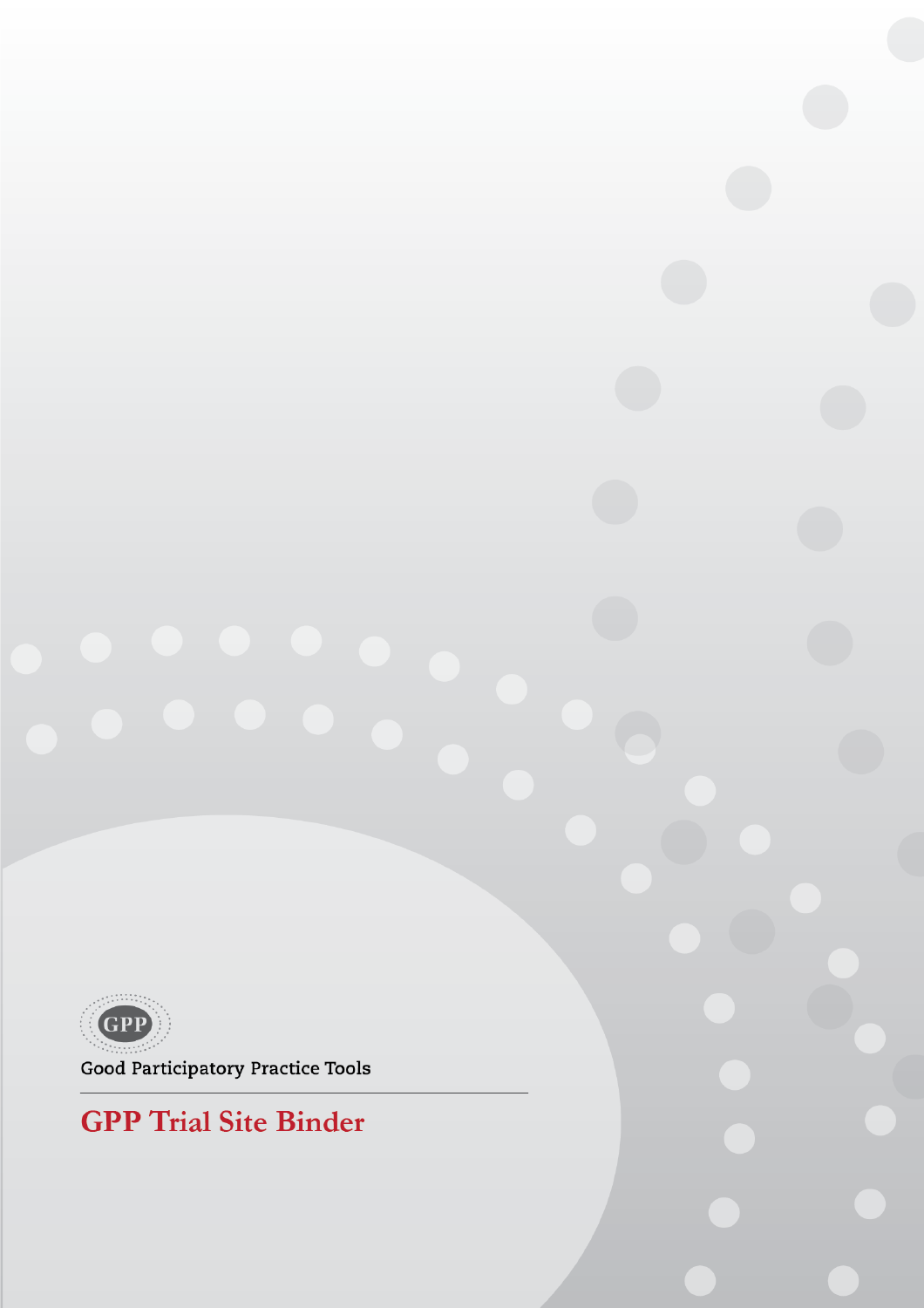

# **Introduction to the GPP Trial Site Binder**

# **Objective of the GPP Trial Site Binder:**

The GPP Trial Site Binder serves as a companion tool to the UNAIDS/AVAC *Good Participatory Practice: guidelines for biomedical HIV prevention trials, second edition* (2011). This binder template will help research teams plan, document, and organize their stakeholder engagement activities and records. Instructions outlined in the file will facilitate the development of a comprehensive dossier of stakeholder engagement at a particular research site, which can then be referred to regarding GPP compliance.

# **Contents of the GPP Trial Site Binder:**

The GPP Trial Site Binder is divided into sections according to the 16 GPP Topic Areas outlined in Section 3 of the GPP guidelines. Each section of the binder provides:

- » A list of key steps to help trial site staff follow the practices outlined in subsection D under each of the GPP topic areas.
- » Templates for written plans, meeting minutes, work plans, and other tables to organize information and document key consultative activities with stakeholders for each Topic Area.
- » A place to file draft documents for review with stakeholders, supplementary materials for review, reports, articles, or additional documents that may be developed and used, such as questions and answer sheets about the trial.

# **How to Use the GPP Trial Site Binder:**

Research teams should read each section of the GPP Trial Site Binder to see key steps for following the participatory practices in each Topic Area of the research lifecycle. The GPP guidelines should be consulted for full details on the practices for each Topic Area.

Research teams can use the templates provided in the GPP Trial Site Binder as they appear, modify the templates to suit specific needs, or use the templates as guidance to create a sitespecific set of files to document stakeholder engagement efforts. Research teams may want to keep GPP records and documentation in one single file, by cutting and pasting information directly into the binder sections below, or refer to corresponding documents as attachments in each section. Research teams may also decide to create a physical GPP Trial Site Binder, with separate sections that correspond to the headings in this binder. The physical binder might also have a corresponding electronic folder containing this file and all corresponding documents.

A research team's GPP Trial Site Binder should be updated on a regular basis. The binder should be filed with the site's regulatory or working files for a trial protocol. The GPP Trial Site Binder can then be used to help the research team or other entities monitor and evaluate its stakeholder engagement efforts.



Good Participatory Practice Tools  **GPP Trial Site Binder**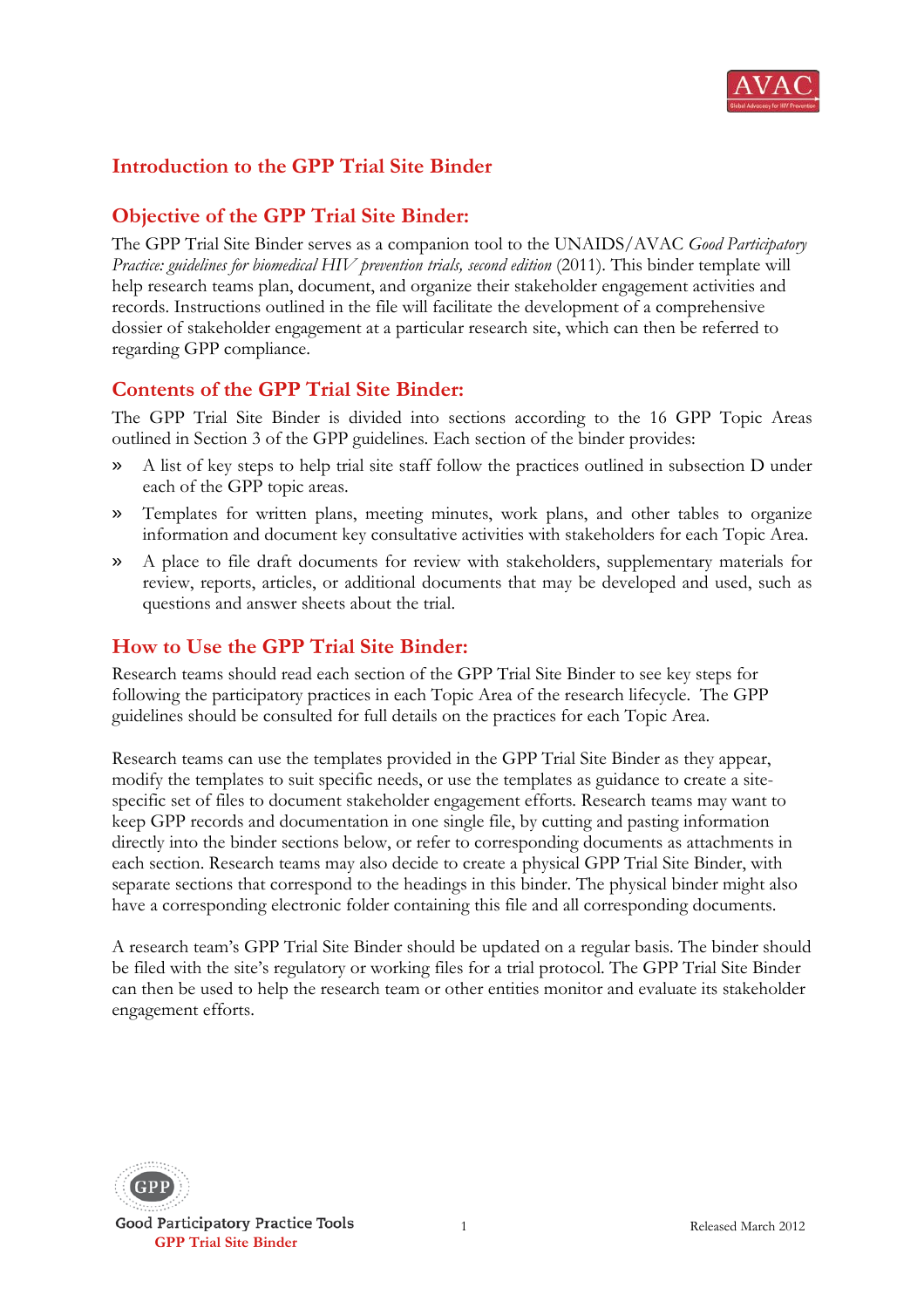

### **Section 1: Formative Research Activities**

Formative research activities usually constitute the initial phase of stakeholder engagement and involve identifying key trial stakeholders. Formative research activities enable research teams to gain an informed understanding of local populations, socio-cultural norms and practices, local power dynamics, local perceptions, channels of communication and decision-making, and local history of research, as well as the needs and priorities of people who are locally affected by and able to influence the trial. Use this section to file records and documents related to your formative research activities.

- » Identify the target trial population to be recruited for this trial.
- » Identify some of the local organizations that work with or are represented by the main trial population.
- » Identify the influential organizations or individuals in the local area that can affect or will be affected by the trial.
- » Determine who can obstruct a decision if not involved.
- » Determine each stakeholder group's interest in the trial and potential areas of collaboration.
- » Create a list of key stakeholders.
- » Document outcomes of stakeholder consultations and ongoing information about formative research activities in this section of the GPP Trial Site Binder.

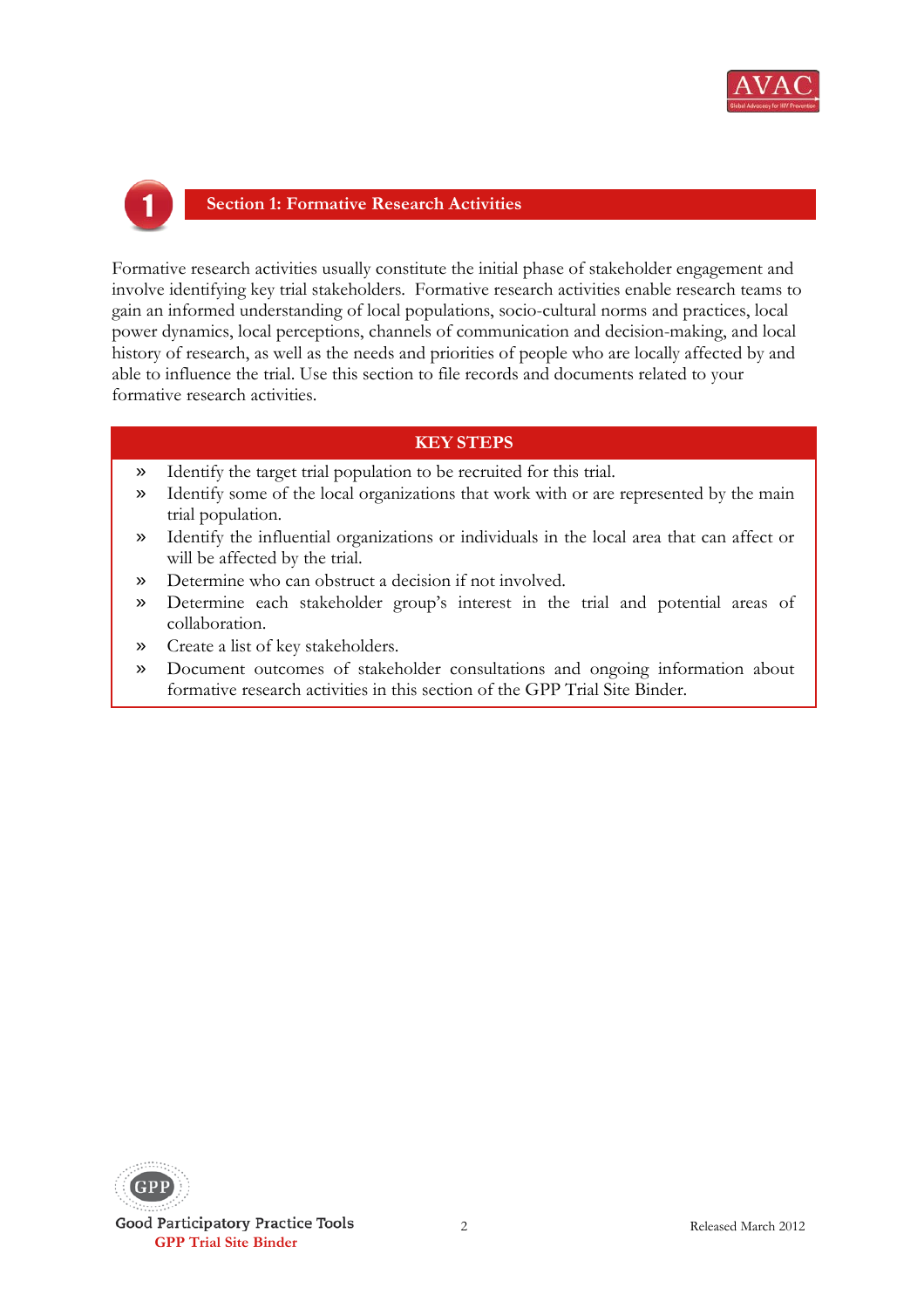

| <b>Key Stakeholders</b>    |                                         |                                                                        |                                                                |                 |  |
|----------------------------|-----------------------------------------|------------------------------------------------------------------------|----------------------------------------------------------------|-----------------|--|
| Name of Key<br>Stakeholder | What is their interest in<br>the trial? | What are the GPP topic<br>areas for consultation<br>and collaboration? | <b>Stakeholder's Contact</b><br>Details (e.g. phone,<br>email) | <b>Comments</b> |  |
|                            |                                         |                                                                        |                                                                |                 |  |
|                            |                                         |                                                                        |                                                                |                 |  |
|                            |                                         |                                                                        |                                                                |                 |  |
|                            |                                         |                                                                        |                                                                |                 |  |
|                            |                                         |                                                                        |                                                                |                 |  |
|                            |                                         |                                                                        |                                                                |                 |  |

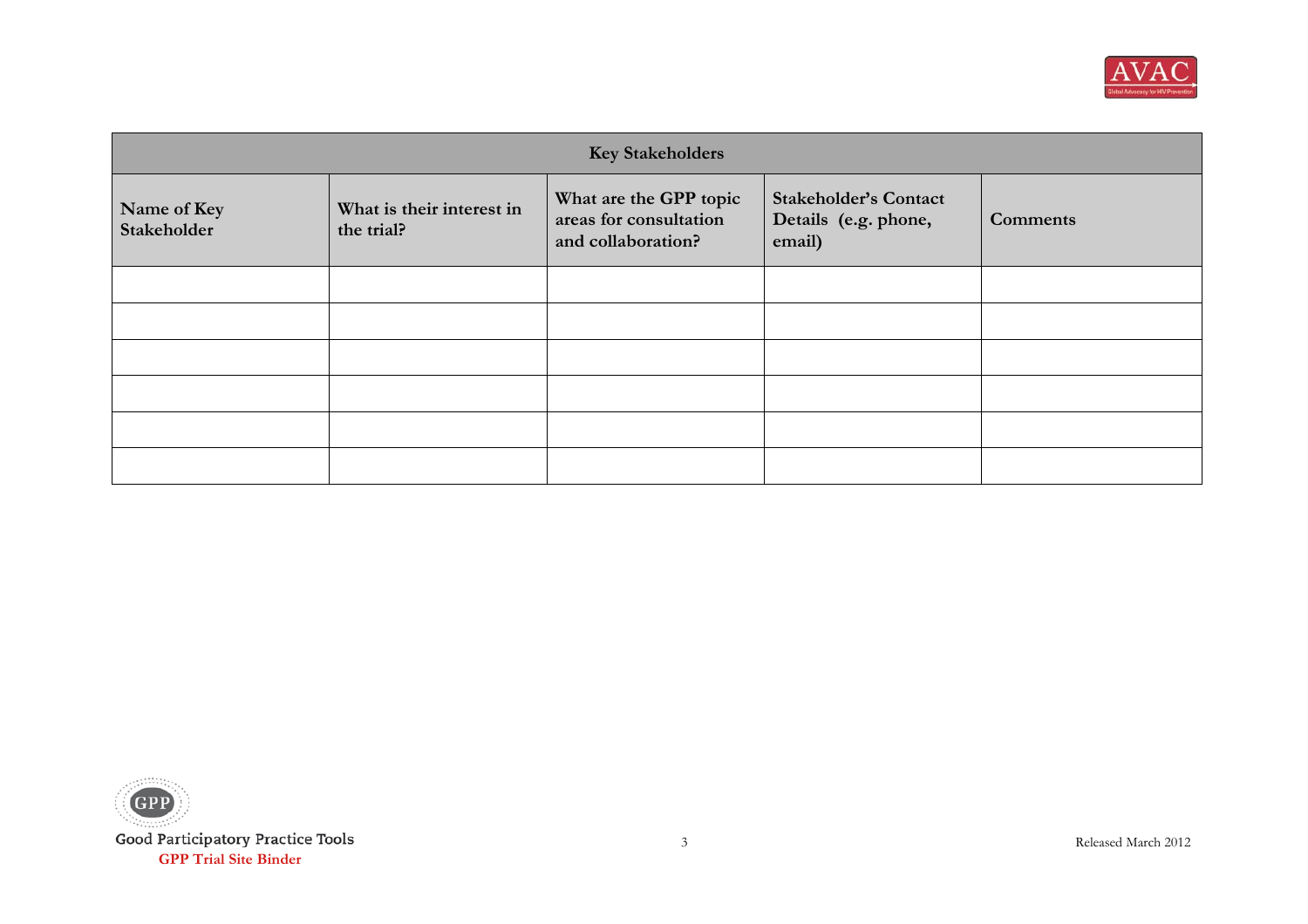

*Use this section to document minutes from relevant meetings conducted with stakeholders regarding this Topic Area. You may also insert or attach separate meeting reports, or if creating a physical binder, file them in this section.*

| <b>Meeting Title</b>     |  |
|--------------------------|--|
| <b>Meeting Date</b>      |  |
| <b>Meeting Attendees</b> |  |

| <b>Note Taker</b>         |  |
|---------------------------|--|
| <b>Purpose of Meeting</b> |  |

| Agenda Topics |
|---------------|
| . .           |
| <u>L.</u>     |
| $\sim$<br>◡.  |
| ተ.            |
| . ب           |
|               |

**Meeting Notes:**

| <b>Meeting Outcomes</b>                                          |  |  |  |  |
|------------------------------------------------------------------|--|--|--|--|
| <b>GPP</b> Action Items<br><b>Person Responsible</b><br>Deadline |  |  |  |  |
|                                                                  |  |  |  |  |
|                                                                  |  |  |  |  |
|                                                                  |  |  |  |  |

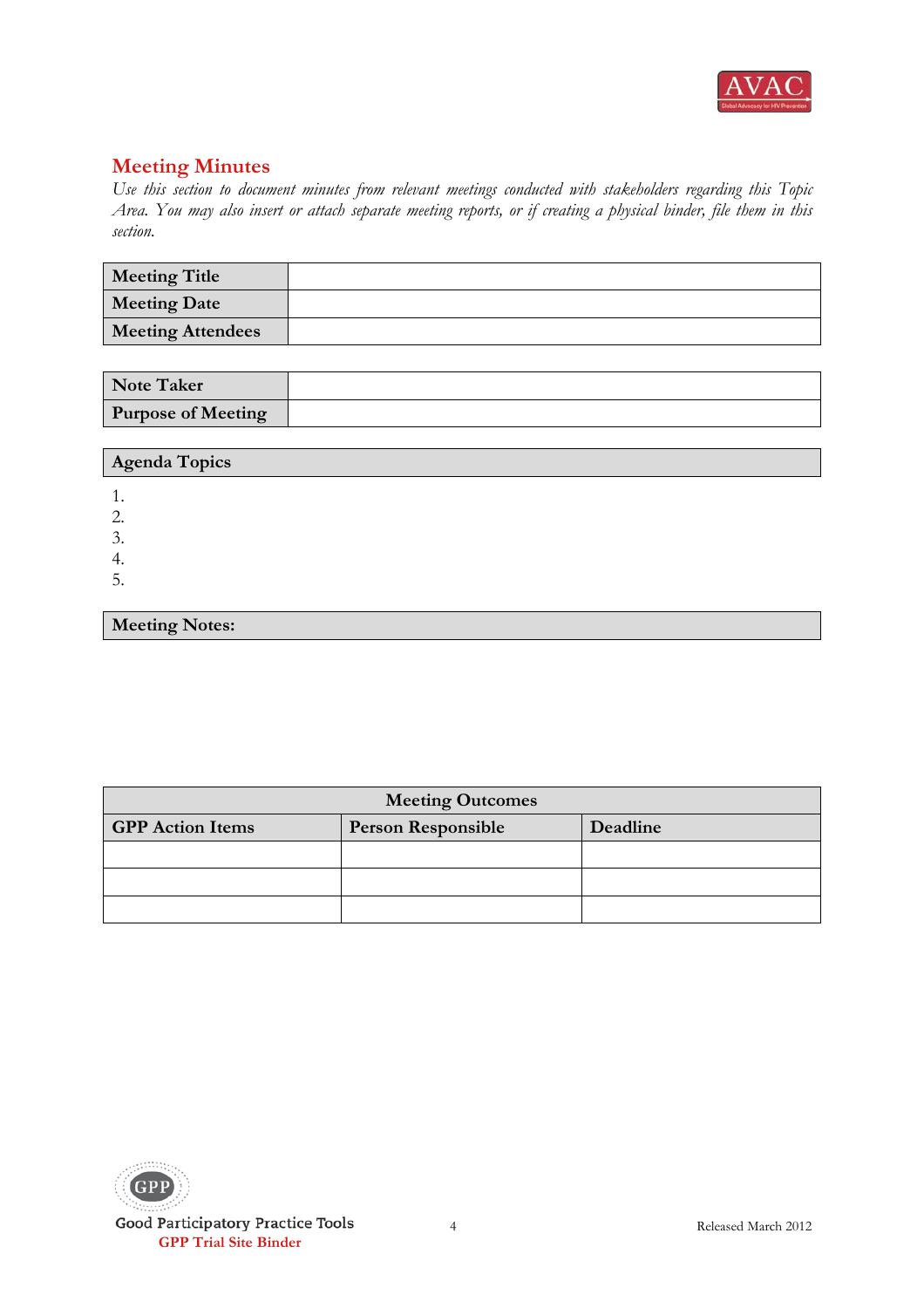



### **Section 2: Stakeholder Advisory Mechanisms**

Stakeholder advisory mechanisms refer to strategies or approaches that facilitate meaningful dialogue among research teams and relevant stakeholders about planned or ongoing clinical trials. Stakeholder advisory mechanisms provide research teams with information about relevant stakeholders' perspectives on the design, planning, and implementation of a specific clinical trial and facilitate open communication about research goals. Use this section to file information related to the site's stakeholder advisory mechanisms that will be used for gaining adequate and appropriate stakeholder input throughout the course of the trial.

**List the Stakeholder Advisory Mechanisms that your team will consult with during the course of the trial:**

| <b>Formal Stakeholder Advisory Mechanisms</b><br>(i.e. NGO advisory groups, CAB, community groups) |                                                                |  |  |  |
|----------------------------------------------------------------------------------------------------|----------------------------------------------------------------|--|--|--|
| Description of<br>Mechanism                                                                        | <b>Scope of Responsibility During</b><br>Comments<br>the Trial |  |  |  |
|                                                                                                    |                                                                |  |  |  |
|                                                                                                    |                                                                |  |  |  |
|                                                                                                    |                                                                |  |  |  |
|                                                                                                    |                                                                |  |  |  |

| <b>Informal Stakeholder Advisory Mechanisms</b><br>(i.e. events, meetings, focus groups, dialogue with community groups) |                                                            |  |  |  |  |
|--------------------------------------------------------------------------------------------------------------------------|------------------------------------------------------------|--|--|--|--|
| Description                                                                                                              | <b>Topic Areas for</b><br>Date<br>Comments<br>Consultation |  |  |  |  |
|                                                                                                                          |                                                            |  |  |  |  |
|                                                                                                                          |                                                            |  |  |  |  |
|                                                                                                                          |                                                            |  |  |  |  |
|                                                                                                                          |                                                            |  |  |  |  |

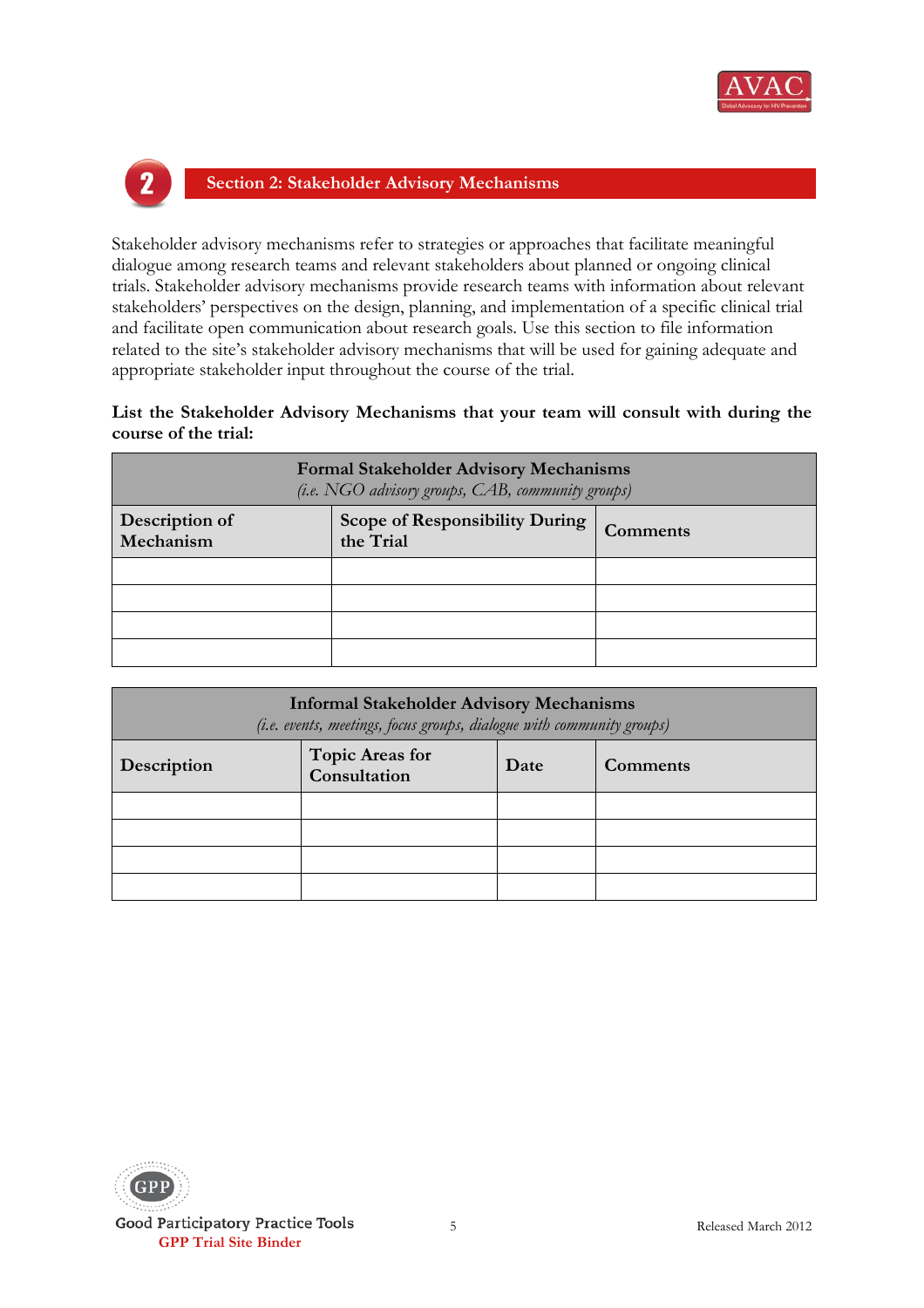

# **Community Advisory Board (CAB)**

Use this section to file key CAB documents, e.g. CAB roster, CAB terms of reference, meeting schedule, by-laws, minutes, and annual work plan. Alternatively, you may also list these files as references or attachments and indicate their location in the regulatory files.

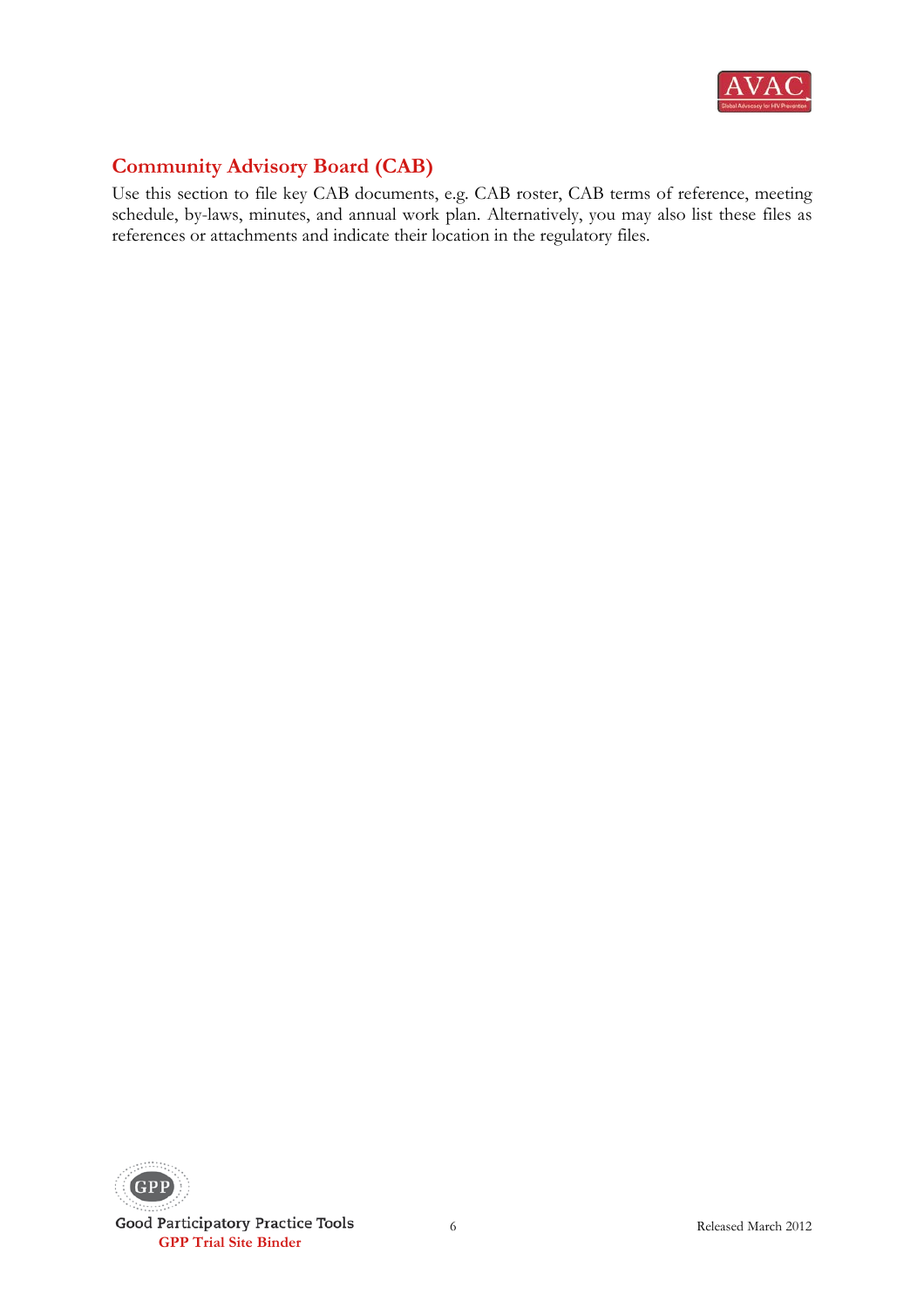

# **Stakeholder Advisory Mechanism Meeting Minutes**

*Use this section to document minutes from relevant meetings conducted with stakeholder advisory mechanisms. You may also insert or attach separate meeting reports, or if creating a physical binder, file them in this section.*

| <b>Meeting Title</b>     |  |
|--------------------------|--|
| <b>Meeting Date</b>      |  |
| <b>Meeting Attendees</b> |  |

| <b>Note Taker</b>         |  |
|---------------------------|--|
| <b>Purpose of Meeting</b> |  |

#### **Agenda Topics**

1.

2.

3. 4.

5.

### **Meeting Notes:**

| <b>Meeting Outcomes</b>                                          |  |  |  |  |
|------------------------------------------------------------------|--|--|--|--|
| <b>GPP</b> Action Items<br>Deadline<br><b>Person Responsible</b> |  |  |  |  |
|                                                                  |  |  |  |  |
|                                                                  |  |  |  |  |
|                                                                  |  |  |  |  |

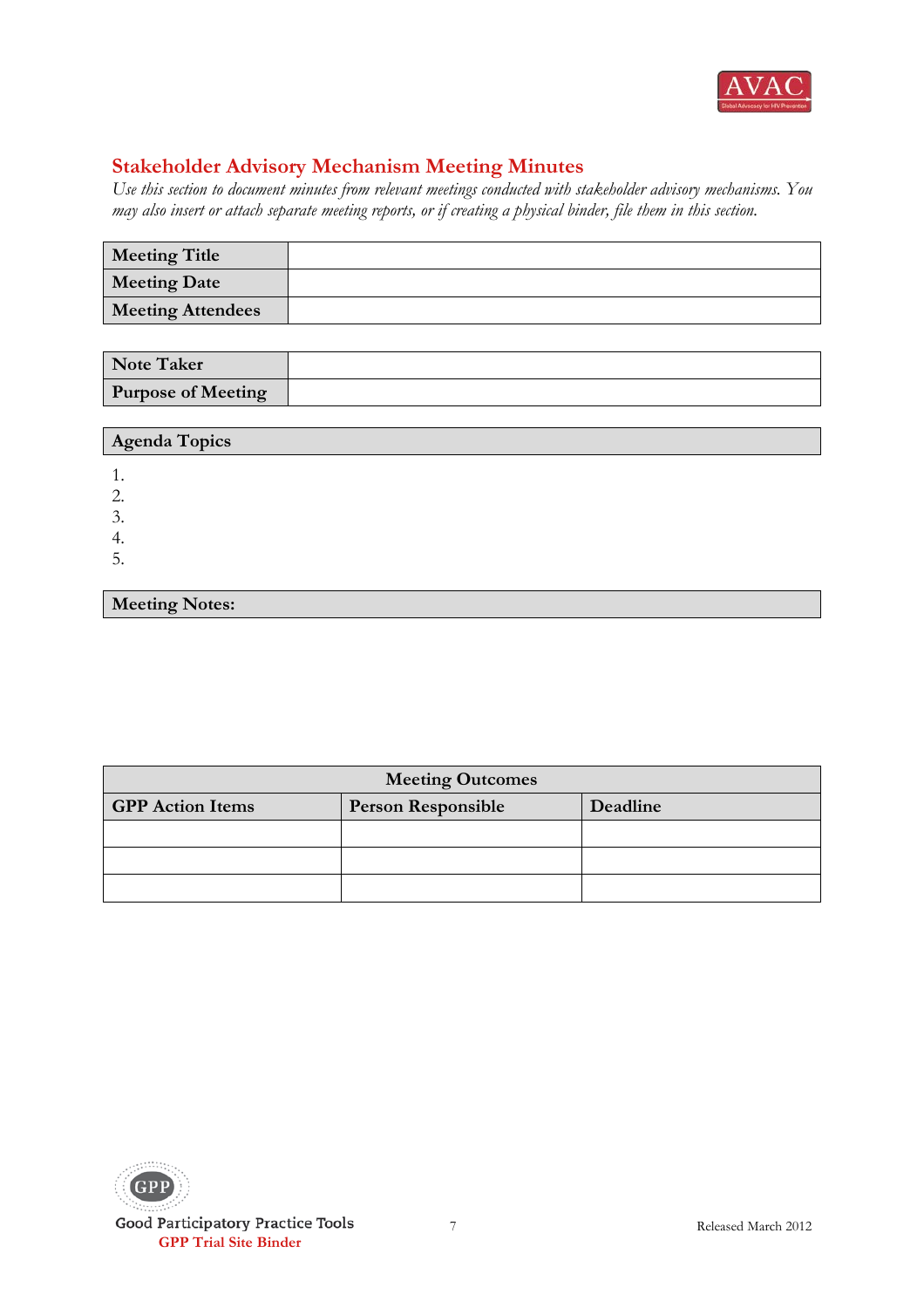



#### **Section 3: Stakeholder Engagement Plan\***

The stakeholder engagement plan describes strategies and mechanisms for building relationships and constructively engaging with a broad range of local, national, and international stakeholders before, during, and after the trial. Use this section to file your trial site's written stakeholder engagement plan.

\*Stakeholder engagement, education, communications, and issues management (Sections 3, 4, 5 and 6) are four different areas of planning to be addressed during the trial planning phase. These plans may be combined as determined necessary and relevant by the site. Accordingly, research teams may decide to file documents for these topic areas together or separately. The topic areas are described separately in GPP and in the binder to clarify their unique objectives and associated activities.

- » Determine your key goals for engaging stakeholders in the trial. We suggest limiting this to approximately three goals.
- » For each goal, identify long- and/or short-term objectives.
- » Determine the key stakeholders you need to engage with throughout the course of the trial to achieve your objectives and goals.
- » Determine engagement activities and stakeholders to be involved in each activity.
- » Identify key stakeholders to provide insight and advice into this planning process.
- » Consider how feedback from the stakeholder engagement process will be used in your team's decision-making and how these engagement plans and processes will be reviewed and/or evaluated.
- » Create a written stakeholder engagement plan.
- » Document outcomes of stakeholder consultations and ongoing information about stakeholder engagement plans and processes in this section of the GPP Trial Site Binder.

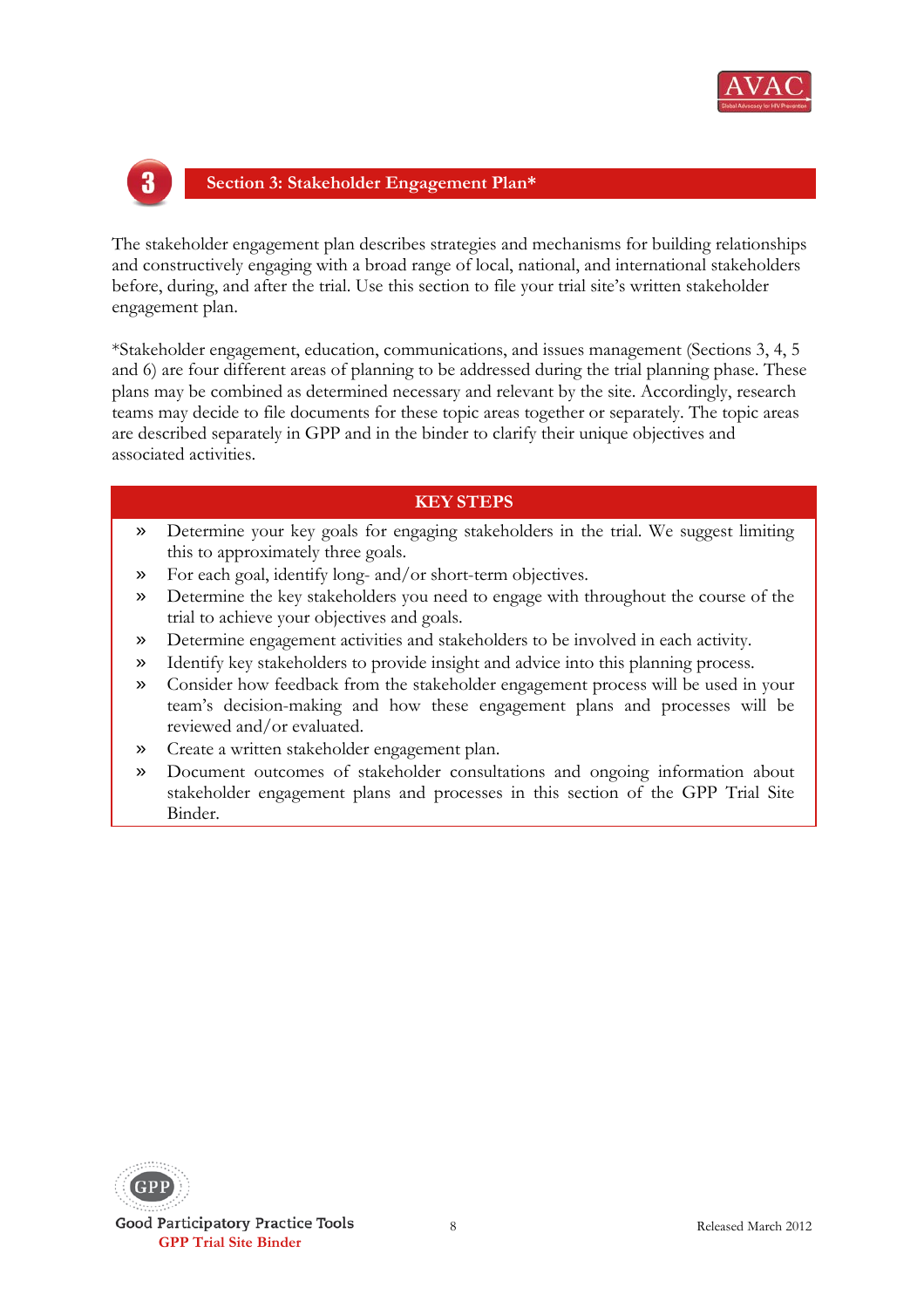

# **Stakeholder Engagement Plan**

**Trial Site Name:** 

**Purpose:** 

To describe procedures for stakeholder engagement methods and activities throughout the lifecycle of the trial.

**Responsibilities:**

(Insert name of trial staff job title) is responsible for day-to-day oversight of the plan as well as activities stipulated in the plan.

#### **Part A: Stakeholder List**

List the stakeholders your research team will be engaging with before, during, and after the trial.

#### **Part B: Stakeholder Engagement Work plan**

Complete a work plan, with specific engagement strategies, timeline, and stakeholders that your team will engage with throughout the trial, and any required resources for the execution of the activities (see table below entitled Stakeholder Engagement Work plan). Add as many rows to the work plan as is needed.

#### **Part C: Description of the Stakeholder Engagement Plan and Consultation Process**

Provide a narrative description of the stakeholder engagement plan. Describe your consultation process with key stakeholders regarding the content of the plan, including a brief list of key stakeholder with whom you consulted. Consider how feedback from the stakeholder engagement process will be used in your team's decision-making and how the plan will be evaluated and reviewed by the research team.

**History:**

| Version<br>Number | Date Plan<br><b>Becomes</b><br><b>Effective</b> | <b>Supercedes</b><br>(e.g. the version<br>and date of the<br>previous plan) | Review<br>Date | <b>Key Changes Between</b><br><b>Versions</b> |
|-------------------|-------------------------------------------------|-----------------------------------------------------------------------------|----------------|-----------------------------------------------|
| 1.0               |                                                 |                                                                             |                | Initial release                               |

**Approval**

Principal Investigator Signature Date

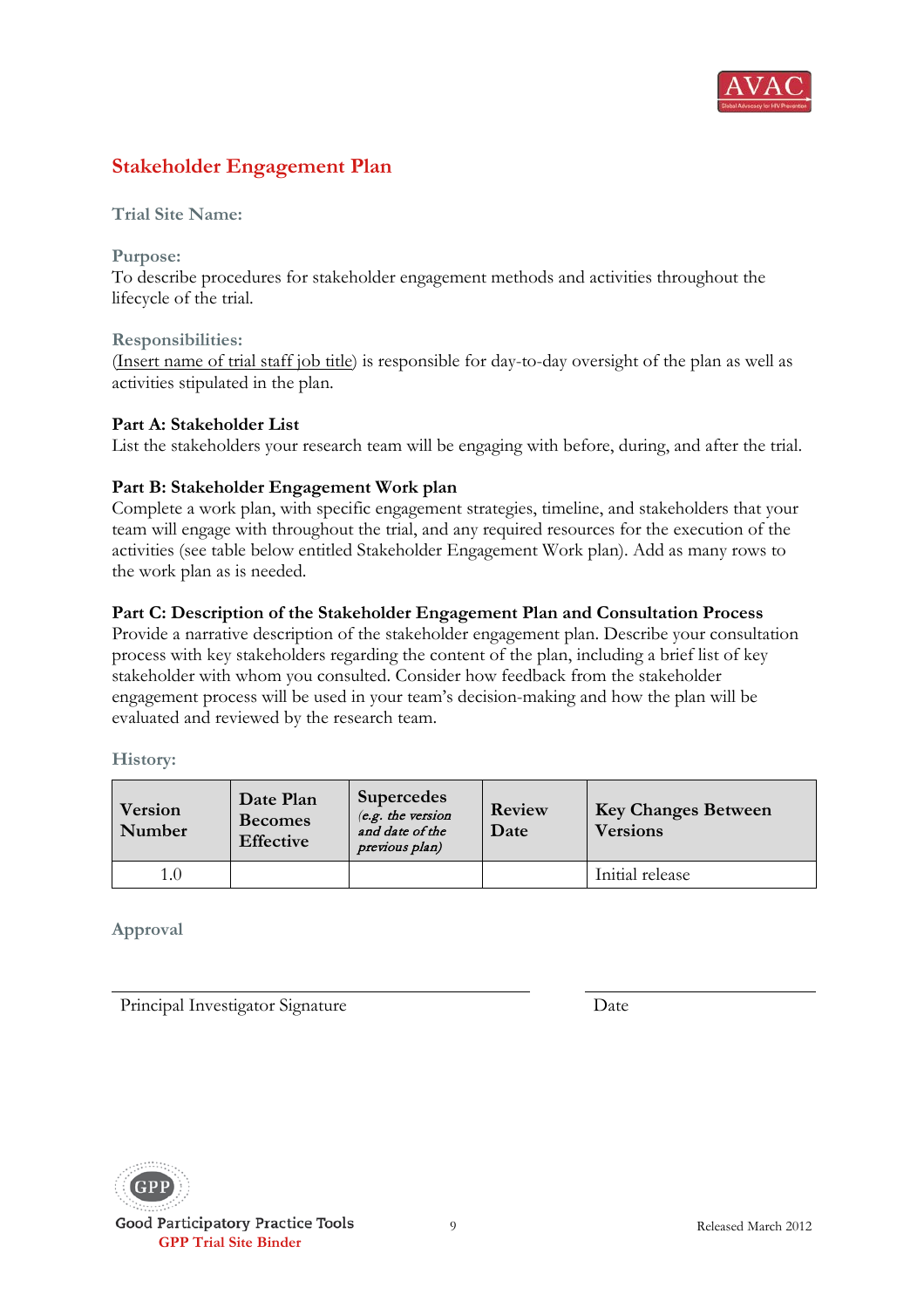

| Stakeholder Engagement Work Plan                 |                      |                                             |                                       |                 |  |
|--------------------------------------------------|----------------------|---------------------------------------------|---------------------------------------|-----------------|--|
| Name of<br>Stakeholder<br>Engagement<br>Activity | <b>Activity Date</b> | <b>Stakeholder Groups to be</b><br>Included | <b>Cost and Resources</b><br>Required | <b>Comments</b> |  |
|                                                  |                      | <b>Before Trial</b>                         |                                       |                 |  |
|                                                  |                      |                                             |                                       |                 |  |
|                                                  |                      |                                             |                                       |                 |  |
|                                                  |                      |                                             |                                       |                 |  |
|                                                  |                      | <b>During Trial</b>                         |                                       |                 |  |
|                                                  |                      |                                             |                                       |                 |  |
|                                                  |                      |                                             |                                       |                 |  |
|                                                  |                      |                                             |                                       |                 |  |
|                                                  |                      |                                             |                                       |                 |  |
| <b>After Trial</b>                               |                      |                                             |                                       |                 |  |
|                                                  |                      |                                             |                                       |                 |  |
|                                                  |                      |                                             |                                       |                 |  |
|                                                  |                      |                                             |                                       |                 |  |
|                                                  |                      |                                             |                                       |                 |  |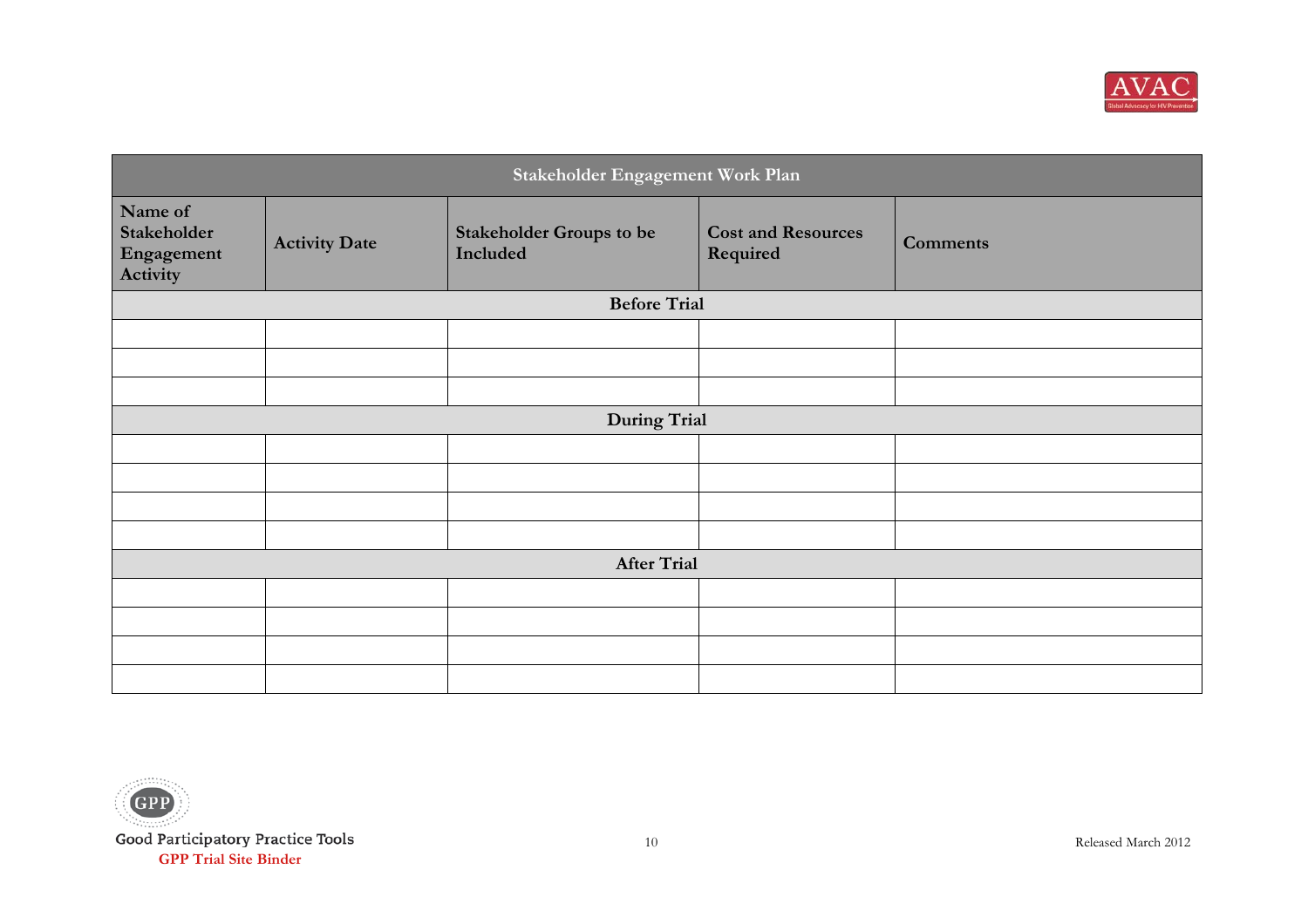**Meeting Notes:**

| <b>Meeting Title</b>     |  |
|--------------------------|--|
| <b>Meeting Date</b>      |  |
| <b>Meeting Attendees</b> |  |

| <b>Note Taker</b>         |  |
|---------------------------|--|
| <b>Purpose of Meeting</b> |  |

| Agenda Topics |  |
|---------------|--|
|               |  |
| ◡.            |  |
| 4.            |  |
| ∽<br>J.       |  |

| <b>Meeting Outcomes</b>                                          |  |  |  |  |
|------------------------------------------------------------------|--|--|--|--|
| <b>GPP</b> Action Items<br><b>Person Responsible</b><br>Deadline |  |  |  |  |
|                                                                  |  |  |  |  |
|                                                                  |  |  |  |  |
|                                                                  |  |  |  |  |

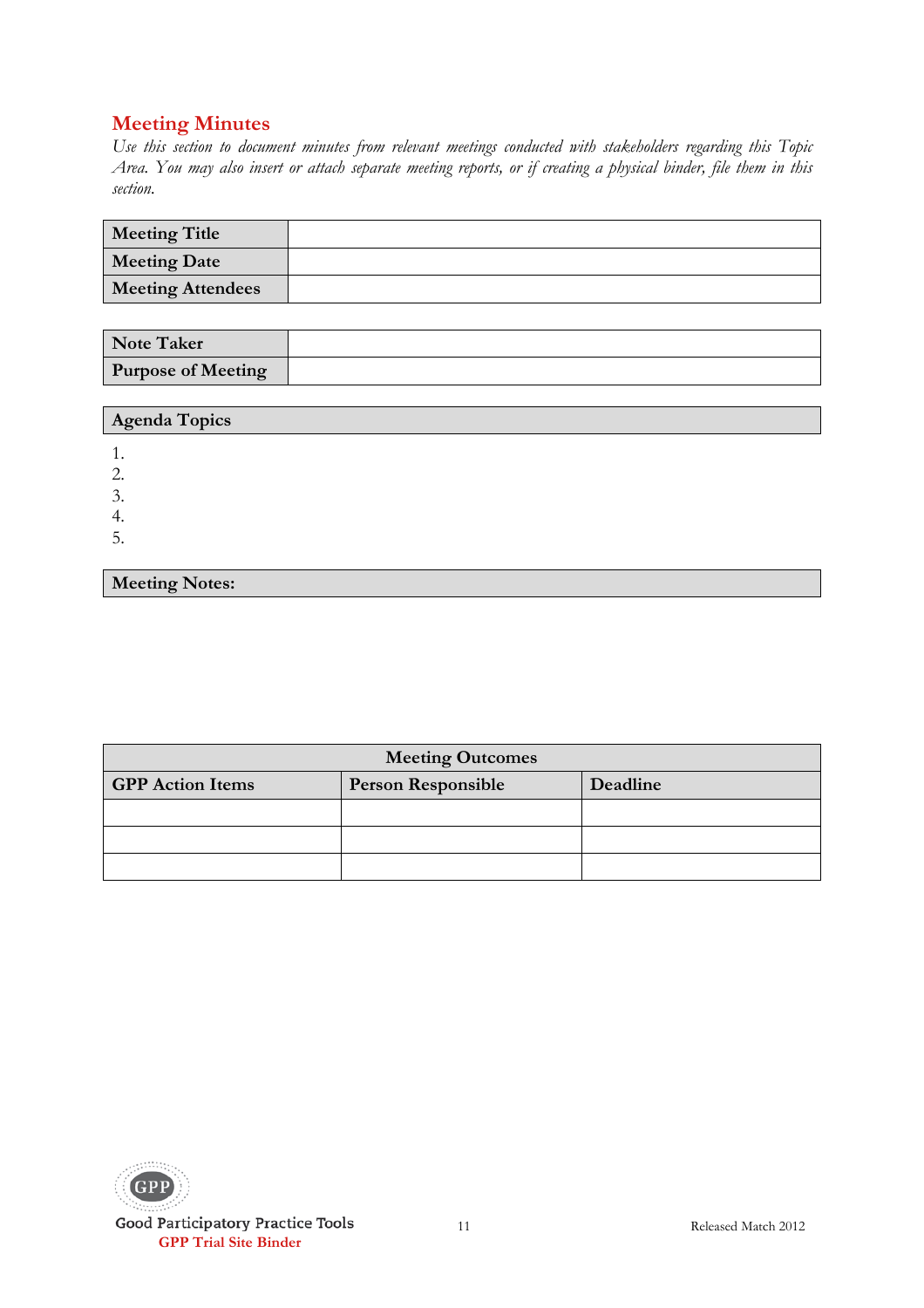

# 4

#### **Section 4: Stakeholder Education Plan**

The stakeholder education plan describes strategies and mechanisms for providing relevant education to stakeholders, in order to enhance their overall research literacy and their understanding about a specific trial. Use this section to file your trial site's written stakeholder education plan, as well as a record of trainings and educational activities conducted for stakeholders during the course of the trial.

- » Determine (based on Stakeholder Engagement Plan) the objectives of training for various audiences and stakeholders.
- » Determine key stakeholders who require training or education, and training content.
- » Determine educational activities or training for each stakeholder and timings for activities.
- » Consider how your educational activities will be monitored and evaluated.
- » Create a written stakeholder education plan.
- » Gain advice from key stakeholders about the plan, and modify accordingly.
- » Document outcomes of stakeholder consultations and ongoing information about stakeholder education plans and processes in this section of the GPP Trial Site Binder.

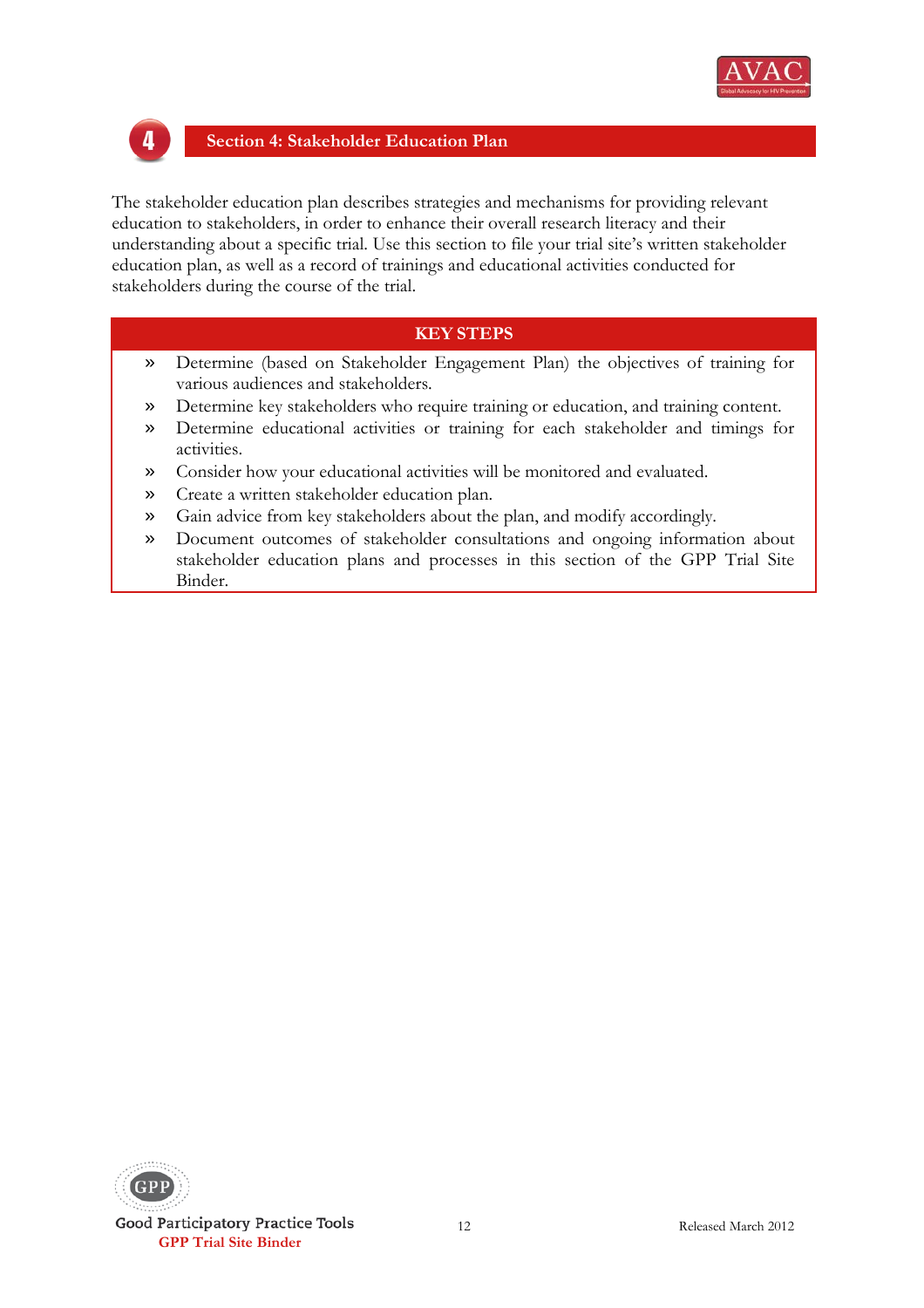

# **Stakeholder Education Plan**

#### **Trial Site Name:**

#### **Purpose:**

To describe a research team's stakeholder education activities throughout the lifecycle of the trial, which aim to increase stakeholders' research literacy and understanding of biomedical HIV prevention research.

#### **Responsibilities:**

(Insert name of trial staff job title) is responsible for day-to-day oversight of the plan as well as activities stipulated in the plan.

#### **Part A: Stakeholder List**

List stakeholder groups who require education or training to increase their research literacy or understanding of the research process.

#### **Part B: Stakeholder Educational Activities**

List the types of stakeholder education or training activities that are relevant and appropriate for each of these stakeholders.

#### **Part C: Description of the Stakeholder Education Plan and Consultation Process**

Provide a narrative description of the stakeholder education plan. Describe your consultation process regarding the content of the plan, including a brief list of key stakeholders with whom you have consulted. Consider how the plan and its activities will be evaluated and reviewed.

#### **Part D: Stakeholder Education Work plan**

Complete a work plan, with specific educational activities, timeline, names of targeted stakeholders, and any required resources to execute the activities (see table entitled Stakeholder Education Work plan). Add as many rows as are necessary.

#### **Part E: Stakeholder Training Record**

Record trainings conducted during the course of the trial, including type of training or educational activity, number of attendees, and date (see table entitled Stakeholder Training Record).

**History:**

| Version<br>Number | Date Plan<br><b>Becomes</b><br><b>Effective</b> | <b>Supercedes</b><br>(e.g. the version<br>and date of the<br>previous plan) | Review<br>Date | <b>Key Changes Between</b><br><b>Versions</b> |
|-------------------|-------------------------------------------------|-----------------------------------------------------------------------------|----------------|-----------------------------------------------|
| 1.0               |                                                 |                                                                             |                | Initial Release                               |

**Approval**

Principal Investigator Signature Date



Good Participatory Practice Tools  **GPP Trial Site Binder**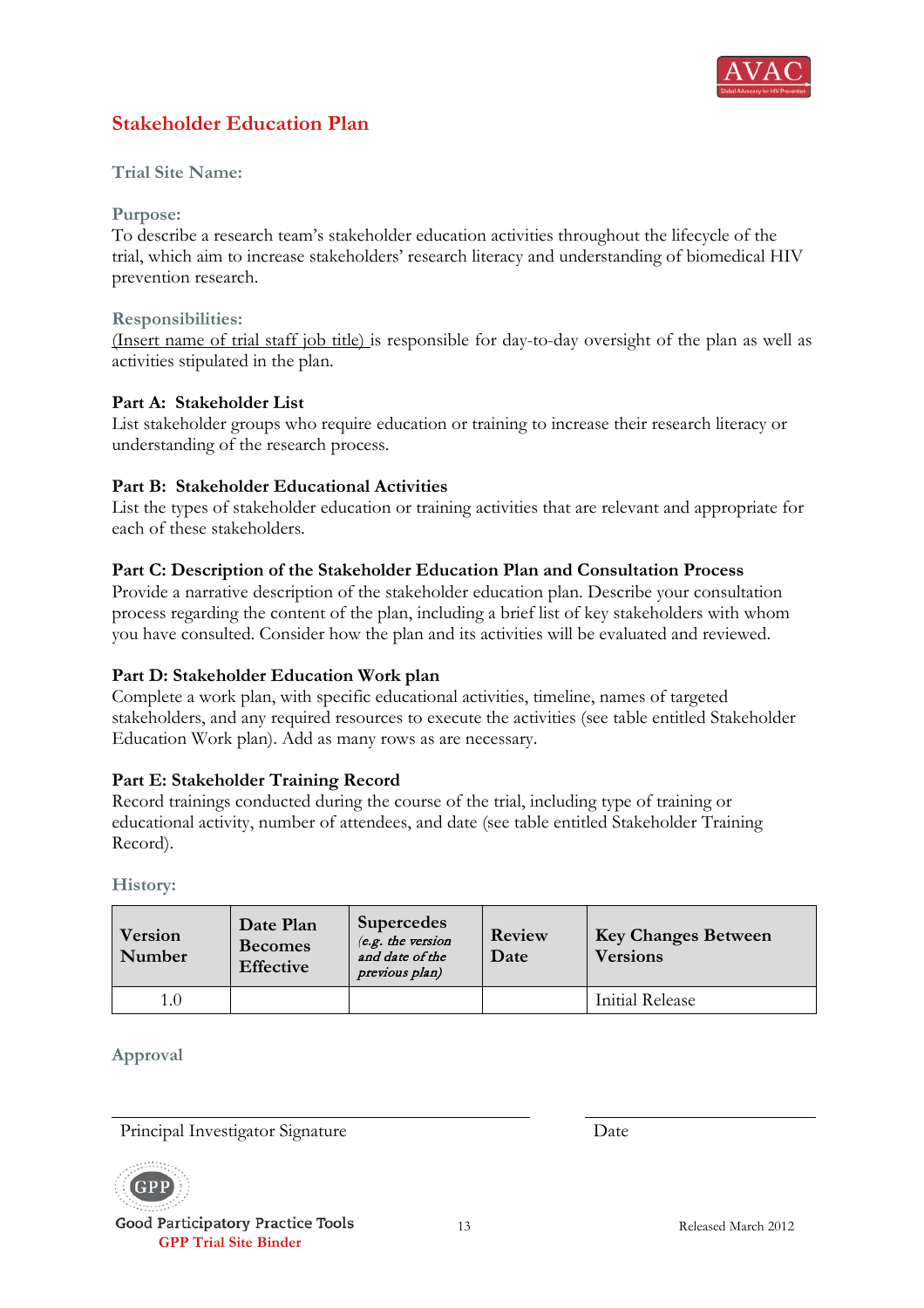

| <b>Stakeholder Education Work Plan</b>           |                      |                                             |                                       |                 |
|--------------------------------------------------|----------------------|---------------------------------------------|---------------------------------------|-----------------|
| Name of<br>Stakeholder<br>Engagement<br>Activity | <b>Activity Date</b> | <b>Stakeholder Groups to be</b><br>Included | <b>Cost and Resources</b><br>Required | <b>Comments</b> |
|                                                  |                      | <b>Before a Trial</b>                       |                                       |                 |
|                                                  |                      |                                             |                                       |                 |
|                                                  |                      |                                             |                                       |                 |
|                                                  |                      |                                             |                                       |                 |
|                                                  |                      | During a Trial                              |                                       |                 |
|                                                  |                      |                                             |                                       |                 |
|                                                  |                      |                                             |                                       |                 |
|                                                  |                      |                                             |                                       |                 |
|                                                  |                      |                                             |                                       |                 |
| After a Trial                                    |                      |                                             |                                       |                 |
|                                                  |                      |                                             |                                       |                 |
|                                                  |                      |                                             |                                       |                 |
|                                                  |                      |                                             |                                       |                 |
|                                                  |                      |                                             |                                       |                 |

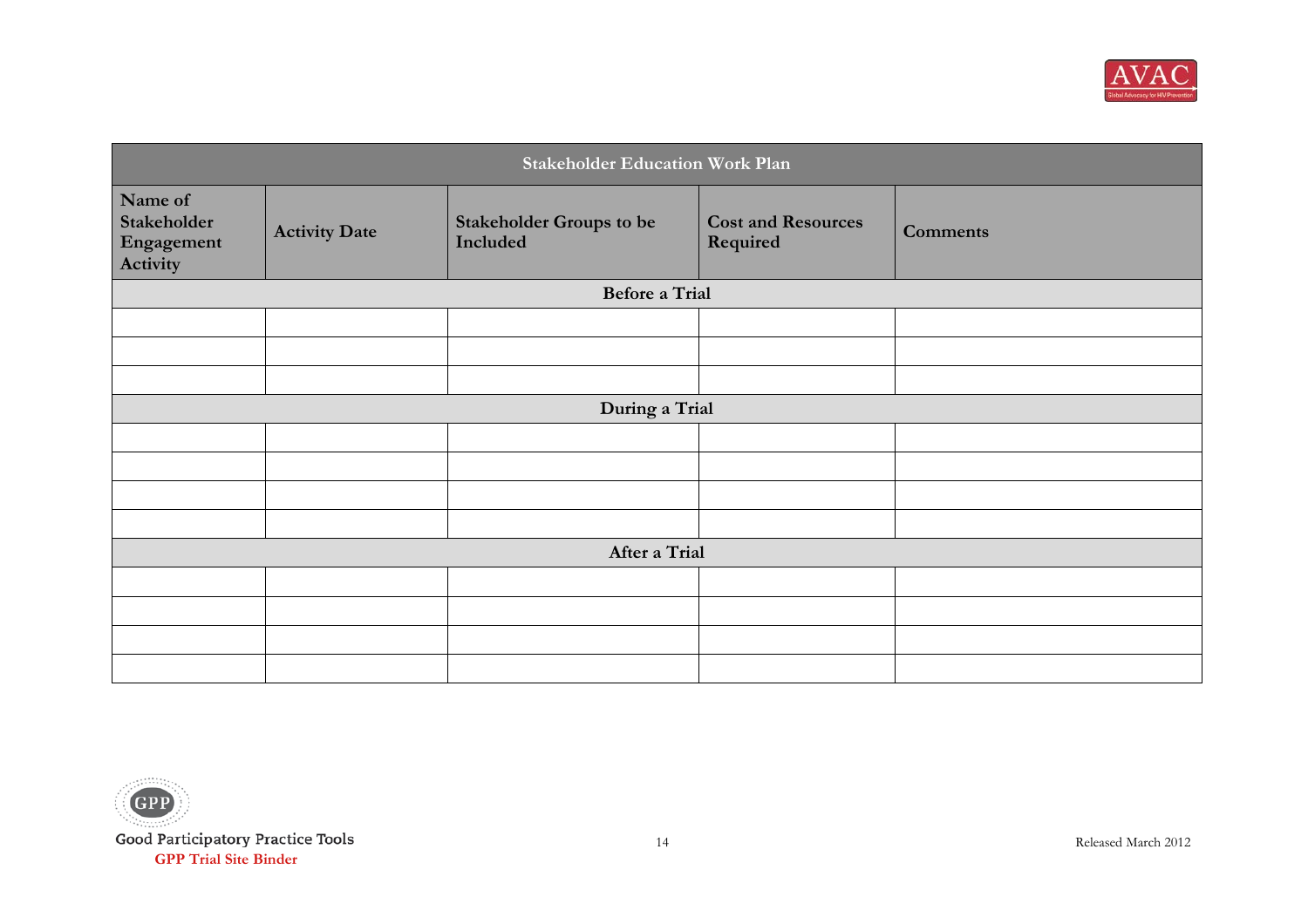

| <b>Stakeholder Training Record</b> |                                |                                        |                                  |                 |  |
|------------------------------------|--------------------------------|----------------------------------------|----------------------------------|-----------------|--|
| Name or Type of<br>Training        | Description of the<br>Training | Total<br>Number of<br><b>Attendees</b> | Date and Location<br>of Training | <b>Comments</b> |  |
|                                    |                                |                                        |                                  |                 |  |
|                                    |                                |                                        |                                  |                 |  |
|                                    |                                |                                        |                                  |                 |  |
|                                    |                                |                                        |                                  |                 |  |
|                                    |                                |                                        |                                  |                 |  |
|                                    |                                |                                        |                                  |                 |  |
|                                    |                                |                                        |                                  |                 |  |
|                                    |                                |                                        |                                  |                 |  |
|                                    |                                |                                        |                                  |                 |  |
|                                    |                                |                                        |                                  |                 |  |
|                                    |                                |                                        |                                  |                 |  |
|                                    |                                |                                        |                                  |                 |  |
|                                    |                                |                                        |                                  |                 |  |
|                                    |                                |                                        |                                  |                 |  |
|                                    |                                |                                        |                                  |                 |  |
|                                    |                                |                                        |                                  |                 |  |
|                                    |                                |                                        |                                  |                 |  |
|                                    |                                |                                        |                                  |                 |  |
|                                    |                                |                                        |                                  |                 |  |

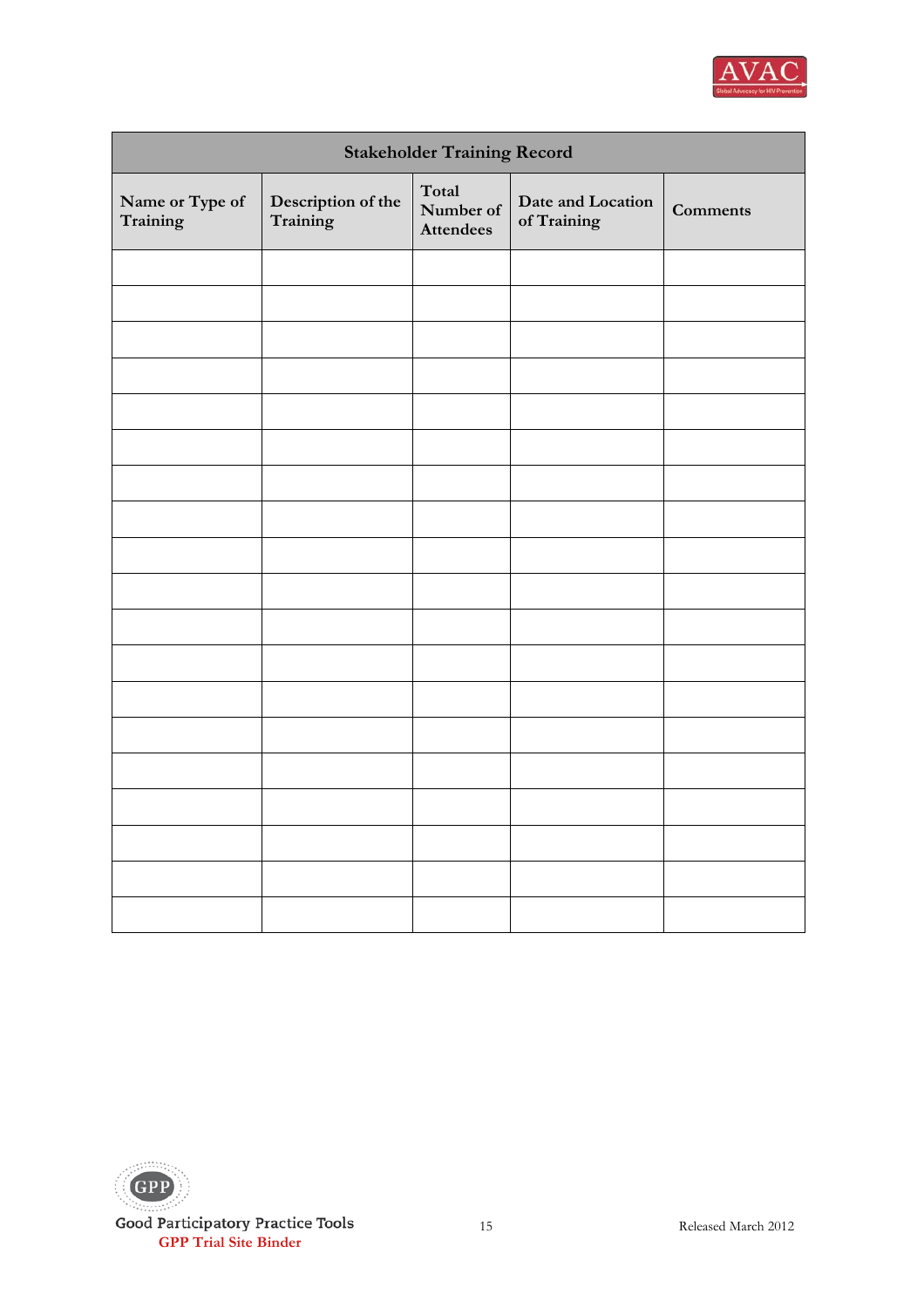

| <b>Meeting Title</b>     |  |
|--------------------------|--|
| <b>Meeting Date</b>      |  |
| <b>Meeting Attendees</b> |  |

| <b>Note Taker</b>         |  |
|---------------------------|--|
| <b>Purpose of Meeting</b> |  |

| <b>Agenda Topics</b>  |  |
|-----------------------|--|
|                       |  |
| 2.                    |  |
| 3.                    |  |
| 4.                    |  |
| 5.                    |  |
|                       |  |
| <b>Meeting Notes:</b> |  |

| <b>Meeting Outcomes</b>                                          |  |  |  |  |
|------------------------------------------------------------------|--|--|--|--|
| <b>GPP</b> Action Items<br>Deadline<br><b>Person Responsible</b> |  |  |  |  |
|                                                                  |  |  |  |  |
|                                                                  |  |  |  |  |
|                                                                  |  |  |  |  |

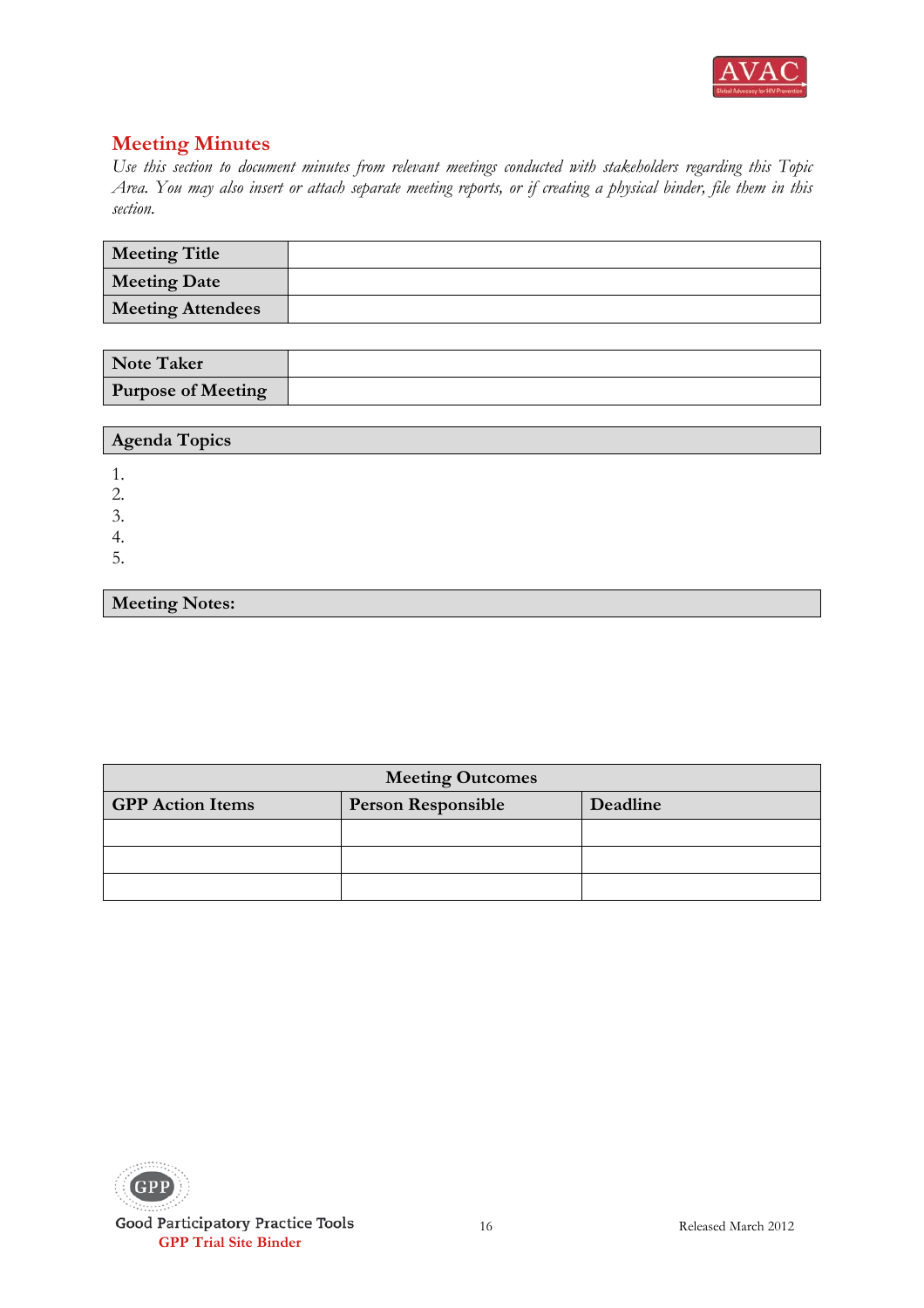



#### **Section 5: Communication Plan**

The communications plan describes strategies and mechanisms that will ensure ongoing and transparent communication and the dissemination of information between the research team and relevant stakeholders. During the course of the trial, your research team will develop key messages and communications channels to facilitate interactions with the local media and other stakeholders. Use this section to file your trial site's written communications plan.

- » Determine stakeholders and other potential audiences, including media contacts, with whom the research team needs to communicate about this trial, regionally, nationally, and internationally.
- » Determine the information needs of each stakeholder
- » Determine communication methods to be used with each of these stakeholders, taking into account literacy levels and language needs**.**
- » Create key messages about the purpose, design, timeline, and other aspects of the trial to be communicated with stakeholders.
- » Consider how the processes and activities will be reviewed and evaluated.
- » Create a written communications plan.
- » Document outcomes of stakeholder consultations and ongoing information about communications plans and processes in this section of the GPP Trial Site Binder.

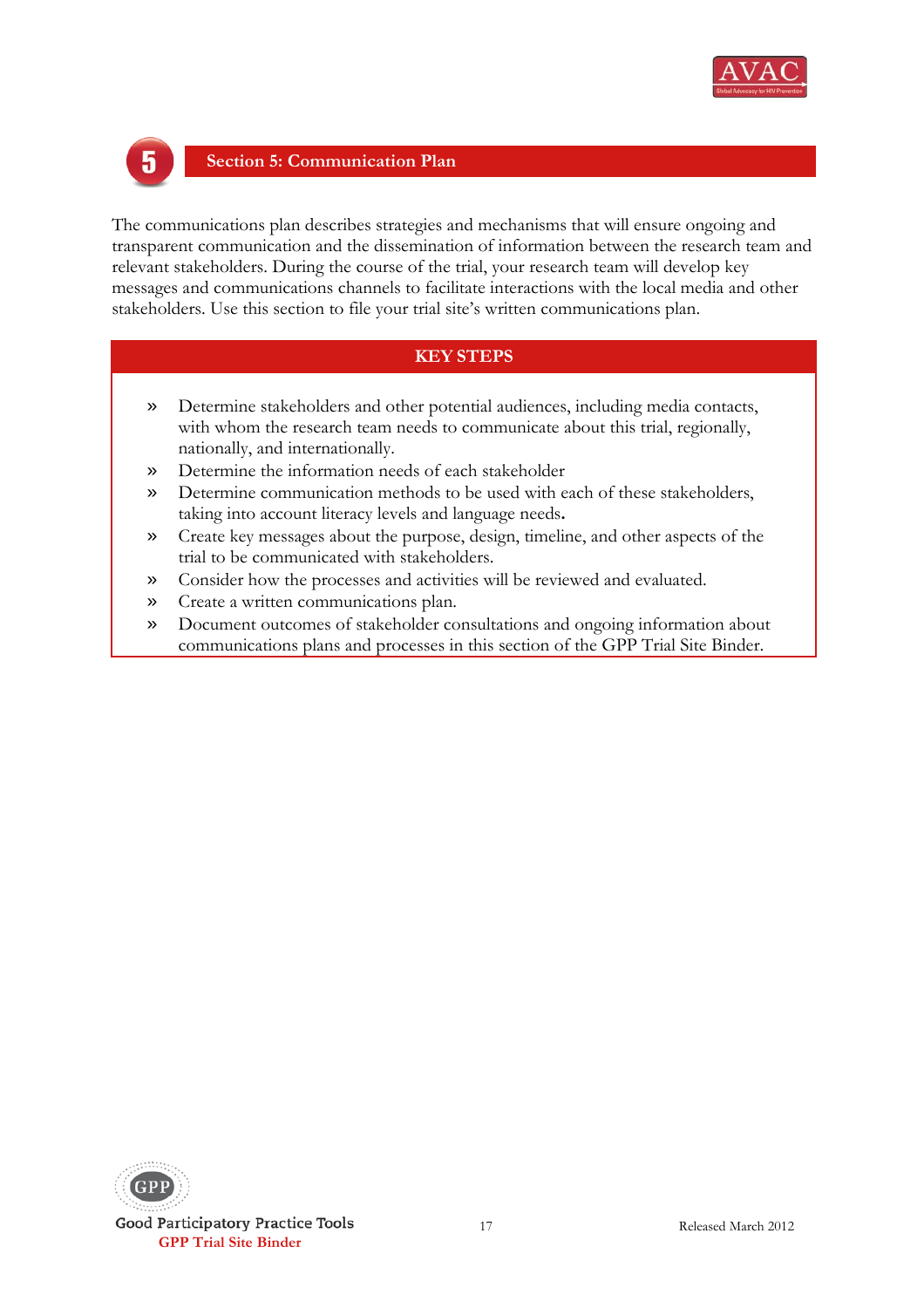

# **Communications Plan**

#### **Trial Site Name:**

**Purpose:** 

To describe a research team's communication strategies and channels with stakeholders during the course of the trial.

#### **Responsibilities:**

(Insert name of trial staff job title) is responsible for day-to-day oversight of the plan as well as activities stipulated in the plan.

#### **Part A: Media Contacts**

List key media contacts with whom the research team should communicate about this trial (see table entitled 'Key Media Contacts').

#### **Part B: Other Communication Contacts**

List stakeholders with whom the research team needs to communicate about this trial, regionally, nationally, and internationally.

#### **Part C: Communication Channels**

Describe the information needs of and communication methods to be used with each of these stakeholders, taking into account literacy levels and language needs**.**

#### **Part D: Key Messages**

List key messages about the purpose, design, timeline, and other aspects of the trial to be communicated with stakeholders.

#### **Part E: Description of the Communications Plan and Consultation Process**

Provide a narrative description of the communications plan. Describe your consultation process with key stakeholders regarding the content of the plan, including a brief list of key stakeholders with whom you consulted. Consider how the plan will be evaluated and reviewed.

**History:**

| Version<br>Number | Date Plan<br><b>Becomes</b><br><b>Effective</b> | <b>Supercedes</b><br>(e.g. the version<br>and date of the<br>previous plan) | Review<br>Date | <b>Key Changes Between</b><br><b>Versions</b> |
|-------------------|-------------------------------------------------|-----------------------------------------------------------------------------|----------------|-----------------------------------------------|
| 1.0               |                                                 |                                                                             |                | Initial Release                               |

**Approval**

Principal Investigator Signature Date



Good Participatory Practice Tools **GPP Trial Site Binder**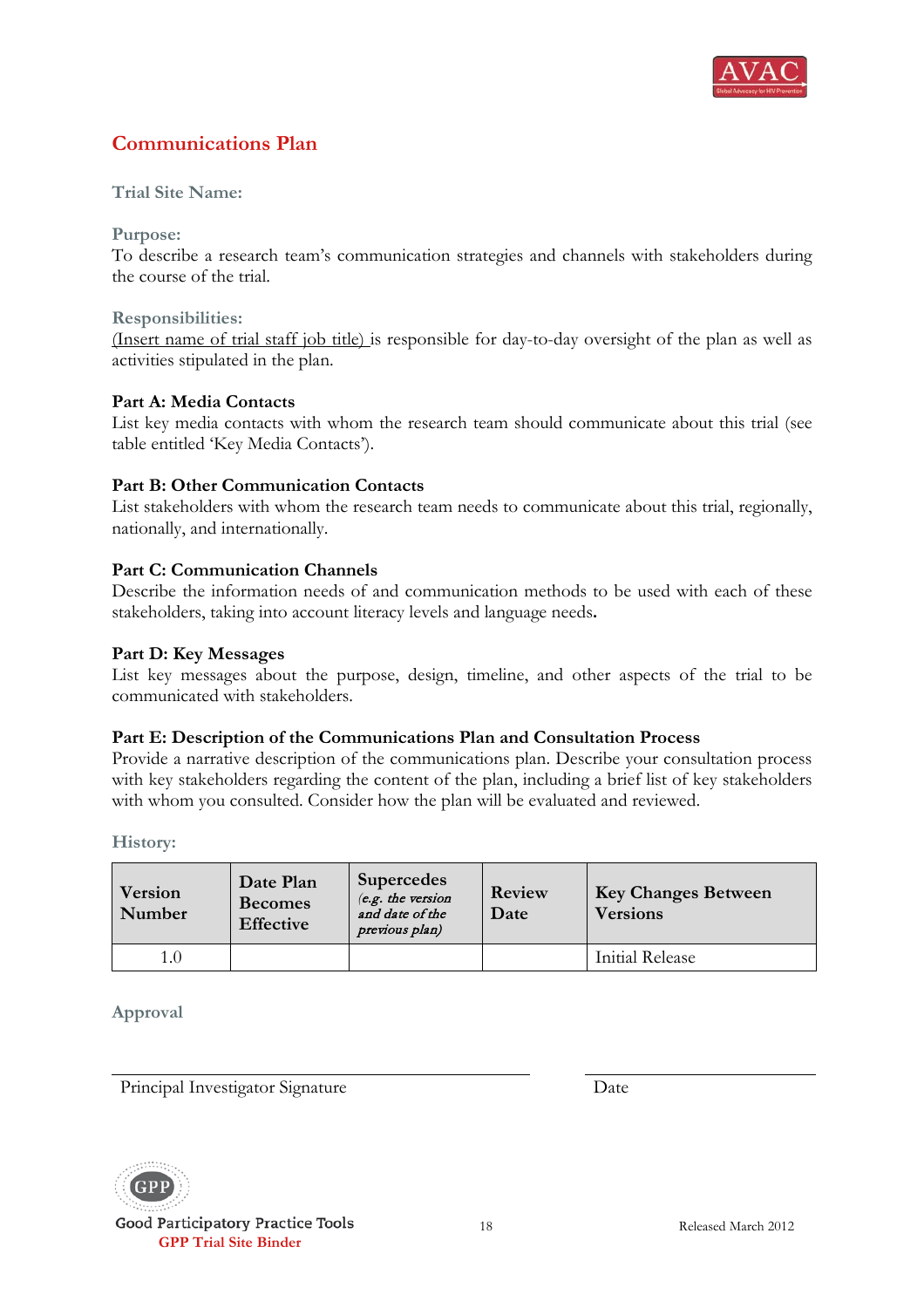

| Key Media Contacts       |                                                    |                 |
|--------------------------|----------------------------------------------------|-----------------|
| Name of Media<br>Contact | <b>Contact Details (including email and phone)</b> | <b>Comments</b> |
|                          |                                                    |                 |
|                          |                                                    |                 |
|                          |                                                    |                 |
|                          |                                                    |                 |
|                          |                                                    |                 |
|                          |                                                    |                 |
|                          |                                                    |                 |
|                          |                                                    |                 |
|                          |                                                    |                 |
|                          |                                                    |                 |
|                          |                                                    |                 |
|                          |                                                    |                 |
|                          |                                                    |                 |
|                          |                                                    |                 |
|                          |                                                    |                 |
|                          |                                                    |                 |
|                          |                                                    |                 |
|                          |                                                    |                 |
|                          |                                                    |                 |
|                          |                                                    |                 |
|                          |                                                    |                 |
|                          |                                                    |                 |

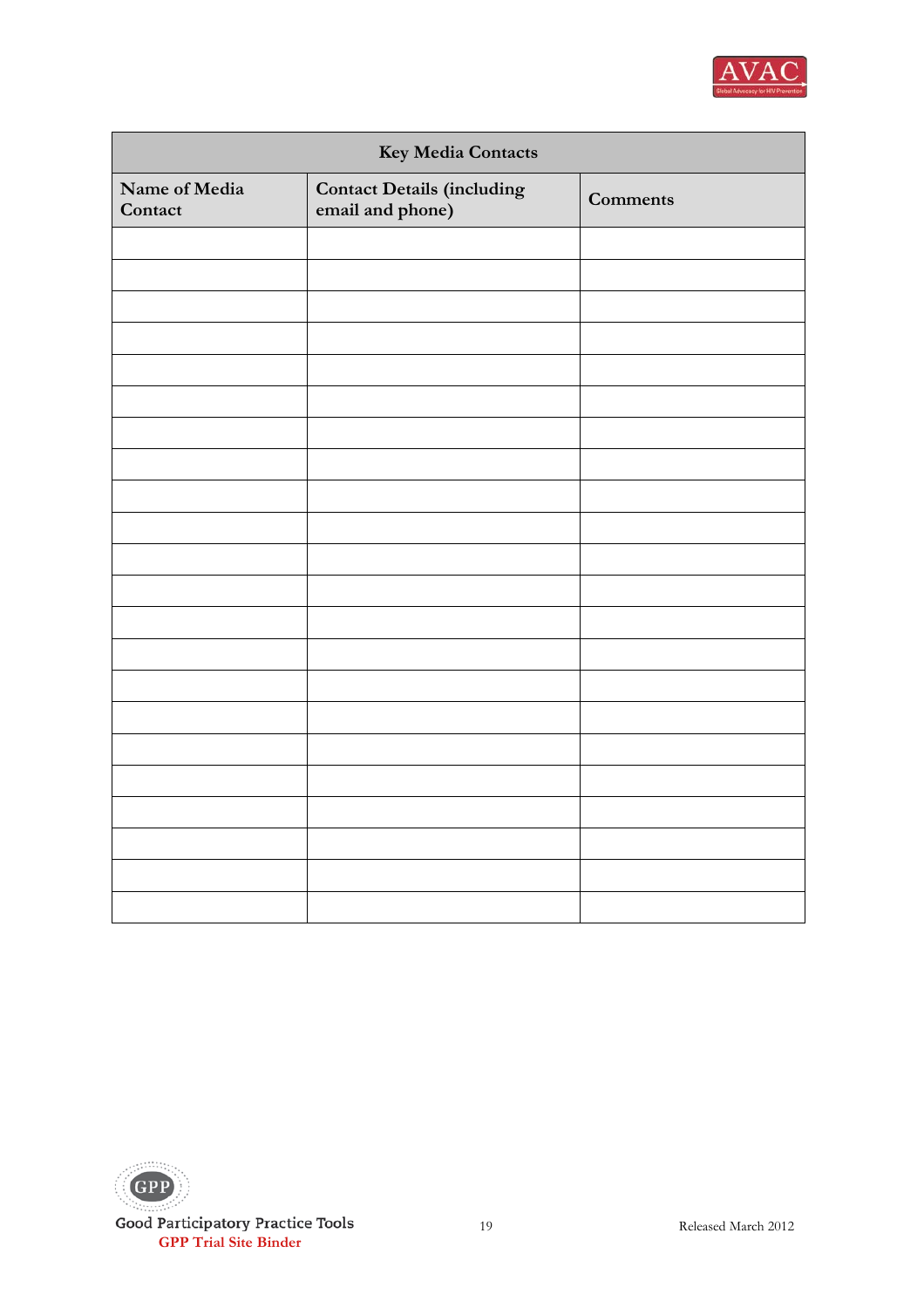

| Non-Media Stakeholder Communication Contacts |                                                       |                 |
|----------------------------------------------|-------------------------------------------------------|-----------------|
| Name of Contact                              | <b>Contact Details (including</b><br>email and phone) | <b>Comments</b> |
|                                              |                                                       |                 |
|                                              |                                                       |                 |
|                                              |                                                       |                 |
|                                              |                                                       |                 |
|                                              |                                                       |                 |
|                                              |                                                       |                 |
|                                              |                                                       |                 |
|                                              |                                                       |                 |
|                                              |                                                       |                 |
|                                              |                                                       |                 |
|                                              |                                                       |                 |
|                                              |                                                       |                 |
|                                              |                                                       |                 |
|                                              |                                                       |                 |
|                                              |                                                       |                 |
|                                              |                                                       |                 |
|                                              |                                                       |                 |
|                                              |                                                       |                 |
|                                              |                                                       |                 |
|                                              |                                                       |                 |
|                                              |                                                       |                 |
|                                              |                                                       |                 |

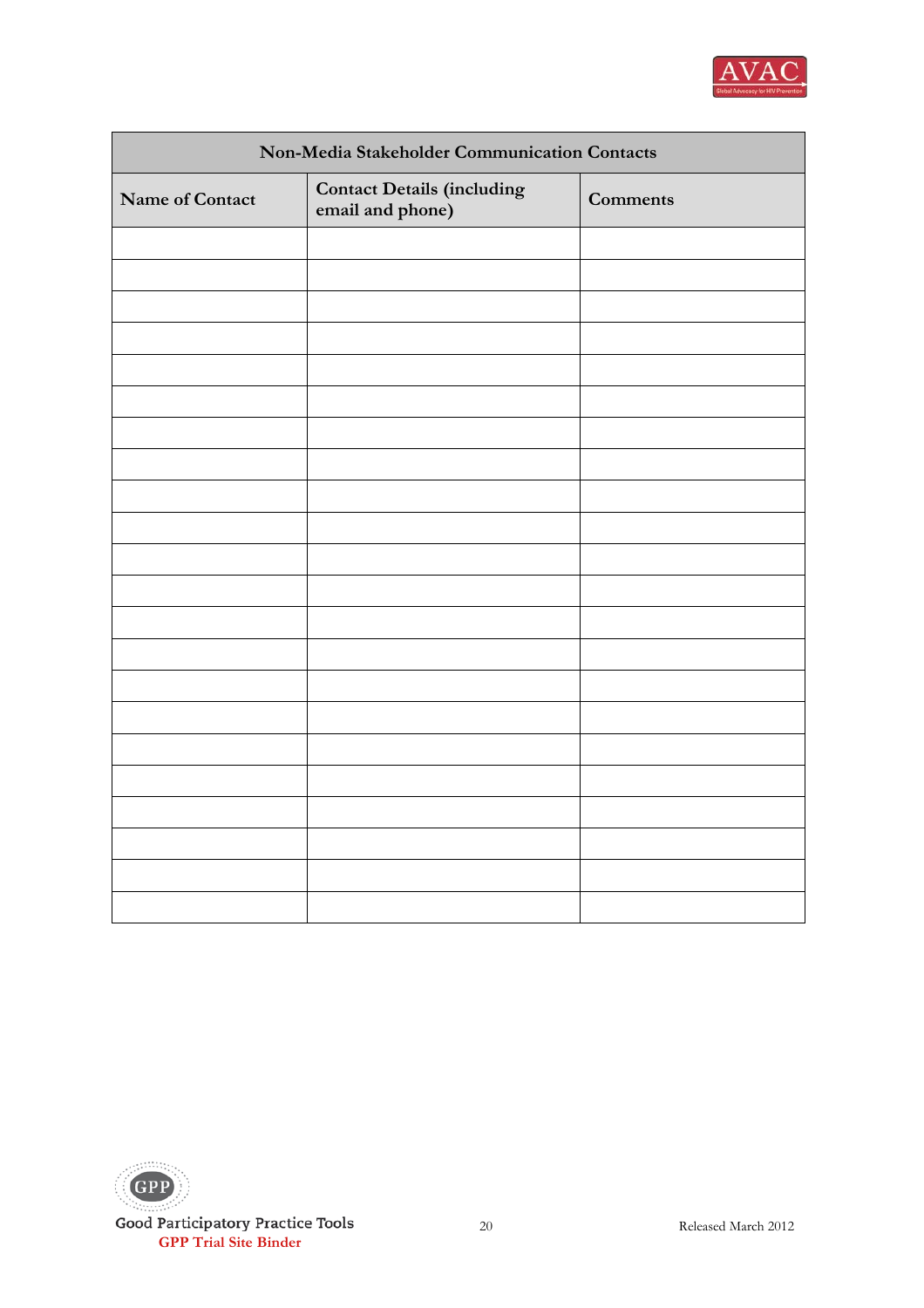

# **Key Messages**

Key messages are short statements that explain your trial or address an issue related to your research. Use this section to file your trial site's key media messages. You may list below, cut and paste from a separate document, or refer to a separate file.



Good Participatory Practice Tools **GPP Trial Site Binder**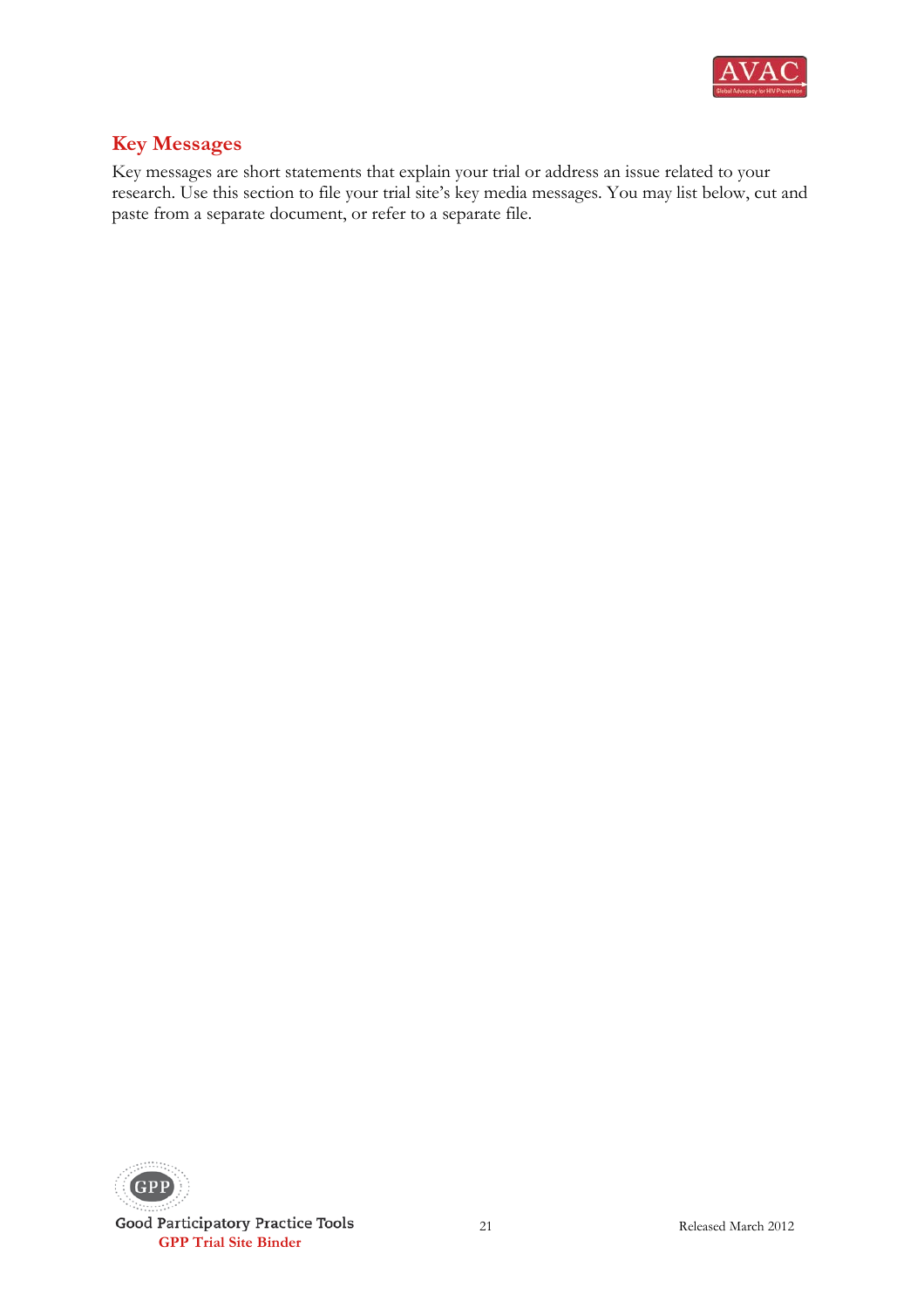

# **Questions and Answers**

Use this section to list anticipated 'Questions' from stakeholders as well as relevant 'Answers.'

| $\mathrm{Q}\text{:}$ |  |  |
|----------------------|--|--|
| $\mathbf{A}$ :       |  |  |
| Q:                   |  |  |
| $\mathbf{A}$ :       |  |  |
| Q:                   |  |  |
| $A$ :                |  |  |
| Q:                   |  |  |
| $A$ :                |  |  |
| Q:                   |  |  |
| A:                   |  |  |

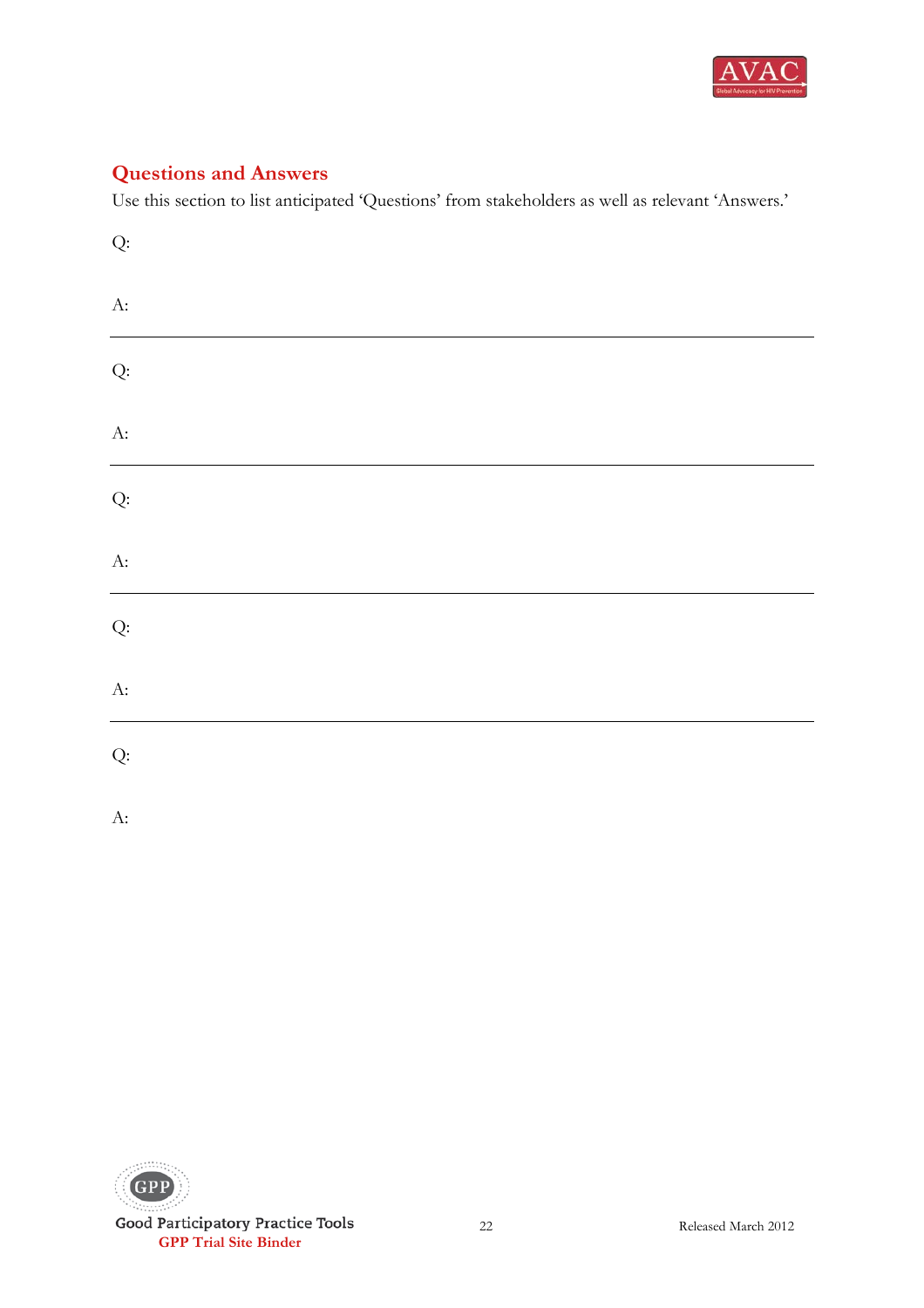

# **Media Coverage**

Use this section to file articles or other materials or stories about your trial that have appeared in the media.



Good Participatory Practice Tools **GPP Trial Site Binder**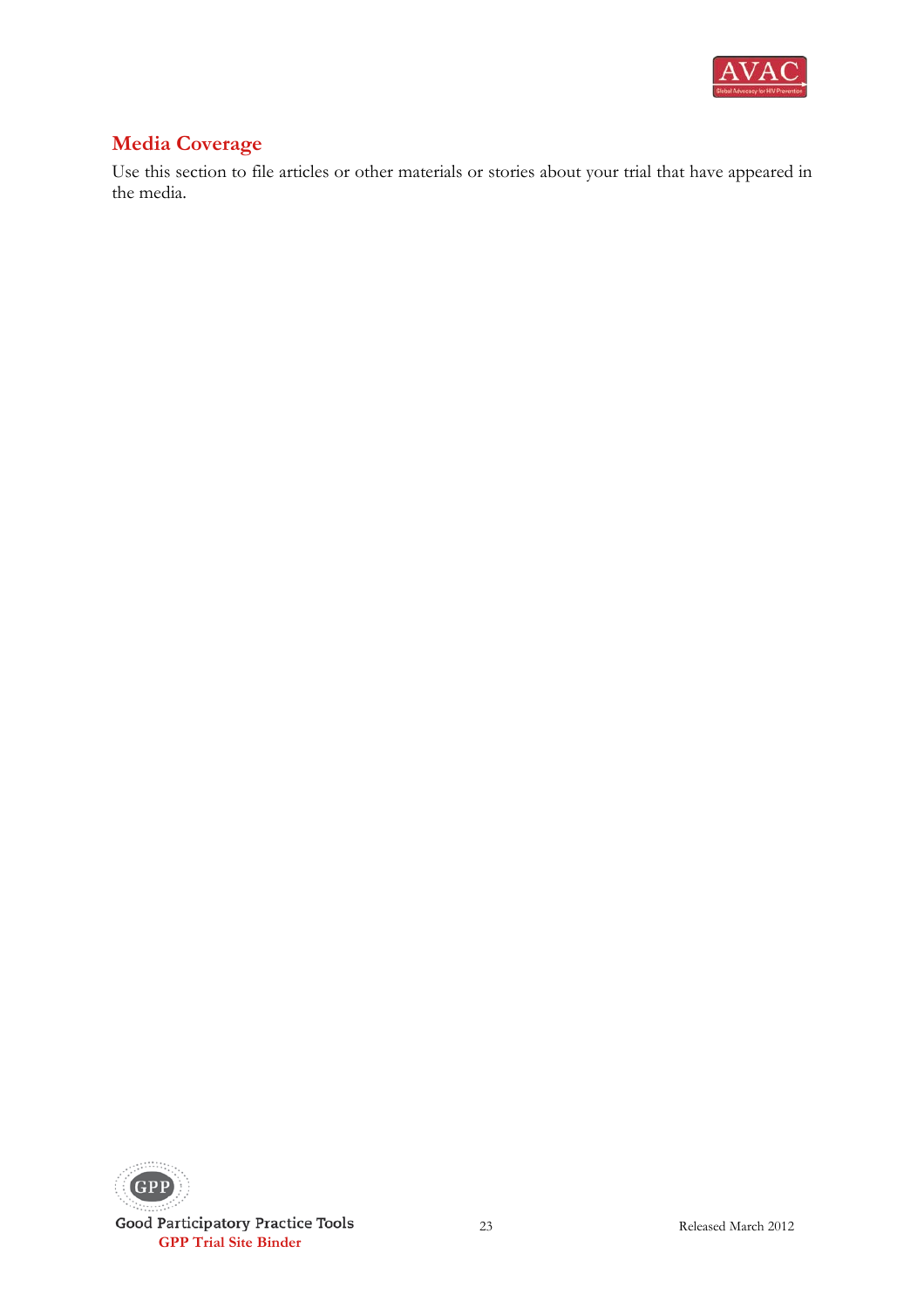

| <b>Meeting Title</b>     |  |
|--------------------------|--|
| <b>Meeting Date</b>      |  |
| <b>Meeting Attendees</b> |  |

| <b>Note Taker</b>         |  |
|---------------------------|--|
| <b>Purpose of Meeting</b> |  |

| <b>Agenda Topics</b>  |  |
|-----------------------|--|
| 1.                    |  |
| 2.                    |  |
| 3.                    |  |
| 4.                    |  |
| 5.                    |  |
|                       |  |
| <b>Meeting Notes:</b> |  |

| <b>Meeting Outcomes</b>                                          |  |  |
|------------------------------------------------------------------|--|--|
| <b>GPP</b> Action Items<br><b>Person Responsible</b><br>Deadline |  |  |
|                                                                  |  |  |
|                                                                  |  |  |
|                                                                  |  |  |

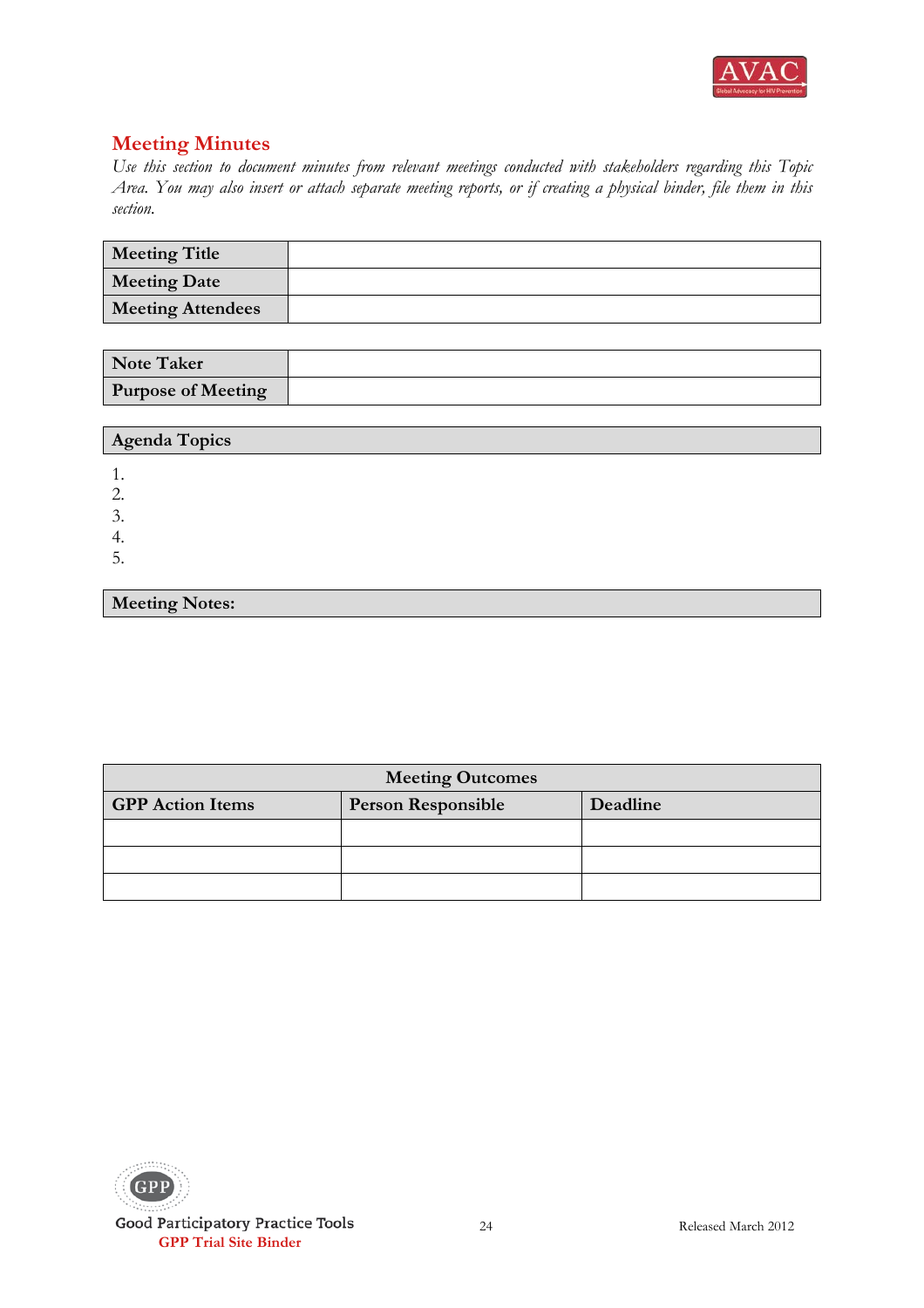



#### **Section 6: Issues Management Plan**

The issues management plan describes how research teams intend to manage issues of concern or any unexpected developments that may emerge before, during, or after the trial. Use this section to file your trial site's written issues management plan.

- » Identify known challenging issues that might emerge and that could undermine the success of the trial before, during, and after trial completion.
- » Determine key stakeholders who can help the research team manage these issues and can act as advisors to the research team.
- » Create key messages to address anticipated concerns. Messages may be created according to intended audience, if necessary.
- » Determine site-level strategies about how to manage unexpected developments, including how media reports and requests will be addressed.
- » Create a written issues management plan.
- » Document outcomes of stakeholder consultations and ongoing information about issues management plans and processes in this section of the GPP Trial Site Binder.

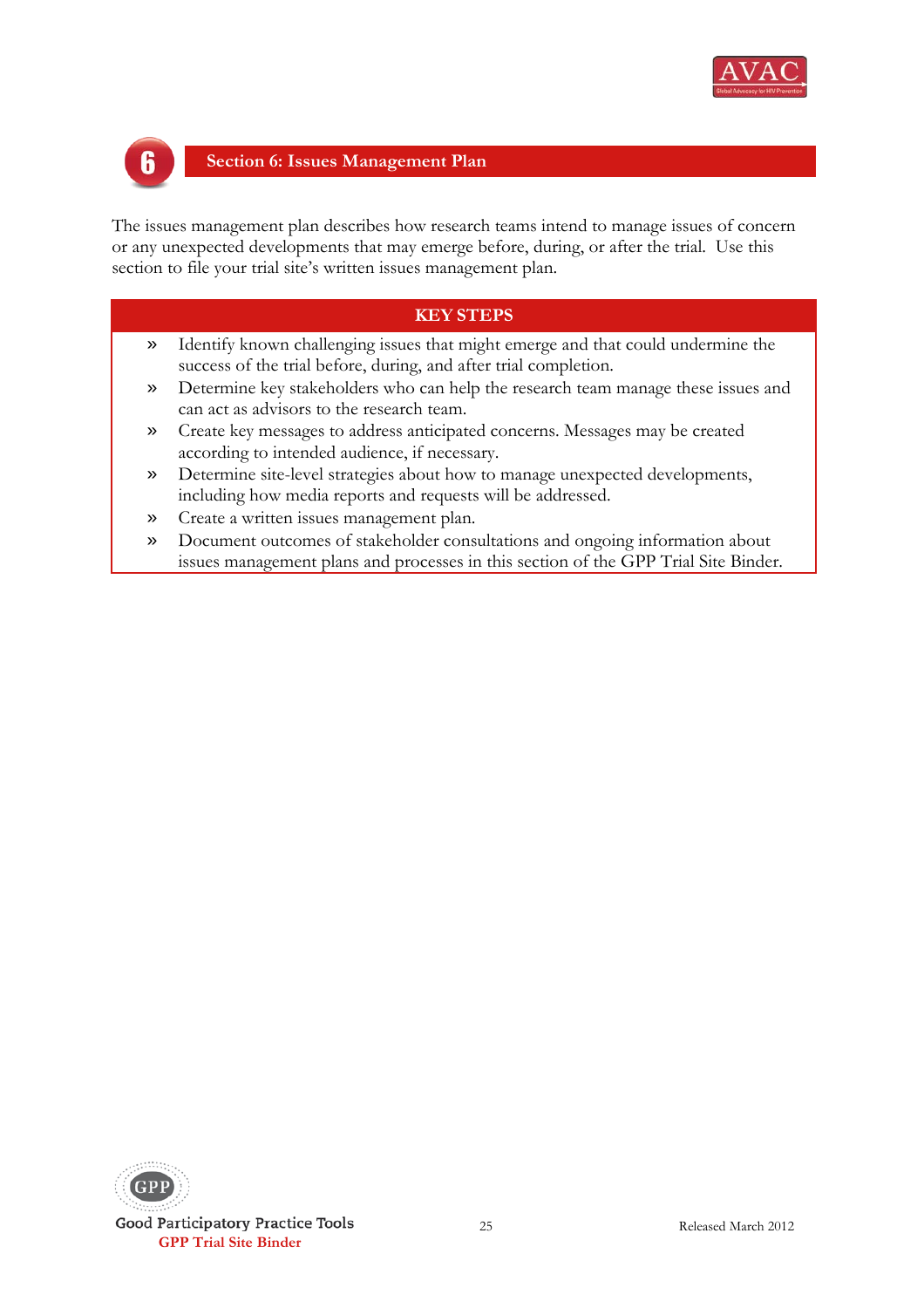

# **Issues Management Plan**

**Trial Site Name:** 

**Purpose:** 

To describe procedures for managing issues of concern or unexpected developments that may emerge before, during, or after a trial.

#### **Responsibilities:**

(Insert name of trial staff job title) is responsible for day-to-day oversight of the plan as well as activities stipulated in the plan.

#### **Part A: Anticipated Issues**

Describe known challenging issues that might emerge and that could undermine the success of the trial before, during, and after trial completion.

#### **Part B: Key Messages**

List key messages to address anticipated concerns during the trial.

#### **Part C: Stakeholder Advisors**

List key stakeholders who can help the research team manage these issues and who can act as advisors to the research team.

#### **Part D: Description of the Issues Management Plan and Consultation Process**

Describe site-level strategies about how to manage unexpected developments, including how media reports and requests will be addressed. Include a description of the stakeholder consultation process for content in the plan, including a brief list of key stakeholders with whom you consulted.

#### **Part E: Issue Tracking**

Record all significant issues experienced during the trial and their outcomes (see table entitled Issues Management).

**History:**

| Version<br>Number | Date Plan<br><b>Becomes</b><br><b>Effective</b> | <b>Supercedes</b><br>(e.g. the version<br>and date of the<br>previous plan) | Review<br>Date | <b>Key Changes Between</b><br><b>Versions</b> |
|-------------------|-------------------------------------------------|-----------------------------------------------------------------------------|----------------|-----------------------------------------------|
| 1.0               |                                                 |                                                                             |                | Initial Release                               |

**Approval**

Principal Investigator Signature Date



Good Participatory Practice Tools **GPP Trial Site Binder**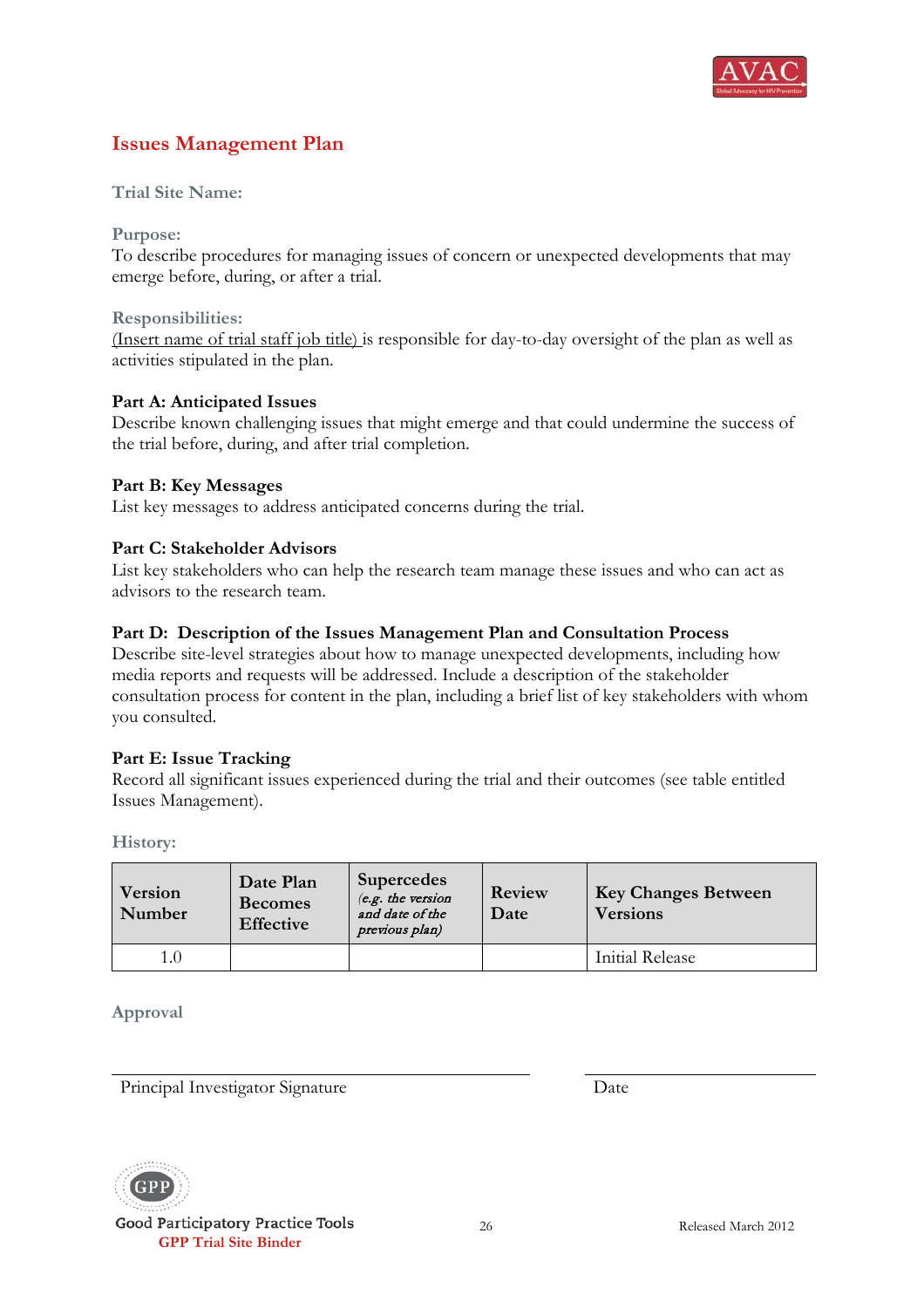

| <b>Issue Management</b> |                       |            |                 |
|-------------------------|-----------------------|------------|-----------------|
| Description of Issue    | Date of<br>Occurrence | Resolution | <b>Comments</b> |
|                         |                       |            |                 |
|                         |                       |            |                 |
|                         |                       |            |                 |
|                         |                       |            |                 |
|                         |                       |            |                 |
|                         |                       |            |                 |
|                         |                       |            |                 |
|                         |                       |            |                 |
|                         |                       |            |                 |
|                         |                       |            |                 |
|                         |                       |            |                 |
|                         |                       |            |                 |
|                         |                       |            |                 |
|                         |                       |            |                 |
|                         |                       |            |                 |
|                         |                       |            |                 |
|                         |                       |            |                 |
|                         |                       |            |                 |
|                         |                       |            |                 |
|                         |                       |            |                 |
|                         |                       |            |                 |
|                         |                       |            |                 |

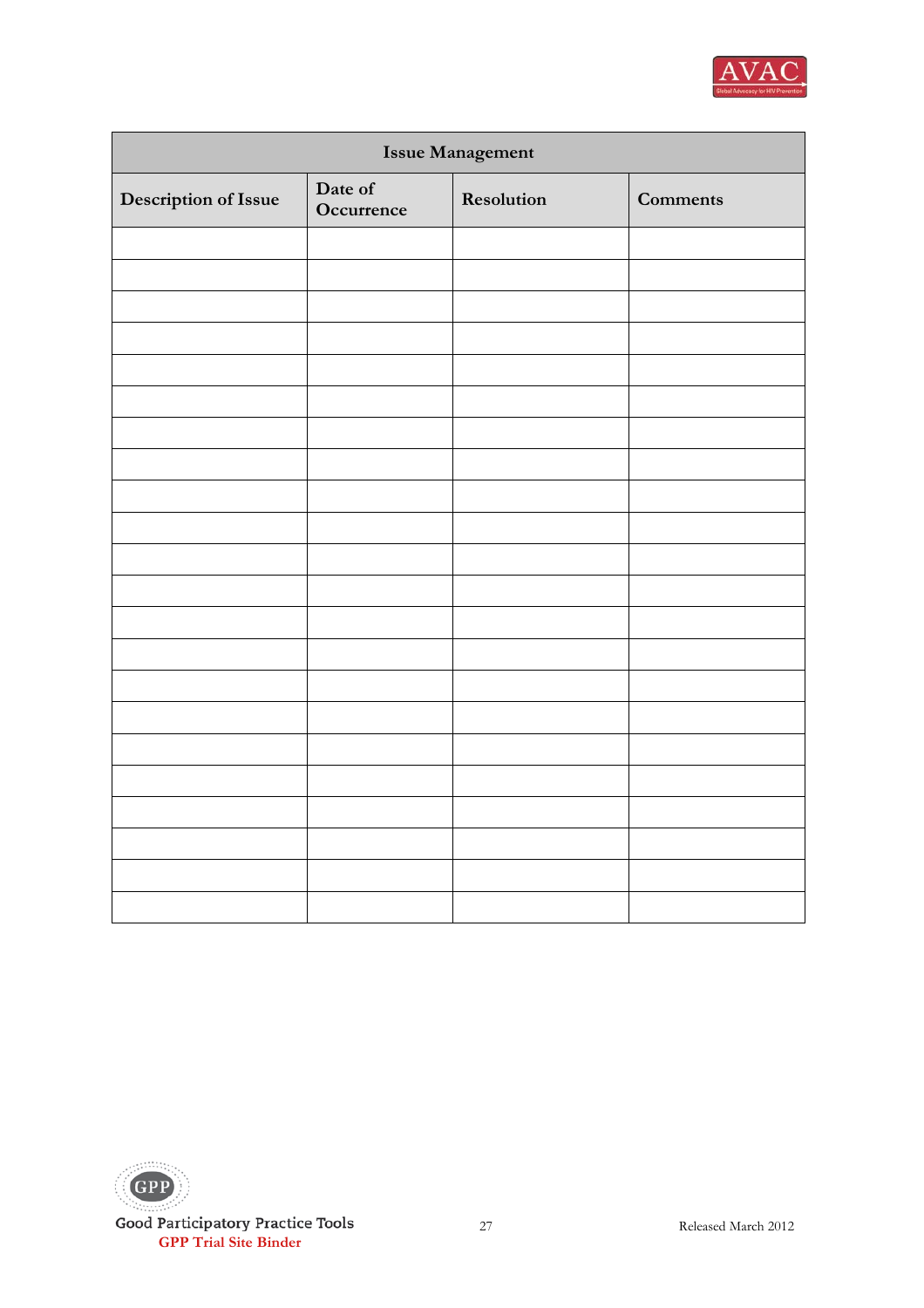

| <b>Meeting Title</b>     |  |
|--------------------------|--|
| <b>Meeting Date</b>      |  |
| <b>Meeting Attendees</b> |  |

| <b>Note Taker</b>         |  |
|---------------------------|--|
| <b>Purpose of Meeting</b> |  |

| <b>Agenda Topics</b>  |
|-----------------------|
|                       |
|                       |
|                       |
|                       |
|                       |
|                       |
| <b>Meeting Notes:</b> |

| <b>Meeting Outcomes</b> |                           |          |
|-------------------------|---------------------------|----------|
| <b>GPP</b> Action Items | <b>Person Responsible</b> | Deadline |
|                         |                           |          |
|                         |                           |          |
|                         |                           |          |

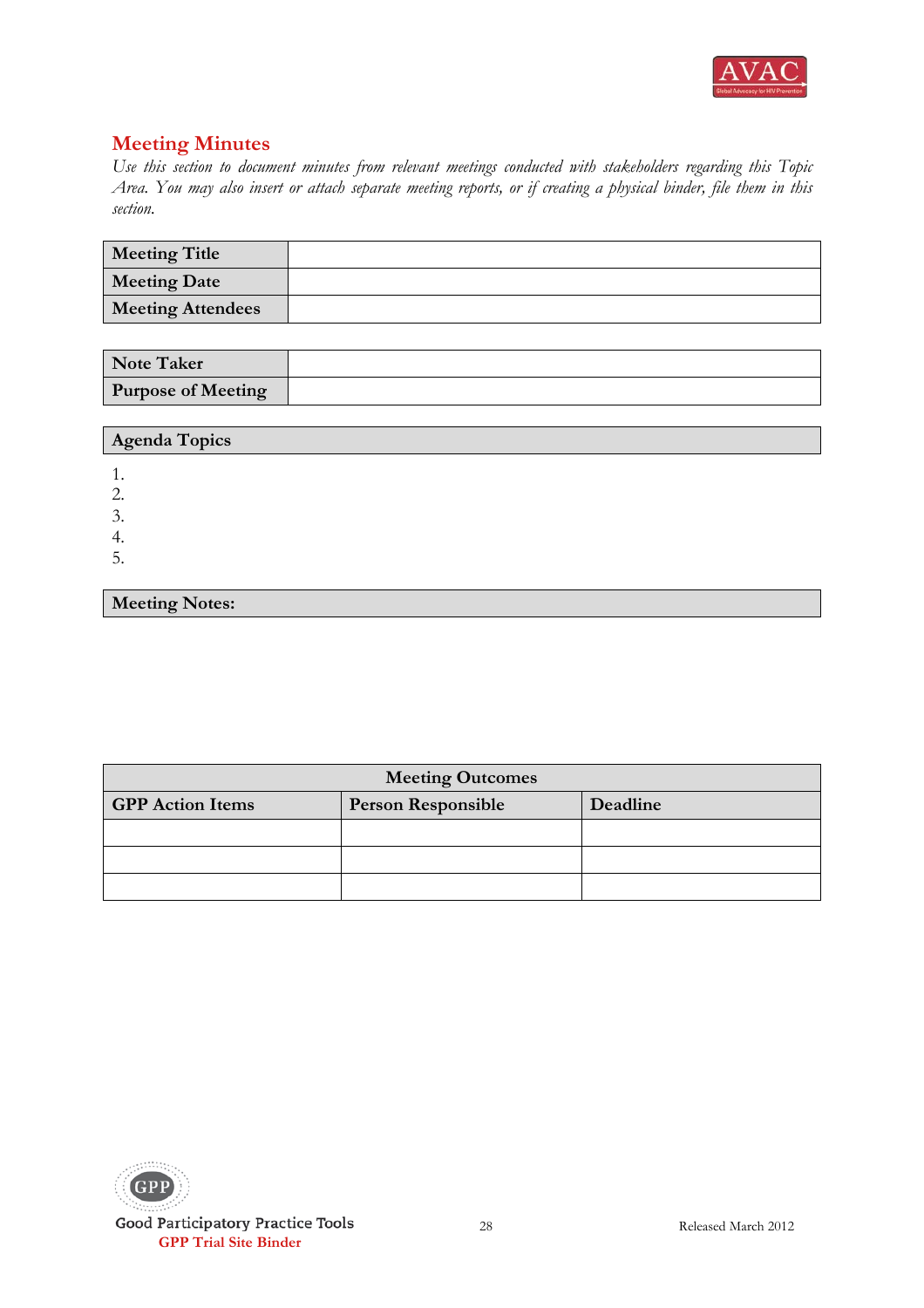



#### **Section 7: Site Selection**

Site selection is the process by which trial funders, sponsors, or networks evaluate trial sites for provision of funding for a trial protocol, inclusion in a multisite trial, or inclusion in a trial network. Use this section to plan for meetings and visits with trial funders, sponsors, or networks who are assessing your site, with respect to stakeholder engagement processes.

#### **KEY STEPS**

Below are some specific questions that can help you prepare for stakeholder engagement assessment at a site visit:

\_\_\_\_\_\_\_\_\_\_\_\_\_\_\_\_\_\_\_\_\_\_\_\_\_\_\_\_\_\_\_\_\_\_\_\_\_\_\_\_\_\_\_\_\_\_\_\_\_\_\_\_\_\_\_\_\_\_\_\_\_\_\_\_\_\_\_\_\_

\_\_\_\_\_\_\_\_\_\_\_\_\_\_\_\_\_\_\_\_\_\_\_\_\_\_\_\_\_\_\_\_\_\_\_\_\_\_\_\_\_\_\_\_\_\_\_\_\_\_\_\_\_\_\_\_\_\_\_\_\_\_\_\_\_\_\_\_\_ \_\_\_\_\_\_\_\_\_\_\_\_\_\_\_\_\_\_\_\_\_\_\_\_\_\_\_\_\_\_\_\_\_\_\_\_\_\_\_\_\_\_\_\_\_\_\_\_\_\_\_\_\_\_\_\_\_\_\_\_\_\_\_\_\_\_\_\_\_

 $\_$ \_\_\_\_\_\_\_\_\_\_\_\_\_\_\_\_\_\_\_\_\_\_\_\_\_\_\_\_\_\_\_\_\_\_\_\_\_\_\_\_\_\_\_\_\_\_\_\_\_\_\_\_\_\_\_\_\_\_\_\_\_\_\_\_\_\_\_\_\_

- » What is the date of the visit?
- » Who will be visiting your trial site?
- » Who will meet with the visiting team to discuss your stakeholder engagement program or plans?
- » Which documents evidencing your stakeholder engagement program or plans will you provide to the visiting team?

\_\_\_\_\_\_\_\_\_\_\_\_\_\_\_\_\_\_\_\_\_\_\_\_\_\_\_\_\_\_\_\_\_\_\_\_\_\_\_\_\_\_\_\_\_\_\_\_\_\_\_\_\_\_\_\_\_\_\_\_\_\_\_\_\_\_\_\_\_ \_\_\_\_\_\_\_\_\_\_\_\_\_\_\_\_\_\_\_\_\_\_\_\_\_\_\_\_\_\_\_\_\_\_\_\_\_\_\_\_\_\_\_\_\_\_\_\_\_\_\_\_\_\_\_\_\_\_\_\_\_\_\_\_\_\_\_\_\_ \_\_\_\_\_\_\_\_\_\_\_\_\_\_\_\_\_\_\_\_\_\_\_\_\_\_\_\_\_\_\_\_\_\_\_\_\_\_\_\_\_\_\_\_\_\_\_\_\_\_\_\_\_\_\_\_\_\_\_\_\_\_\_\_\_\_\_\_\_ \_\_\_\_\_\_\_\_\_\_\_\_\_\_\_\_\_\_\_\_\_\_\_\_\_\_\_\_\_\_\_\_\_\_\_\_\_\_\_\_\_\_\_\_\_\_\_\_\_\_\_\_\_\_\_\_\_\_\_\_\_\_\_\_\_\_\_\_\_ \_\_\_\_\_\_\_\_\_\_\_\_\_\_\_\_\_\_\_\_\_\_\_\_\_\_\_\_\_\_\_\_\_\_\_\_\_\_\_\_\_\_\_\_\_\_\_\_\_\_\_\_\_\_\_\_\_\_\_\_\_\_\_\_\_\_\_\_\_

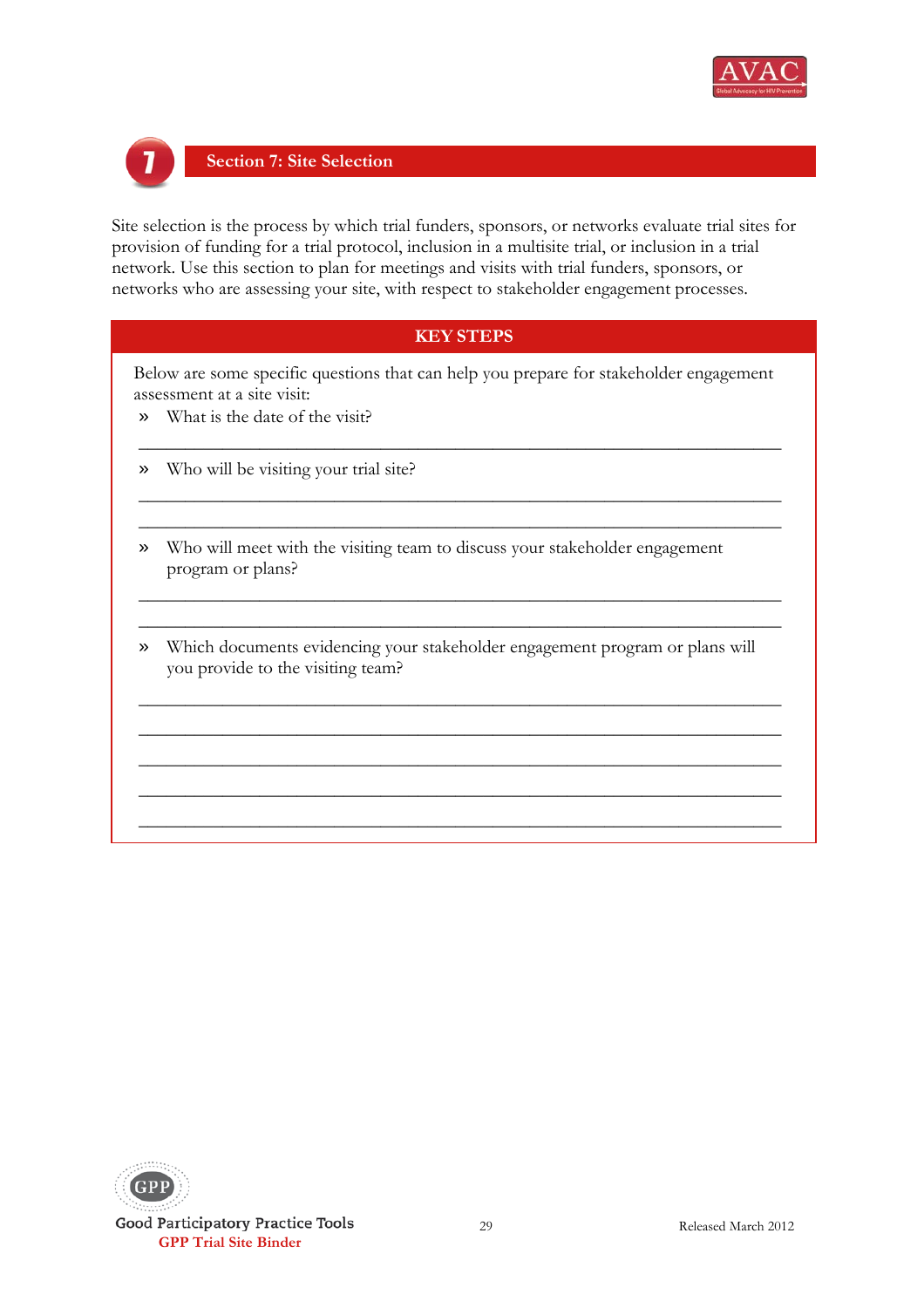

| <b>Meeting Title</b>     |  |
|--------------------------|--|
| <b>Meeting Date</b>      |  |
| <b>Meeting Attendees</b> |  |

| <b>Note Taker</b>         |  |
|---------------------------|--|
| <b>Purpose of Meeting</b> |  |

| <b>Agenda Topics</b>  |
|-----------------------|
|                       |
| 2.                    |
| 3.                    |
| 4.                    |
| 5.                    |
|                       |
| <b>Meeting Notes:</b> |

| <b>Meeting Outcomes</b> |                           |          |
|-------------------------|---------------------------|----------|
| <b>GPP</b> Action Items | <b>Person Responsible</b> | Deadline |
|                         |                           |          |
|                         |                           |          |
|                         |                           |          |

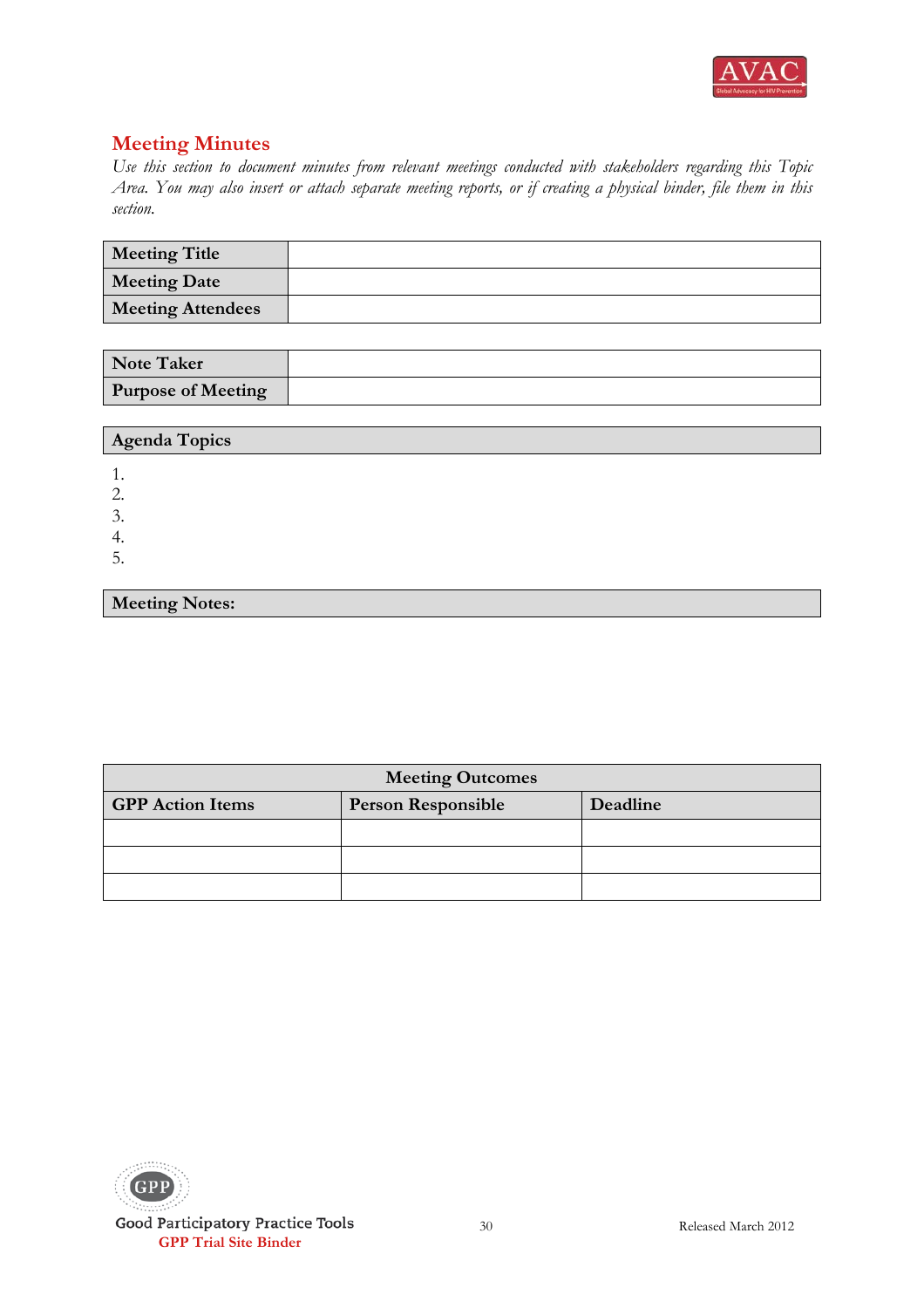



#### **Section 8: Protocol Development**

Protocol development is the process of creating and modifying a trial protocol. A range of stakeholders can provide meaningful input into many aspects of trial protocol development and can bring expertise to assist research teams in ensuring that protocol designs and procedures are locally appropriate, are acceptable to the trial population, and optimize successful implementation of the trial. Use this section to identify stakeholders who will give input into the trial protocol and to record the key outcomes of stakeholder consultations.

Protocols may not be developed at the trial site level; especially in the case of multi-country or multisite trials, protocol development may be largely centralized. Although not necessarily the responsibility of the trial site in such instances, mechanisms for stakeholder review at sponsor or other level may be documented here.

- » Based on where the protocol was or will be developed, identify key stakeholders or mechanisms for protocol consultation.
- » Conduct meetings and consultations to discuss, review, and gain meaningful stakeholder input on the trial protocol. If meetings and consultations have already occurred, or will occur at sponsor or other global level, obtain reports, relevant information around plans, or other relevant documents.
- » Integrate comments and suggestions as appropriate into the trial protocol. If consultations have already occurred, obtain information on the incorporation of stakeholder suggestions.
- » Document outcomes of stakeholder consultations and ongoing information about protocol development in this section of the GPP Trial Site Binder.

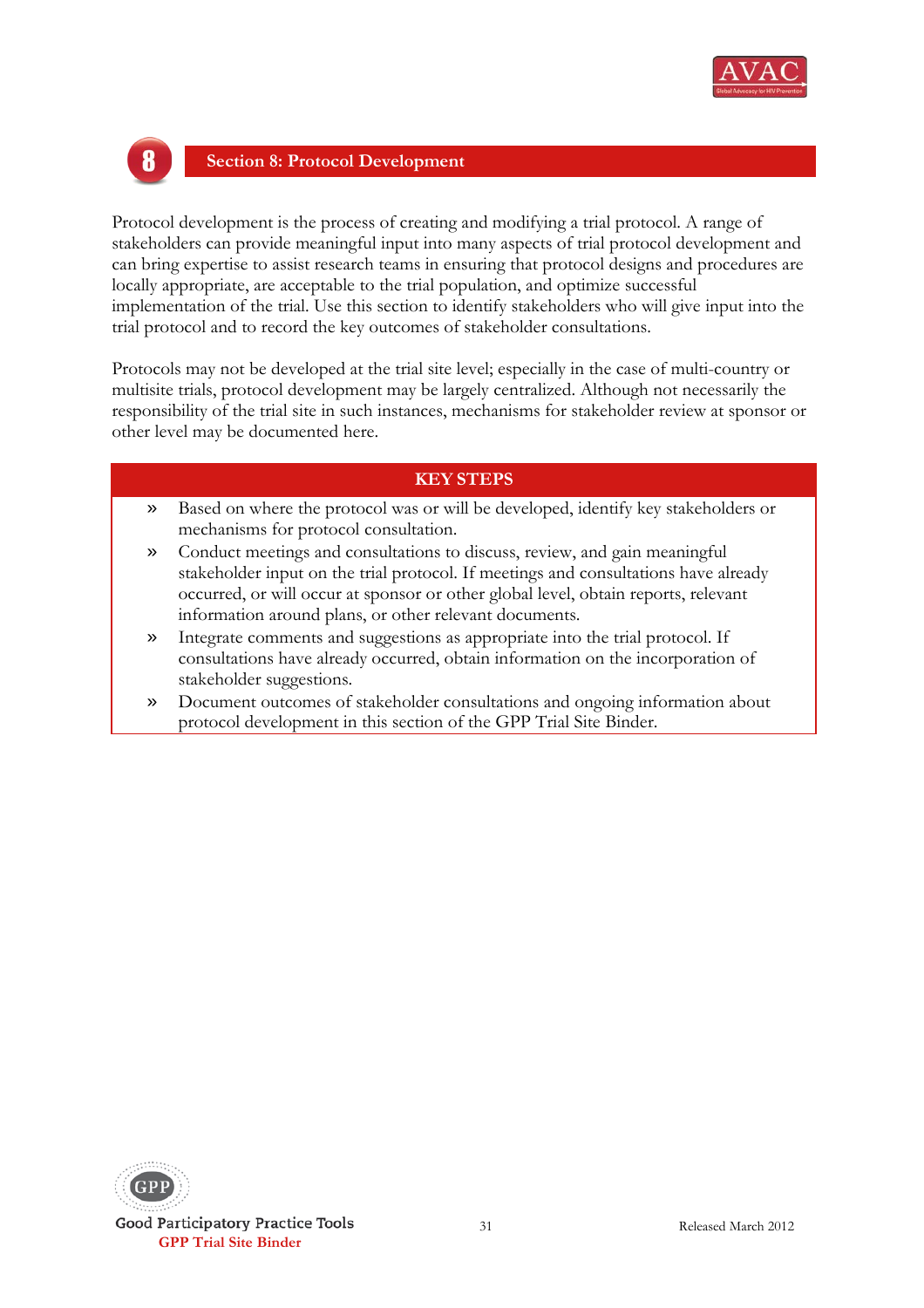

| <b>Consultations on Trial Protocol</b>     |                                          |                 |
|--------------------------------------------|------------------------------------------|-----------------|
| Name of Stakeholder<br>and Contact Details | <b>Suggested Key Changes to Protocol</b> | <b>Comments</b> |
|                                            |                                          |                 |
|                                            |                                          |                 |
|                                            |                                          |                 |
|                                            |                                          |                 |
|                                            |                                          |                 |
|                                            |                                          |                 |
|                                            |                                          |                 |
|                                            |                                          |                 |
|                                            |                                          |                 |
|                                            |                                          |                 |
|                                            |                                          |                 |
|                                            |                                          |                 |
|                                            |                                          |                 |
|                                            |                                          |                 |
|                                            |                                          |                 |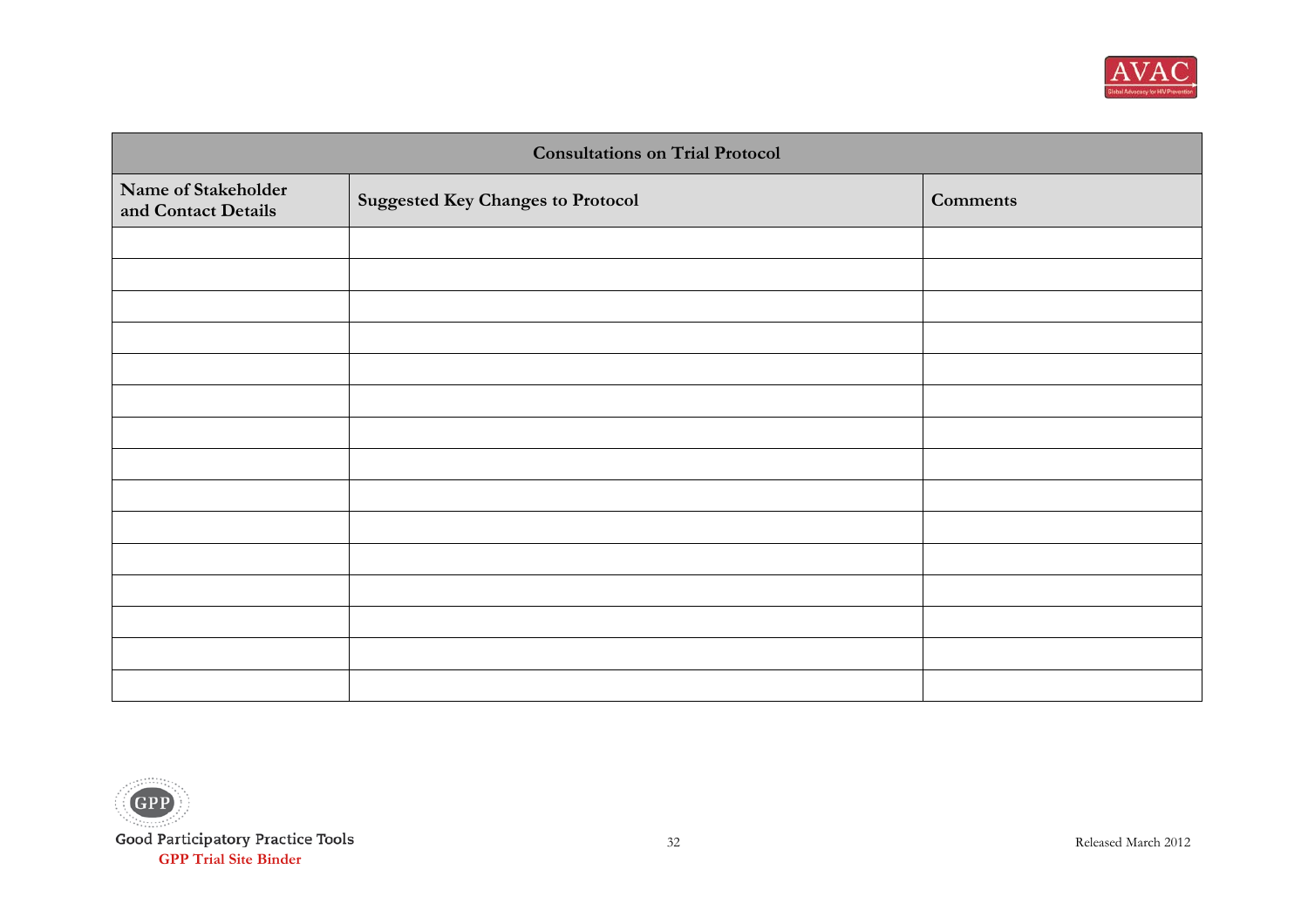

**Meeting Notes:**

| <b>Meeting Title</b>     |  |
|--------------------------|--|
| <b>Meeting Date</b>      |  |
| <b>Meeting Attendees</b> |  |

| <b>Note Taker</b>         |  |
|---------------------------|--|
| <b>Purpose of Meeting</b> |  |

| Agenda Topics |  |
|---------------|--|
|               |  |
| ◠<br>٠.       |  |
| 3.            |  |
| 4.            |  |
| Ć.            |  |
|               |  |

| <b>Meeting Outcomes</b>                                          |  |  |
|------------------------------------------------------------------|--|--|
| <b>GPP</b> Action Items<br><b>Person Responsible</b><br>Deadline |  |  |
|                                                                  |  |  |
|                                                                  |  |  |
|                                                                  |  |  |

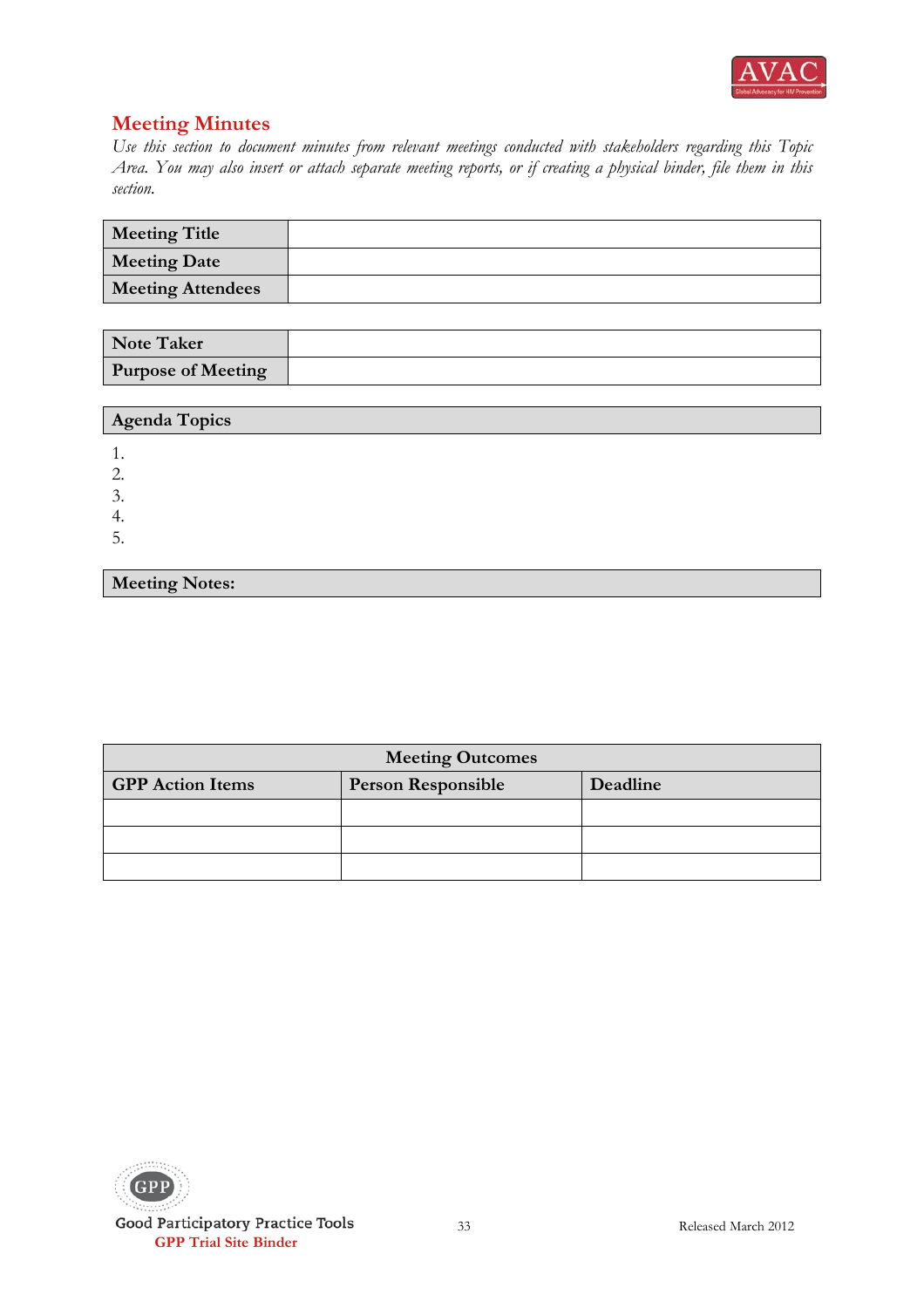

# **Protocol Materials**

Use this section to file draft versions of the trial protocol, summaries, translations, or other protocol-related materials to be shared with stakeholders and used in consultations.

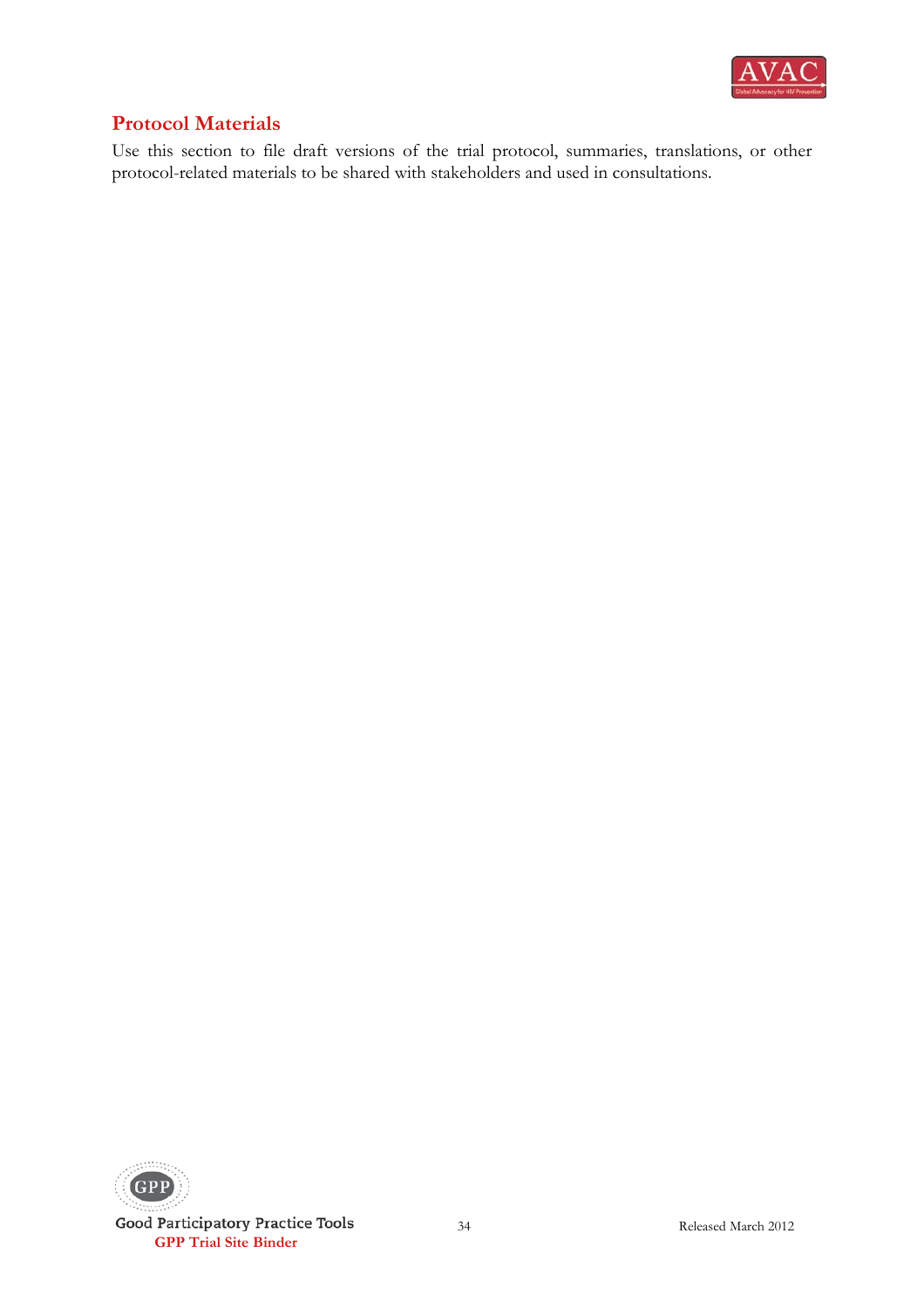

#### **Section 9: Informed Consent Process** 9

The informed consent process is relevant to good participatory practice because a wide range of stakeholders can help research teams develop locally acceptable and effective informed consent procedures and materials. Use this section to file information related to consultations with stakeholders on the informed consent forms, informed consent process, and supporting materials.

- » Determine the key stakeholders you will consult about the development of the informed consent forms, informed consent process, and supporting materials.
- » Conduct meetings and consultations to discuss and gain meaningful stakeholder input on the informed consent forms, informed consent process, and supporting materials.
- » Integrate comments and suggestions into consenting practices and procedures.
- » Document outcomes of stakeholder consultations and ongoing information about stakeholder engagement around the informed consent process in this section of the GPP Trial Site Binder.

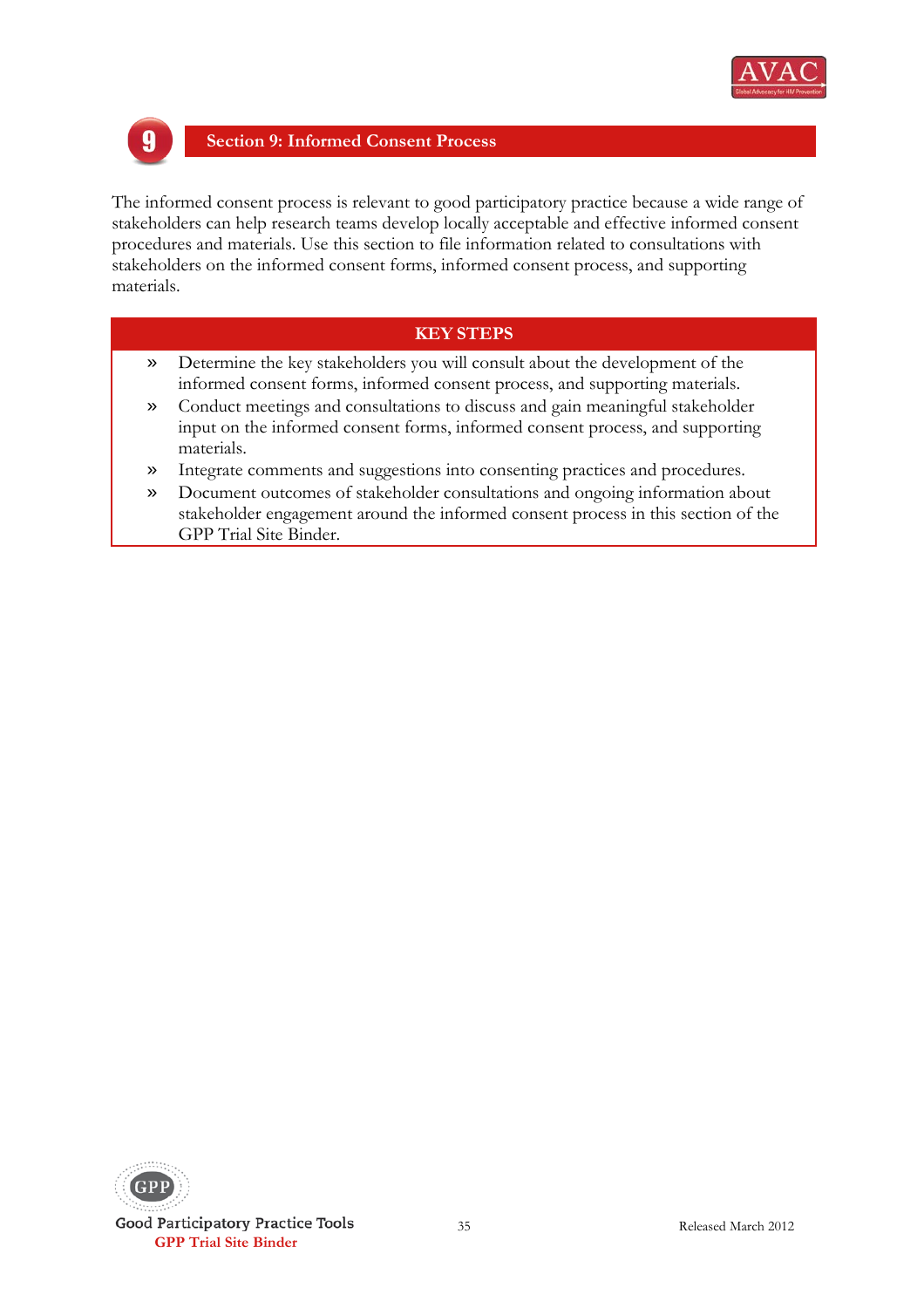

| Recommendations for Informed Consent Process and Materials |                                                             |                                                                         |                 |
|------------------------------------------------------------|-------------------------------------------------------------|-------------------------------------------------------------------------|-----------------|
| Name of Stakeholder<br>and Contact Details                 | <b>Suggested Changes to Informed</b><br><b>Consent Form</b> | <b>Suggested Ideas for Improving</b><br><b>Informed Consent Process</b> | <b>Comments</b> |
|                                                            |                                                             |                                                                         |                 |
|                                                            |                                                             |                                                                         |                 |
|                                                            |                                                             |                                                                         |                 |
|                                                            |                                                             |                                                                         |                 |
|                                                            |                                                             |                                                                         |                 |
|                                                            |                                                             |                                                                         |                 |
|                                                            |                                                             |                                                                         |                 |
|                                                            |                                                             |                                                                         |                 |
|                                                            |                                                             |                                                                         |                 |
|                                                            |                                                             |                                                                         |                 |
|                                                            |                                                             |                                                                         |                 |
|                                                            |                                                             |                                                                         |                 |
|                                                            |                                                             |                                                                         |                 |
|                                                            |                                                             |                                                                         |                 |
|                                                            |                                                             |                                                                         |                 |
|                                                            |                                                             |                                                                         |                 |

andicion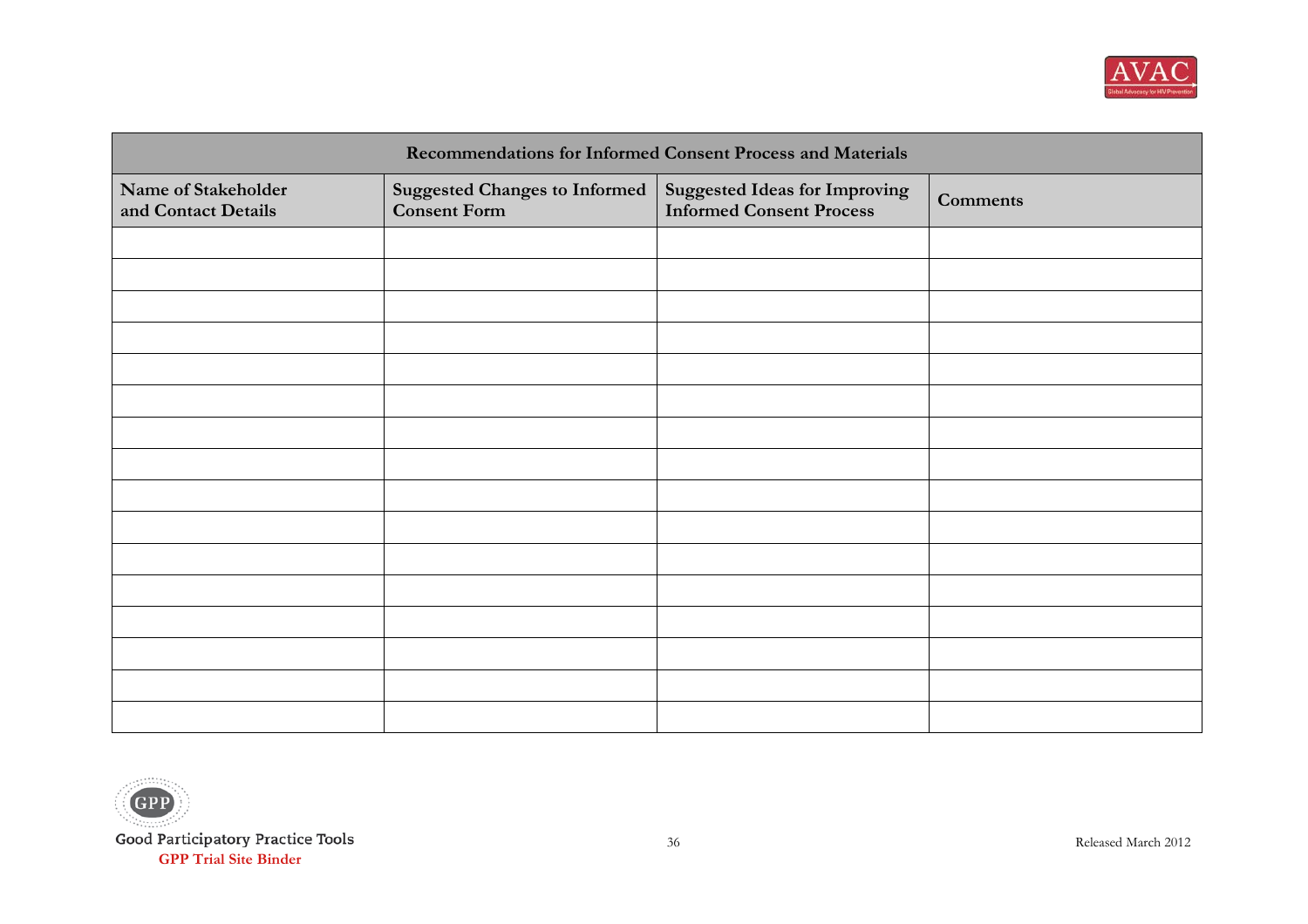

**Meeting Notes:**

| <b>Meeting Title</b>     |  |
|--------------------------|--|
| <b>Meeting Date</b>      |  |
| <b>Meeting Attendees</b> |  |

| <b>Note Taker</b>         |  |
|---------------------------|--|
| <b>Purpose of Meeting</b> |  |

| <b>Agenda Topics</b> |  |
|----------------------|--|
|                      |  |
| ി<br>٠.              |  |
| 3.                   |  |
| 4.                   |  |
| Ć.                   |  |
|                      |  |

| <b>Meeting Outcomes</b> |          |  |  |
|-------------------------|----------|--|--|
| <b>GPP</b> Action Items | Deadline |  |  |
|                         |          |  |  |
|                         |          |  |  |
|                         |          |  |  |

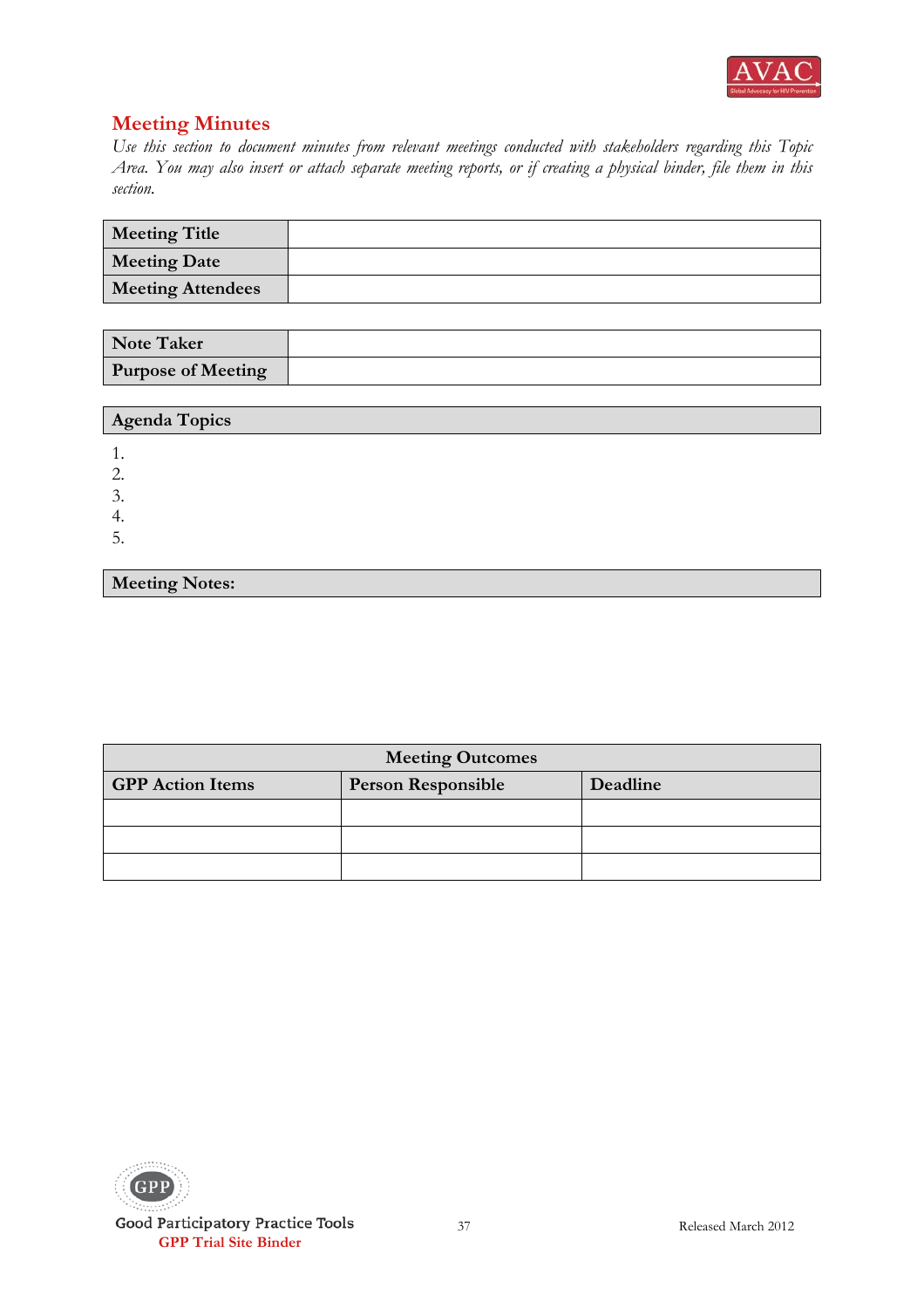

# **Draft Informed Consent Forms**

Use this section to file any draft versions of the informed consent forms for review and discussion with stakeholders.

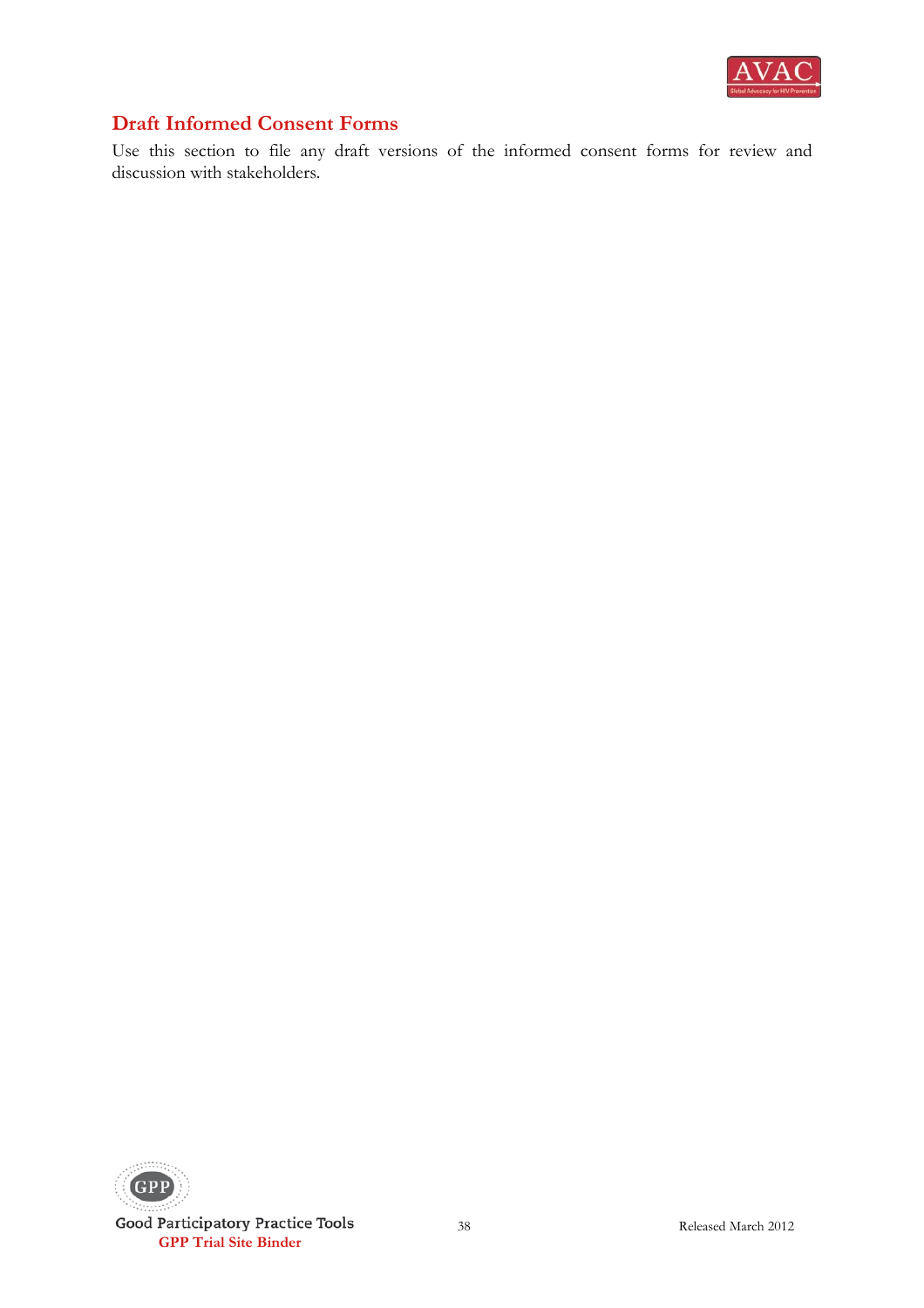

# **Informed Consent Supporting Materials**

Use this section to file any materials to support the informed consent process such as literacy assessment tools, comprehension assessment tools, and explanatory materials or aids.

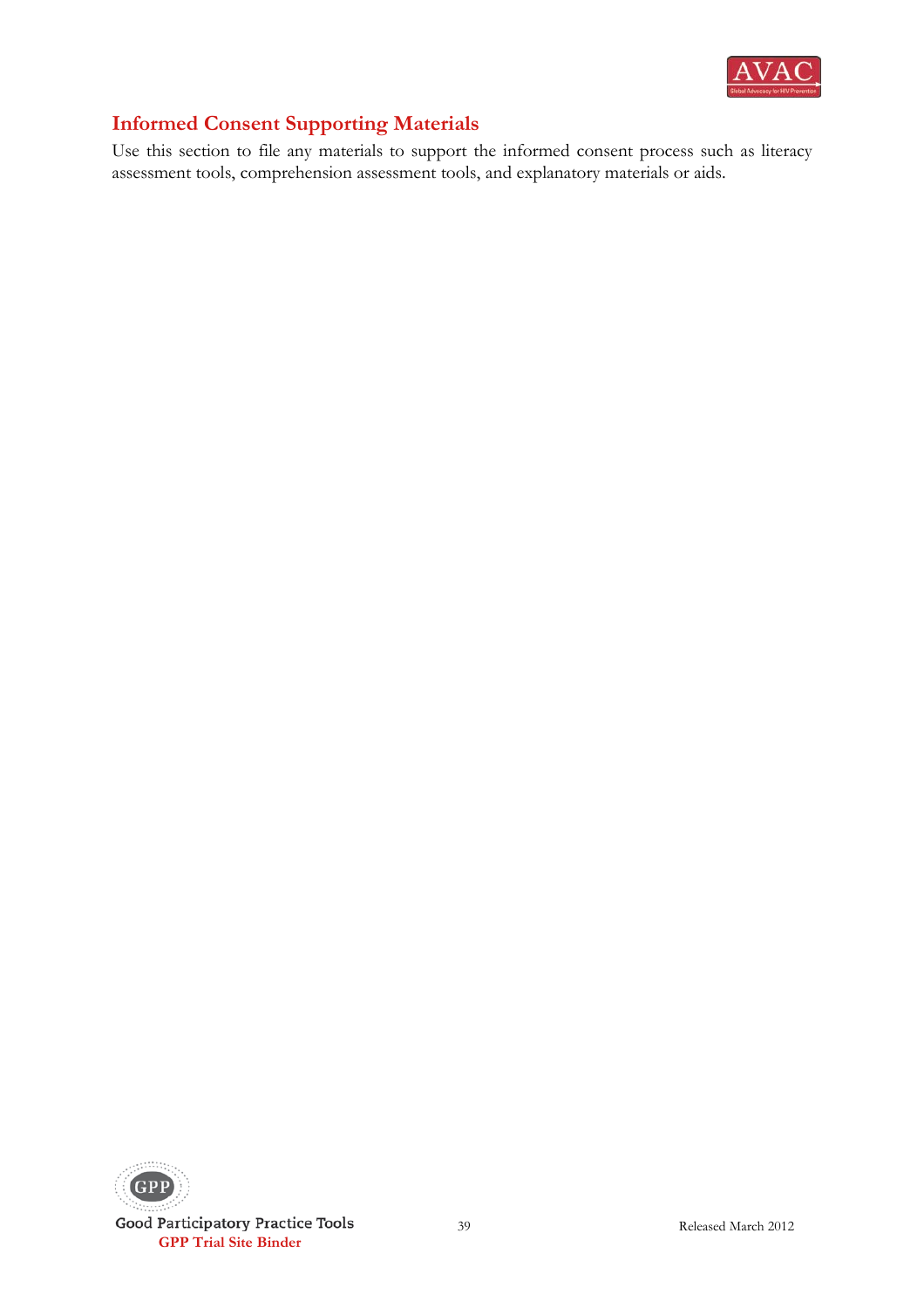



#### **Section 10: Standard of HIV Prevention\***

The term "standard of HIV prevention" refers to the package of comprehensive counseling and state-of-the-art HIV risk reduction methods provided or made available to participants in biomedical HIV prevention trials. Use this section to list stakeholders who will negotiate and discuss the components of the HIV prevention package with your research team and to record the key outcomes of these stakeholder consultations.

\*Records of stakeholder consultations for and key documents on standard of HIV prevention, access to HIV care and treatment, and non HIV-related care (binder Sections 10, 11, and 12) may be filed separately or together. Research teams may decide to combine some or all of these documents as needed.

- » Determine the key stakeholders who you will consult to provide advice and insight on the appropriate HIV prevention package being offered to trial participants.
- » Work with stakeholders to map local services and create a referral system in which you partner with other providers where necessary.
- » Discuss and agree on the components of the HIV prevention package.
- » Compile documentation of agreement with stakeholders on the HIV prevention package and how the package will be implemented.
- » Document any ongoing information about the HIV prevention package in this section of the GPP Trial Site Binder.

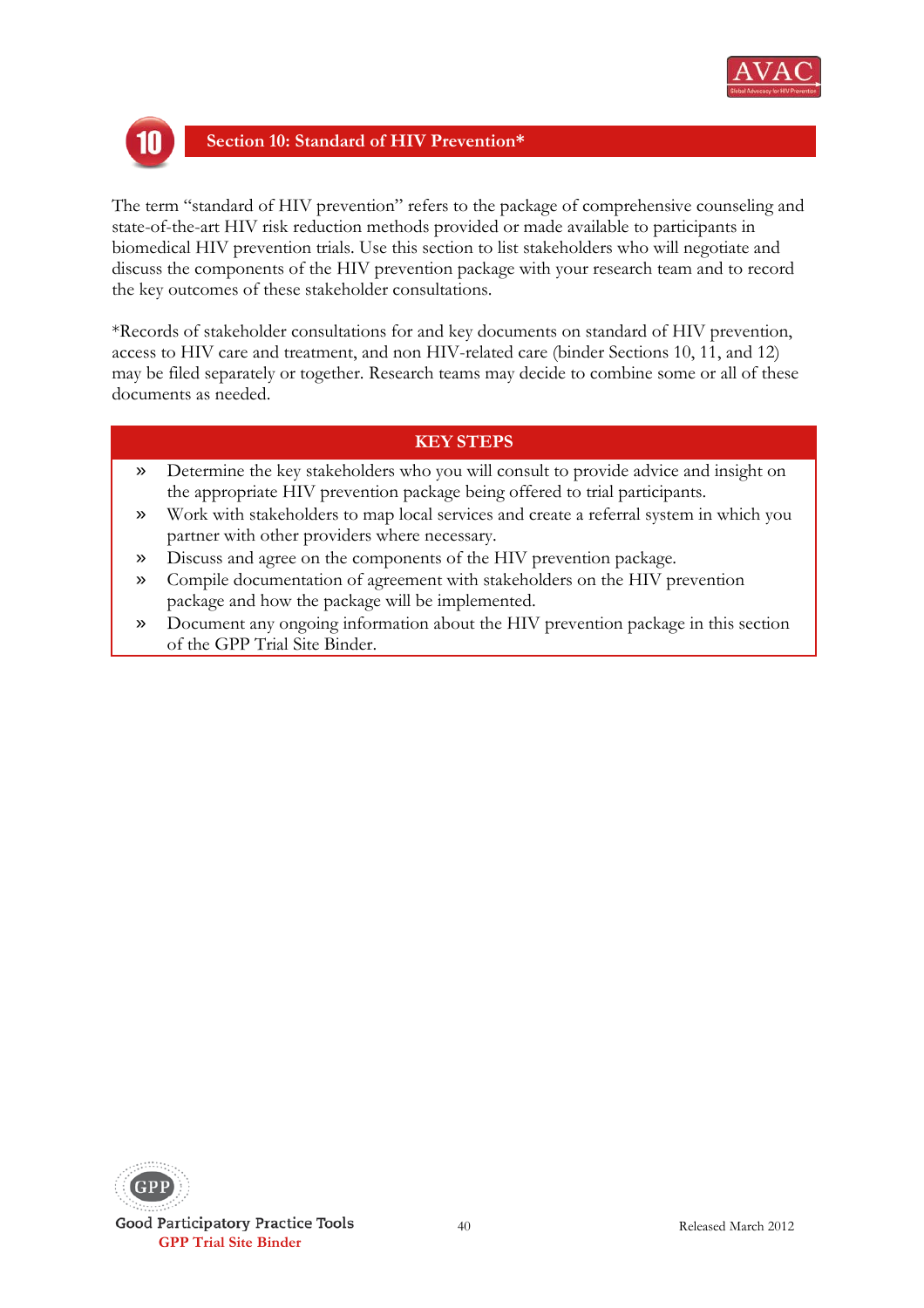

| <b>Consultations on HIV Prevention Package</b> |                                                |                           |                             |                 |
|------------------------------------------------|------------------------------------------------|---------------------------|-----------------------------|-----------------|
| Name of Stakeholder<br>and Contact Details     | Suggestions or<br>Comments from<br>Stakeholder | <b>Action Agreed Upon</b> | Person/Party<br>Responsible | <b>Comments</b> |
|                                                |                                                |                           |                             |                 |
|                                                |                                                |                           |                             |                 |
|                                                |                                                |                           |                             |                 |
|                                                |                                                |                           |                             |                 |
|                                                |                                                |                           |                             |                 |
|                                                |                                                |                           |                             |                 |
|                                                |                                                |                           |                             |                 |
|                                                |                                                |                           |                             |                 |
|                                                |                                                |                           |                             |                 |
|                                                |                                                |                           |                             |                 |
|                                                |                                                |                           |                             |                 |
|                                                |                                                |                           |                             |                 |
|                                                |                                                |                           |                             |                 |
|                                                |                                                |                           |                             |                 |

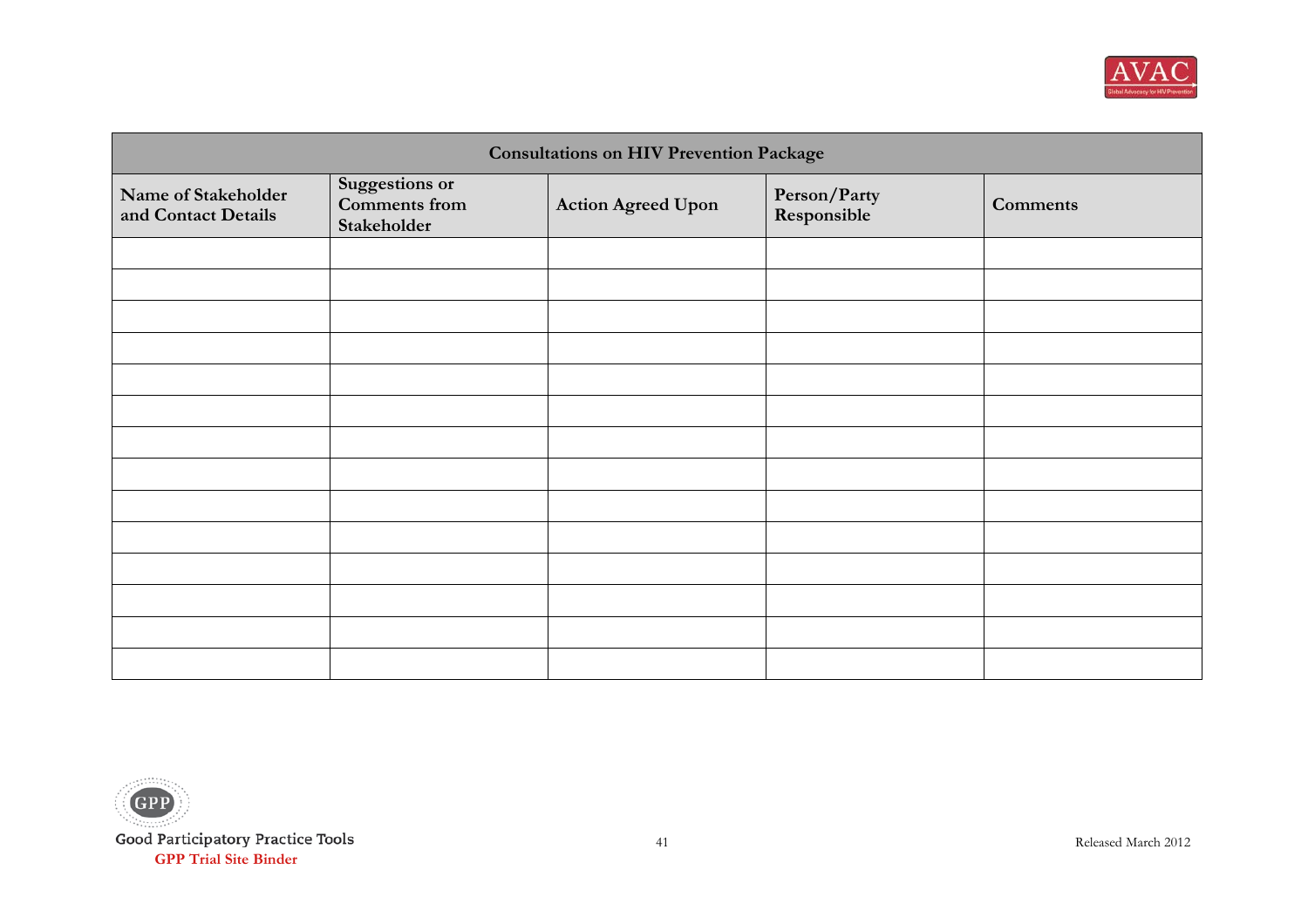

**Meeting Notes:**

| <b>Meeting Title</b>     |  |
|--------------------------|--|
| <b>Meeting Date</b>      |  |
| <b>Meeting Attendees</b> |  |

| <b>Note Taker</b>         |  |
|---------------------------|--|
| <b>Purpose of Meeting</b> |  |

| Agenda Topics |  |
|---------------|--|
|               |  |
| ◠             |  |
| 3.            |  |
| 4.            |  |
| Ć.            |  |
|               |  |

| <b>Meeting Outcomes</b> |          |  |  |
|-------------------------|----------|--|--|
| <b>GPP</b> Action Items | Deadline |  |  |
|                         |          |  |  |
|                         |          |  |  |
|                         |          |  |  |

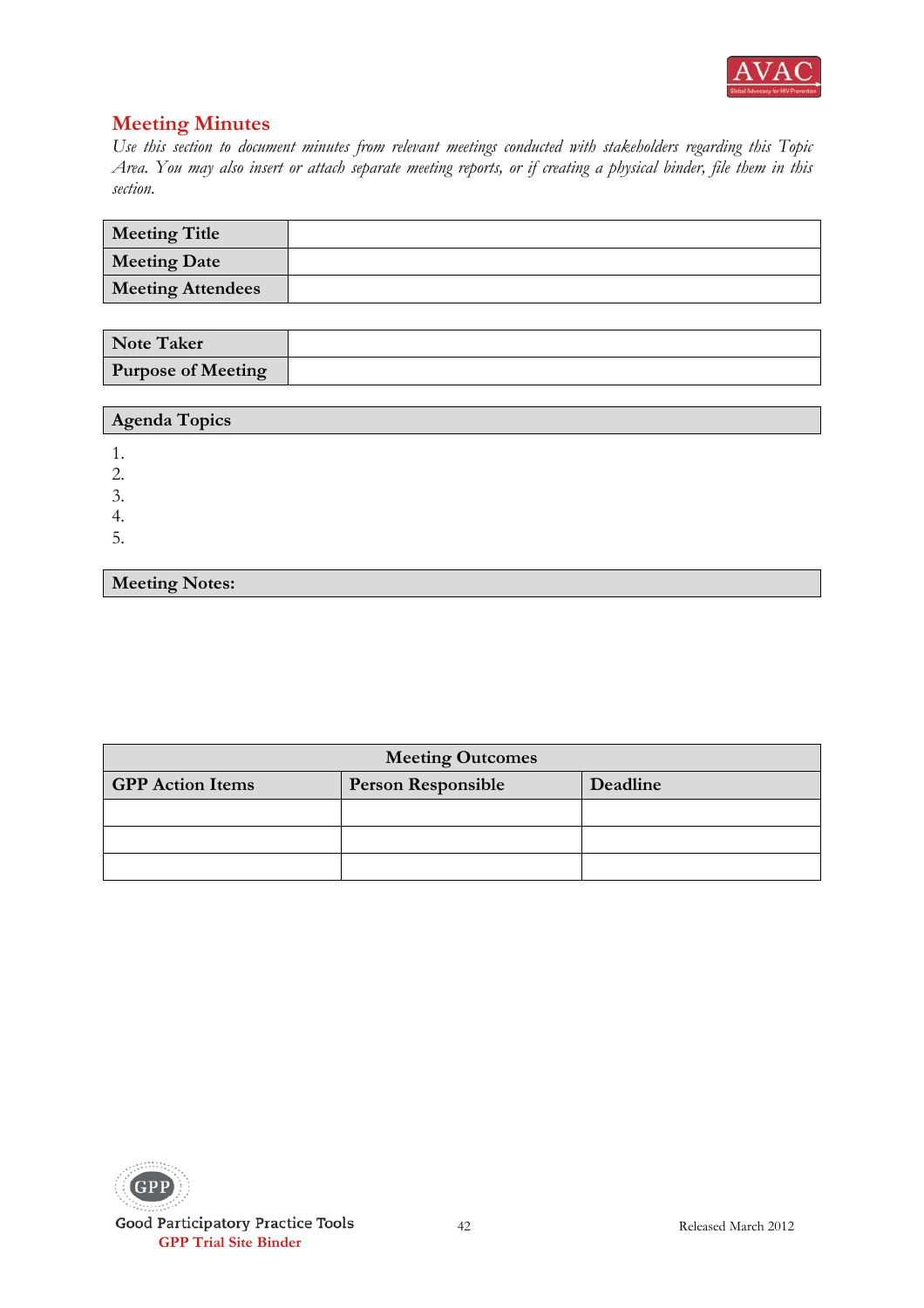



#### **Section 11: Access to HIV Care and Treatment**

Access to comprehensive HIV care and treatment refers to care and treatment services made available to individuals who are identified as HIV-positive during the screening process and to trial participants who acquire HIV infection during the trial. Use this section to identify stakeholders who will be consulted to discuss the components of the HIV care and treatment services for trial participants and to record the key outcomes of these stakeholder consultations.

- » Determine key stakeholders you will consult to discuss the HIV care and treatment services being offered to trial participants or to which they will be referred.
- » Conduct meetings and consultations, as necessary, to gain meaningful stakeholder input, including how to create a practical and sustainable referral system, partnering with local providers and how to collect information on participants' access to services.
- » Consider and discuss the impact your trial will have on existing public health systems.
- » Compile documentation of agreements with stakeholders on the appropriate package of HIV care and treatment services and referral mechanisms.
- » Document any ongoing information about the HIV care and treatment services and referrals in this section of the GPP Trial Site Binder.

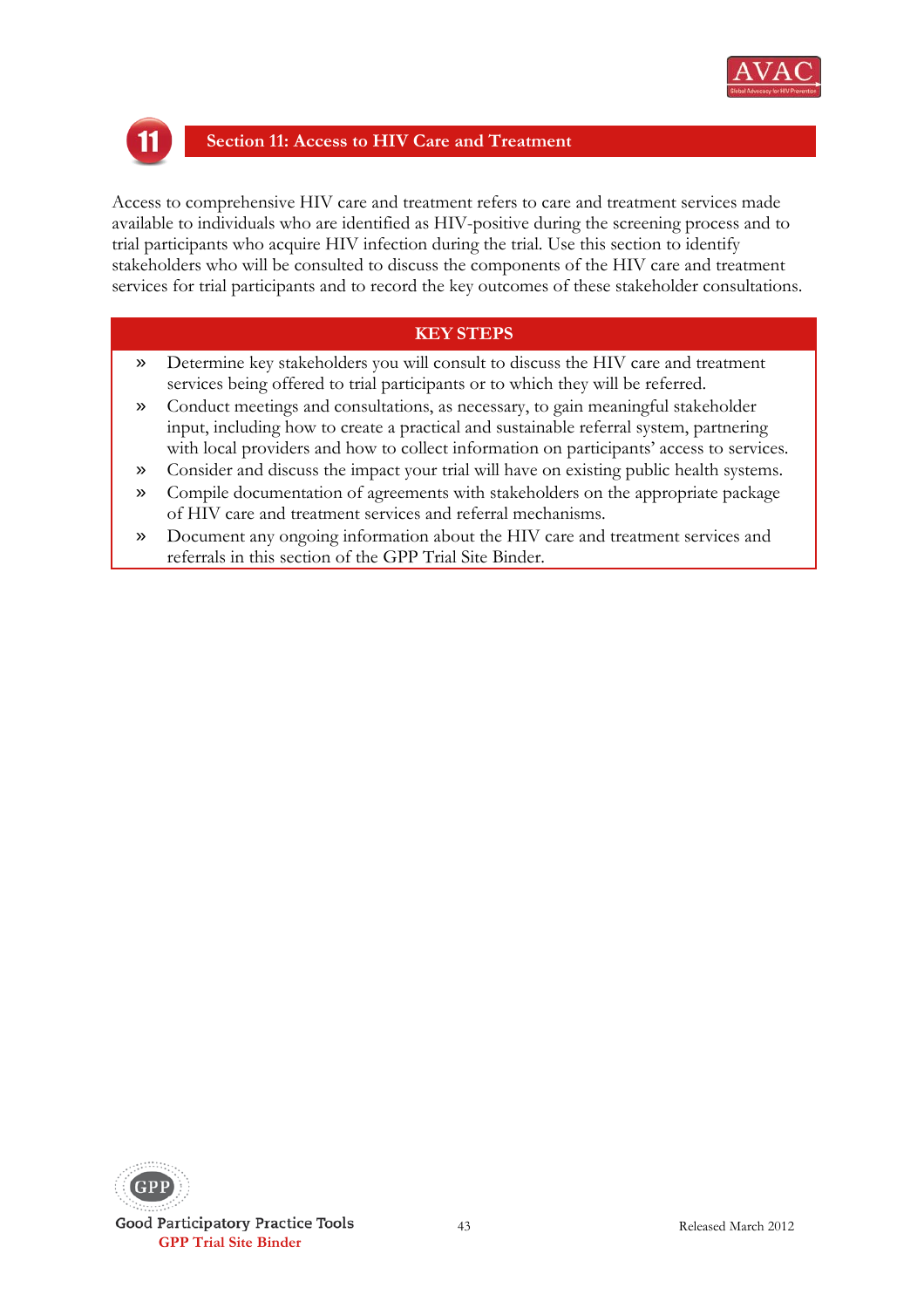

| <b>Consultations on Access to HIV Care and Treatment</b> |                                                |                           |                             |                 |
|----------------------------------------------------------|------------------------------------------------|---------------------------|-----------------------------|-----------------|
| Name of Stakeholder<br>and Contact Details               | Suggestions or<br>comments from<br>Stakeholder | <b>Action Agreed Upon</b> | Person/Party<br>Responsible | <b>Comments</b> |
|                                                          |                                                |                           |                             |                 |
|                                                          |                                                |                           |                             |                 |
|                                                          |                                                |                           |                             |                 |
|                                                          |                                                |                           |                             |                 |
|                                                          |                                                |                           |                             |                 |
|                                                          |                                                |                           |                             |                 |
|                                                          |                                                |                           |                             |                 |
|                                                          |                                                |                           |                             |                 |
|                                                          |                                                |                           |                             |                 |
|                                                          |                                                |                           |                             |                 |
|                                                          |                                                |                           |                             |                 |
|                                                          |                                                |                           |                             |                 |
|                                                          |                                                |                           |                             |                 |

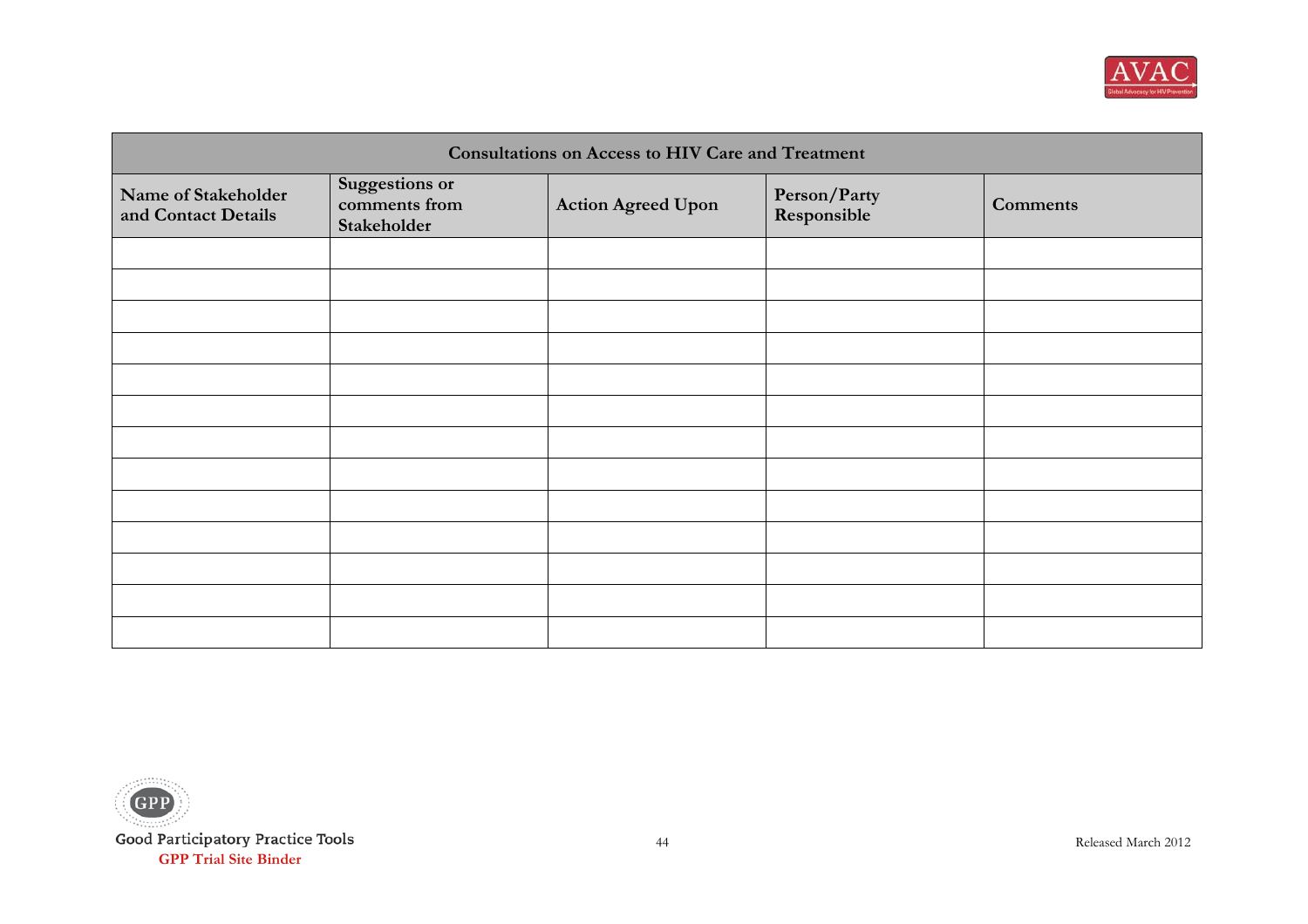

**Meeting Notes:**

| <b>Meeting Title</b>     |  |
|--------------------------|--|
| <b>Meeting Date</b>      |  |
| <b>Meeting Attendees</b> |  |

| <b>Note Taker</b>         |  |
|---------------------------|--|
| <b>Purpose of Meeting</b> |  |

| Agenda Topics |  |
|---------------|--|
|               |  |
| ◠<br>٠.       |  |
| 3.            |  |
| 4.            |  |
| Ć.            |  |
|               |  |

| <b>Meeting Outcomes</b>                                          |  |  |  |
|------------------------------------------------------------------|--|--|--|
| <b>GPP</b> Action Items<br><b>Person Responsible</b><br>Deadline |  |  |  |
|                                                                  |  |  |  |
|                                                                  |  |  |  |
|                                                                  |  |  |  |

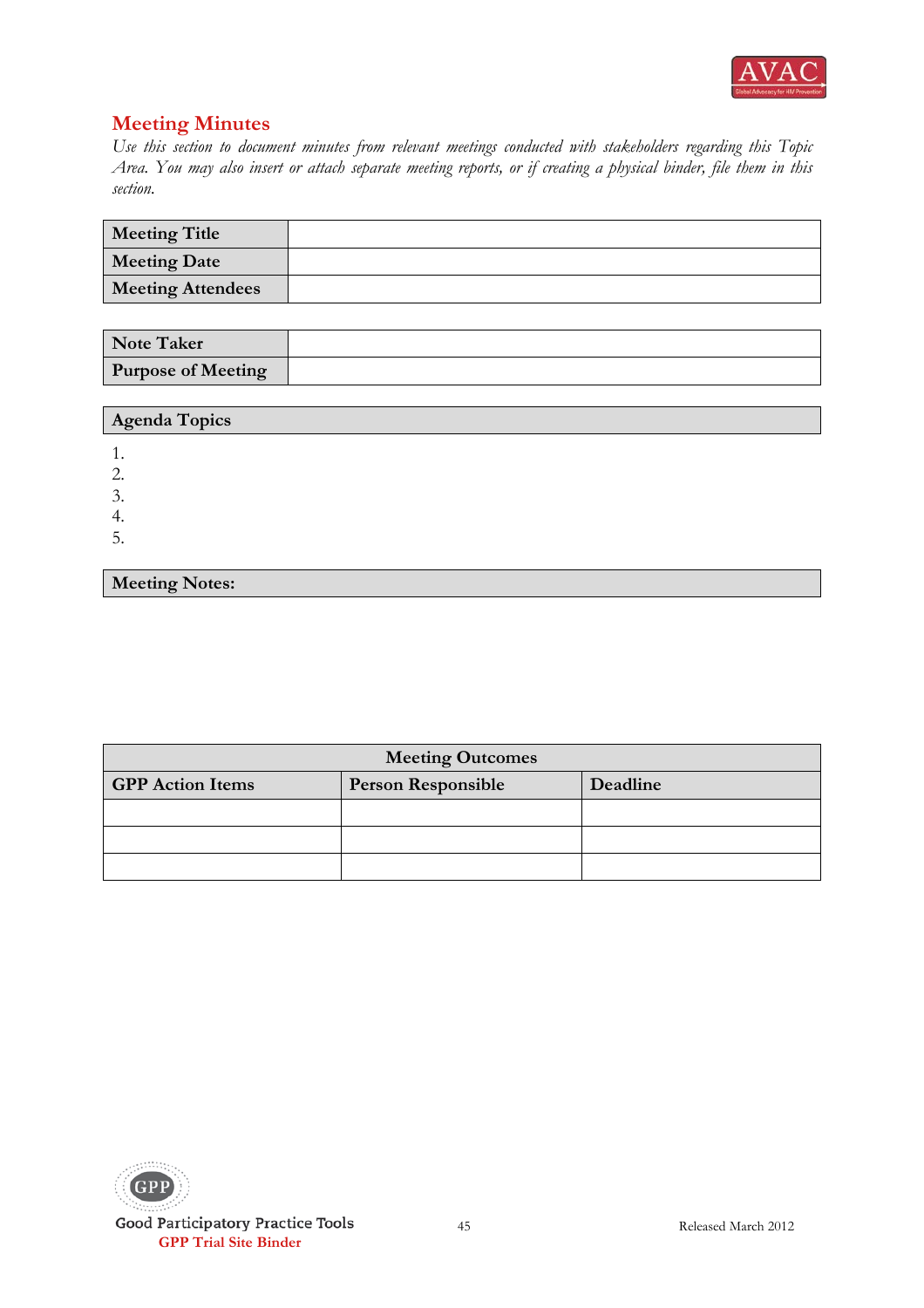



#### **Section 12: Non HIV Related Care**

Non HIV-related care refers to health and social care services provided or made available to trial participants that are not directly related to HIV prevention, HIV care and treatment, or trialrelated harm. Examples could include provision of female or male sexual and reproductive health care, management of infectious diseases, nutritional health, psychiatric care, and psychosocial services. Use this section to file information related to consultations with stakeholders about the appropriate package of general health services to offer trial participants and, where appropriate, their partners.

- » Determine the key stakeholders who you will consult to discuss the appropriate package of general health services being offered to trial participants.
- » Consult local stakeholders to map existing services for primary and social care, as well as other diagnostic and treatment services.
- » Compile documentation of agreements with stakeholders on the appropriate package of general health services for trial participants.
- » Document ongoing information about non HIV-related care in this section of the GPP Trial Site Binder.

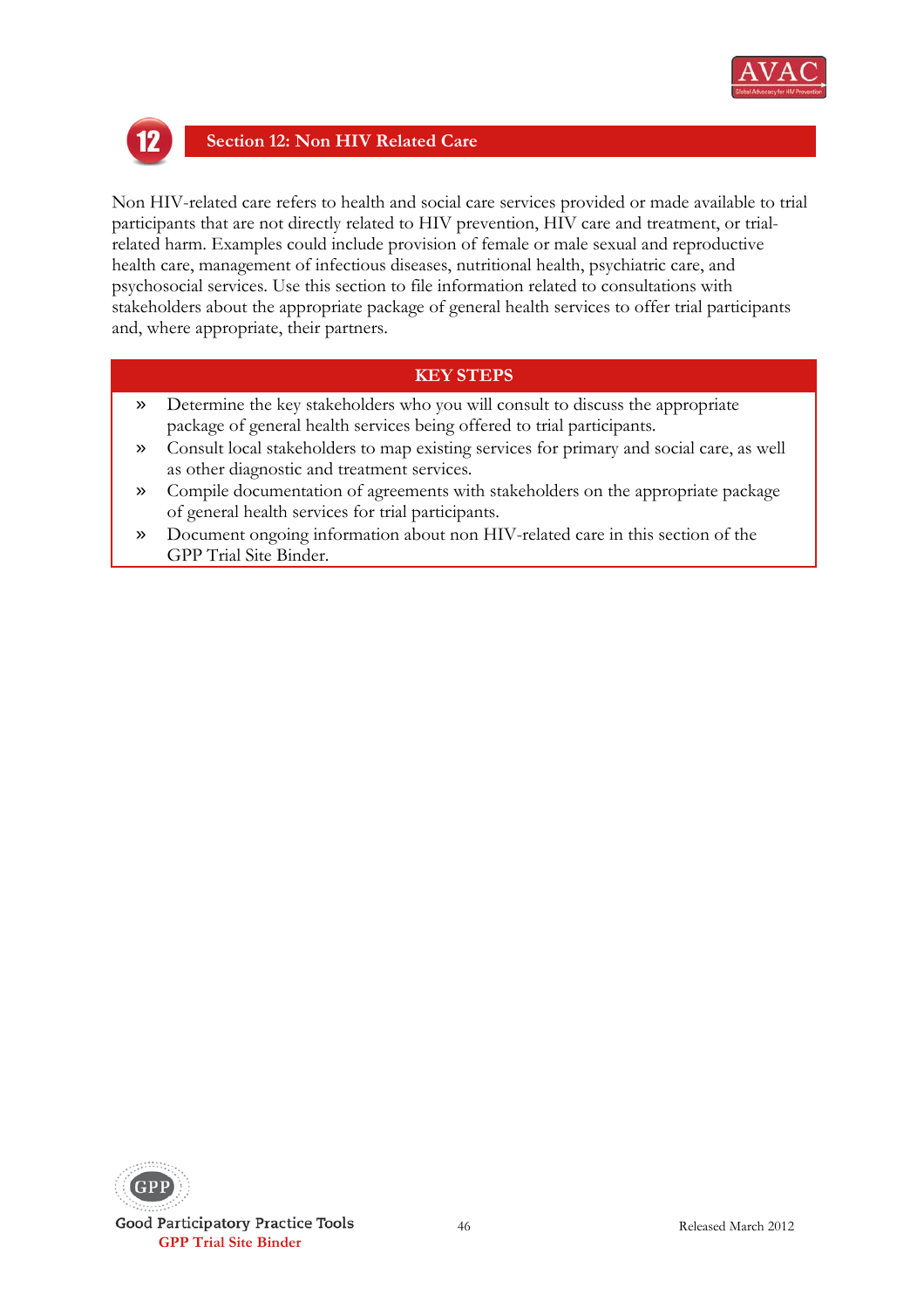

| <b>Consultations on Non HIV Related Care</b> |                                                       |                           |                             |                 |
|----------------------------------------------|-------------------------------------------------------|---------------------------|-----------------------------|-----------------|
| Name of Stakeholder<br>and Contact Details   | Suggestions or<br><b>Comments</b> from<br>Stakeholder | <b>Action Agreed Upon</b> | Person/Party<br>Responsible | <b>Comments</b> |
|                                              |                                                       |                           |                             |                 |
|                                              |                                                       |                           |                             |                 |
|                                              |                                                       |                           |                             |                 |
|                                              |                                                       |                           |                             |                 |
|                                              |                                                       |                           |                             |                 |
|                                              |                                                       |                           |                             |                 |
|                                              |                                                       |                           |                             |                 |
|                                              |                                                       |                           |                             |                 |
|                                              |                                                       |                           |                             |                 |
|                                              |                                                       |                           |                             |                 |
|                                              |                                                       |                           |                             |                 |
|                                              |                                                       |                           |                             |                 |
|                                              |                                                       |                           |                             |                 |
|                                              |                                                       |                           |                             |                 |
|                                              |                                                       |                           |                             |                 |
|                                              |                                                       |                           |                             |                 |

andicion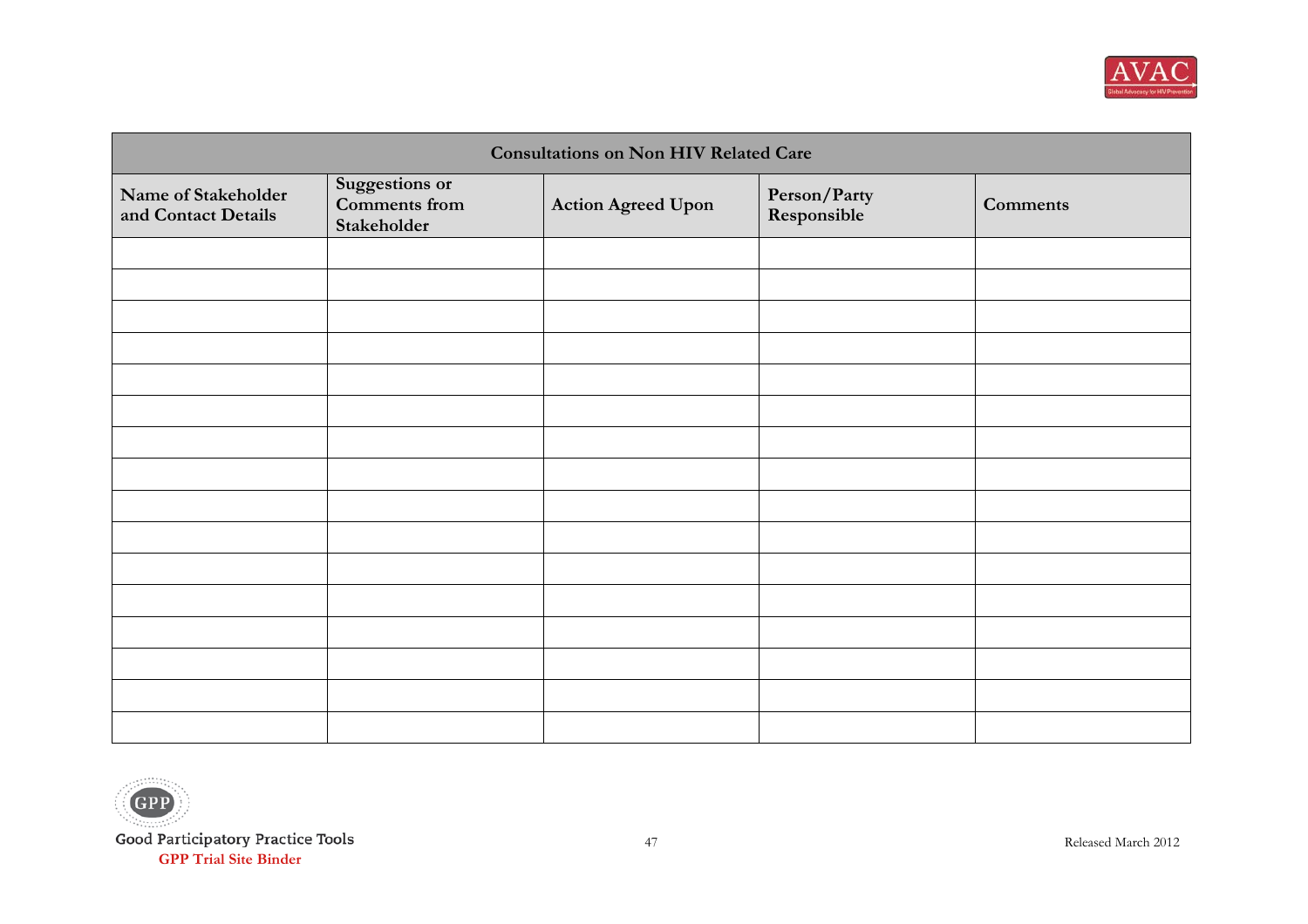

**Meeting Notes:**

| <b>Meeting Title</b>     |  |
|--------------------------|--|
| <b>Meeting Date</b>      |  |
| <b>Meeting Attendees</b> |  |

| <b>Note Taker</b>         |  |
|---------------------------|--|
| <b>Purpose of Meeting</b> |  |

| Agenda Topics |  |
|---------------|--|
|               |  |
| ∍<br>۷.       |  |
| 3.            |  |
| -4.           |  |
| Ć.            |  |
|               |  |

| <b>Meeting Outcomes</b>                                          |  |  |  |
|------------------------------------------------------------------|--|--|--|
| <b>GPP</b> Action Items<br><b>Person Responsible</b><br>Deadline |  |  |  |
|                                                                  |  |  |  |
|                                                                  |  |  |  |
|                                                                  |  |  |  |

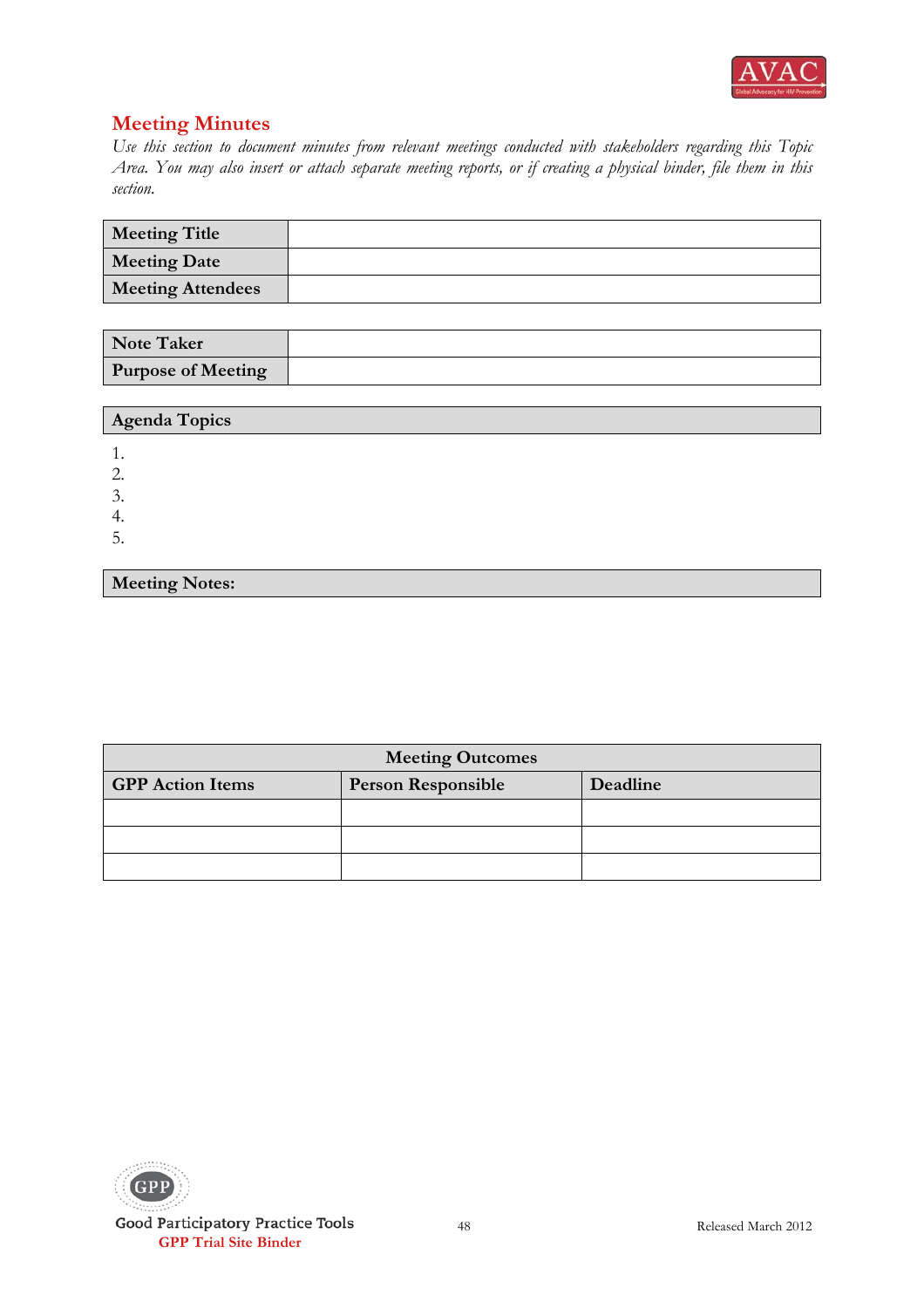



#### **Section 13: Policies on Trial-related Harms**

Policies on trial-related harms describe how research teams will treat and compensate trial participants should they experience physical or social harms that are determined to be associated with trial participation, as well as how such harms will be addressed and mitigated. Use this section to ensure stakeholder input on your trial site's written policy on trial-related harms.

- » Determine key stakeholders you will consult to discuss the policy on trial related harms.
- » Conduct meetings and consultations to gain stakeholders' insight on an existing or draft trial-related harm policy. Discuss potential harms as well as how they can be prevented, mitigated and addressed if they occur.
- » Incorporate stakeholder suggestions into the policy as appropriate.
- » Document outcomes of stakeholder consultations and ongoing information about the trial-related harms policy in this section of the GPP Trial Site Binder.

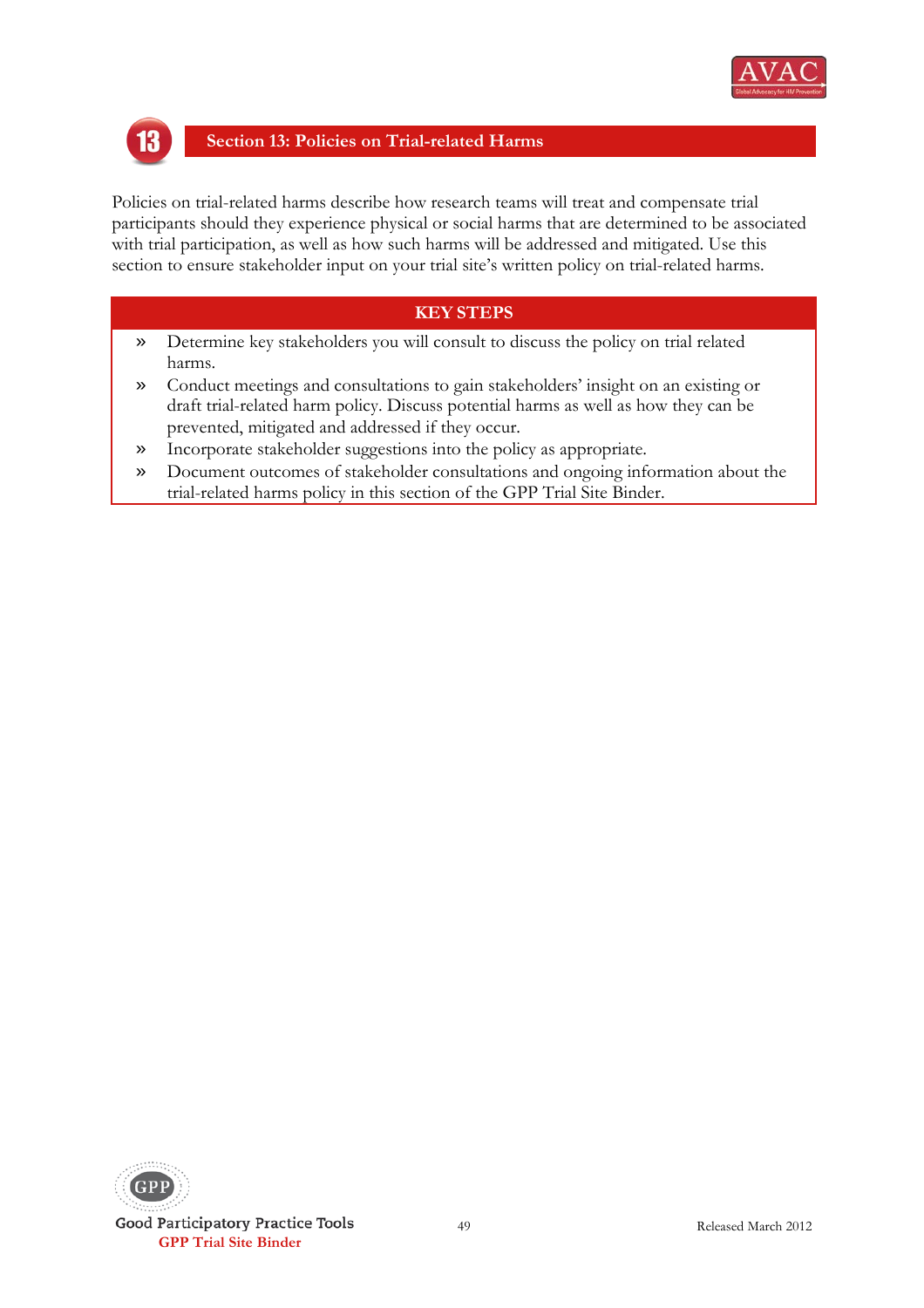

# **Trial-Related Harms Policy**

*Note: Most trial sites have existing trial-related harms policies in place as part of Good Clinical Practice and ethical requirements for trial conduct. In such cases, documentation of the plan is not necessary in the GPP file, but should be referenced. However, documentation of stakeholder input on the policy and subsequent changes is necessary and should be filed below.*

**Trial Site Name:** 

#### **Purpose:**

To describe how the research team will treat and compensate participants should they experience any trial-related physical or social harms, as well as how such harms will be addressed.

#### **Responsibilities:**

(Insert name of trial staff job title) is responsible for day-to-day oversight of the policy as well as the policy components.

#### **Part A: Stakeholders**

List key stakeholders who can act as advisors in anticipating social harms, providing advice to the research team on how to mitigate such social harms, and provide overall advice on the trialrelated harms policy.

#### **Part B: Anticipated Harms**

List social and physical harms that the research team and stakeholders anticipate trial participants might experience.

#### **Part C: Prevention Strategies**

Describe main strategies to prevent or reduce risk of trial-related harms.

#### **Part D: Reporting Procedures**

Describe procedures for investigating and reporting trial-related physical and social harms experienced by participants.

#### **Part E: Referral Procedures**

Describe procedures for referring participants to appropriate services, if they experience trialrelated harms.

#### **Part E: Compensation of Participants**

Describe procedures for compensating participants, if they experience trial-related harms.

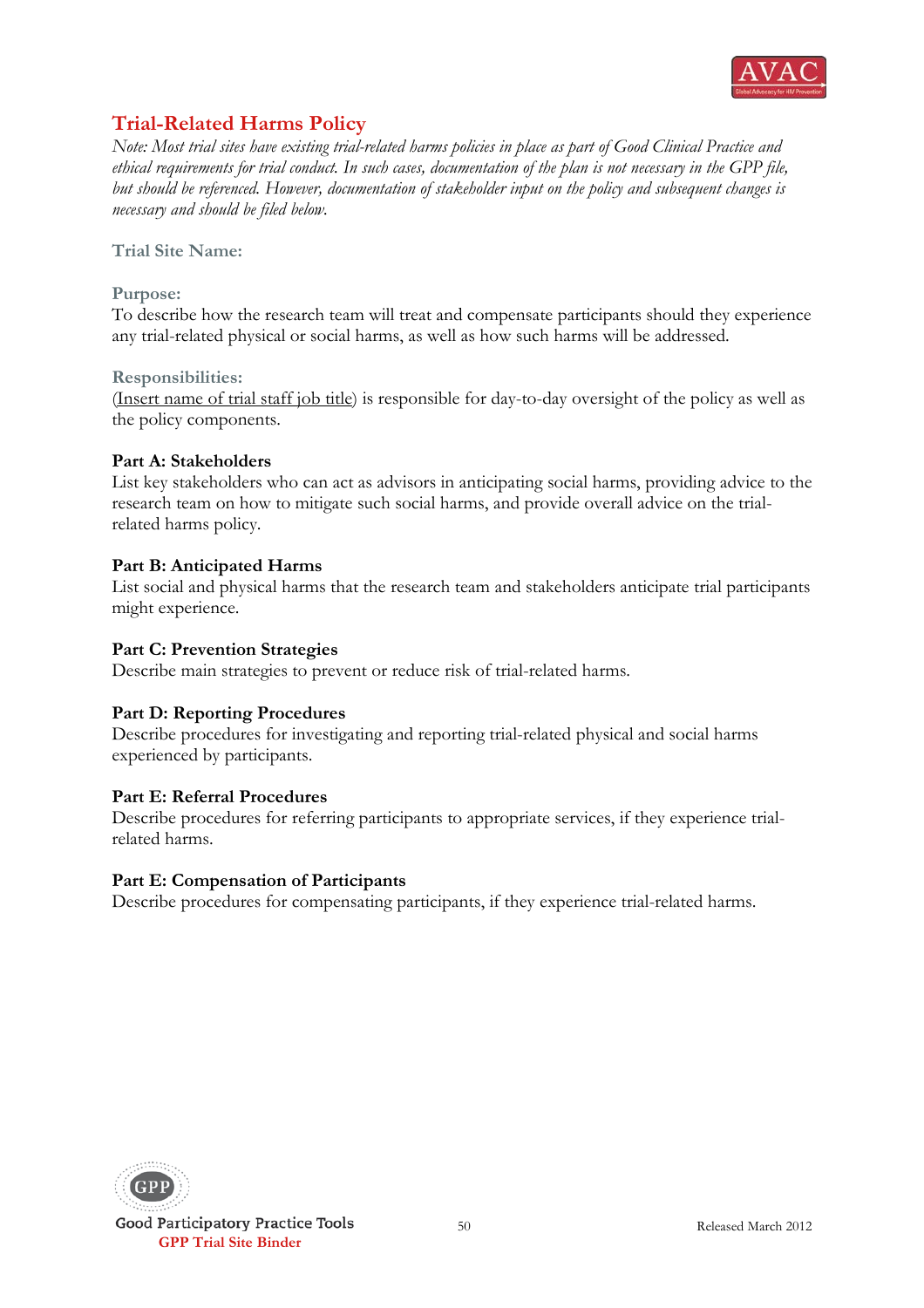

### **History:**

| Version<br>Number | Date Plan<br><b>Becomes</b><br><b>Effective</b> | <b>Supercedes</b><br>$(e.g.$ the version<br>and date of the<br>previous plan) | Review<br>Date | <b>Key Changes Between</b><br><b>Versions</b> |
|-------------------|-------------------------------------------------|-------------------------------------------------------------------------------|----------------|-----------------------------------------------|
| 1.0               |                                                 |                                                                               |                | Initial Release                               |

### **Approval**

Principal Investigator Signature Date

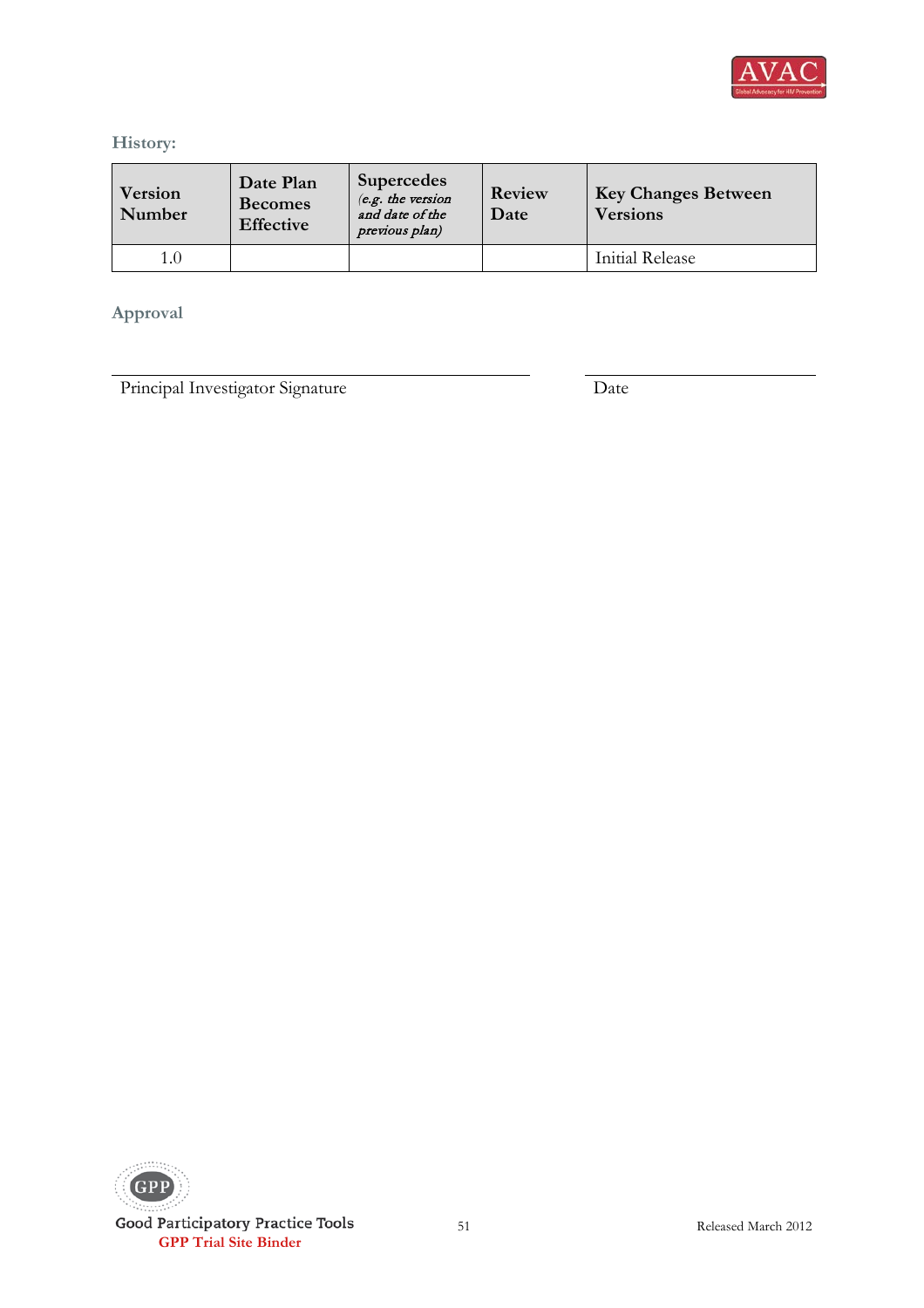



#### **Section 14: Trial Accrual, Follow-up, and Exit**

Trial accrual, follow-up, and exit activities include the recruitment, screening, enrolment, followup, and exit of trial participants in biomedical HIV prevention trials. Use this section to file any information related to stakeholder discussions or consultations on these processes.

- » Determine the key stakeholders who you can consult to discuss strategies for trial accrual, follow-up, and exit activities of trial participants.
- » Conduct meetings and consultations to discuss trial procedures, such as recruitment, screening, enrolment, follow-up, and exit of trial participants.
- » Integrate comments and suggestions into relevant trial procedures.
- » Document outcomes of stakeholder consultations and ongoing information about trial accrual, follow-up and exit processes in this section of the GPP Trial Site Binder.

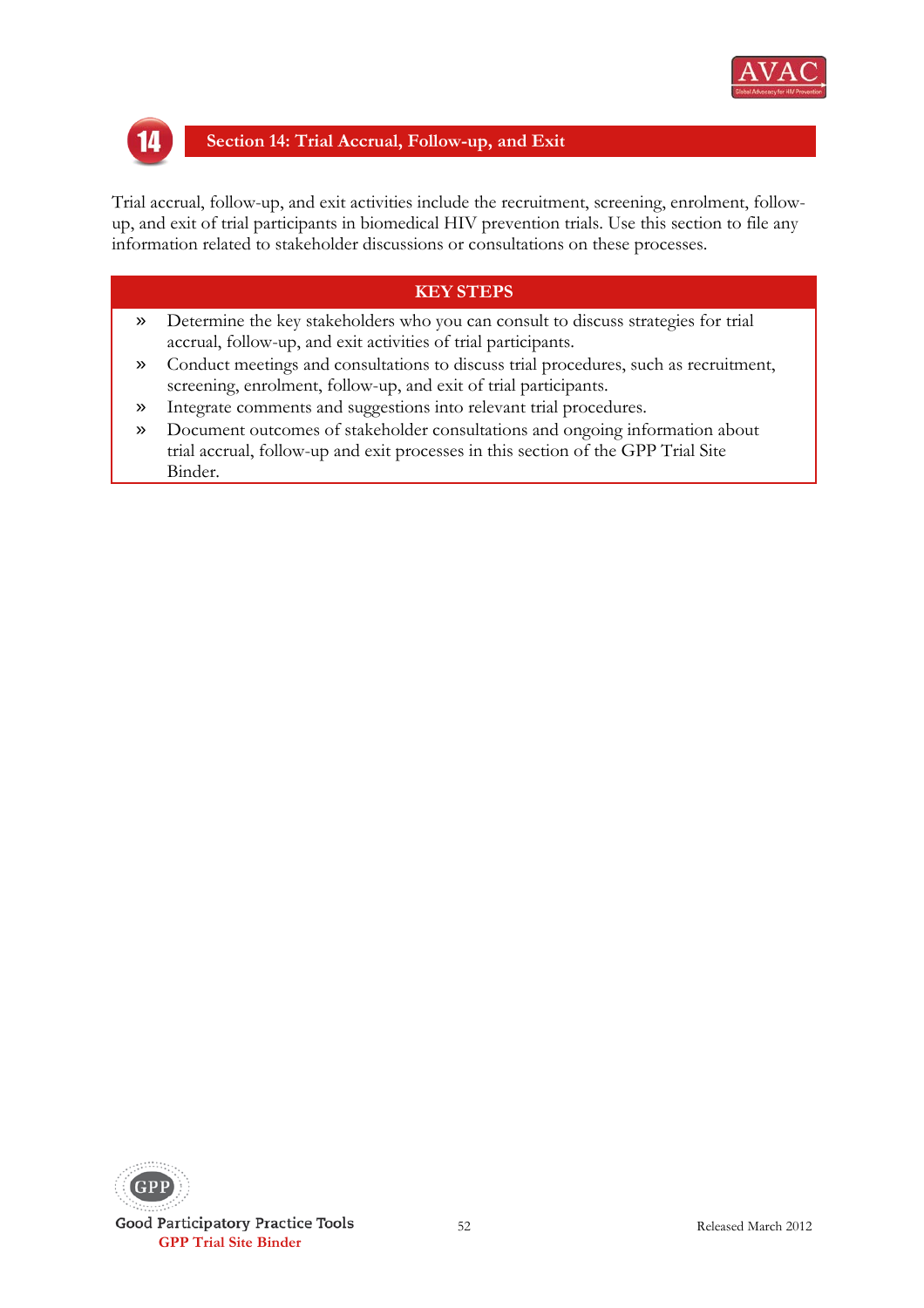

| Consultations on Trial Accrual, Follow-up, and Exit Procedures |                                  |                                    |                 |
|----------------------------------------------------------------|----------------------------------|------------------------------------|-----------------|
| Name of Stakeholder<br>and Contact Details                     | <b>Trial Procedure Discussed</b> | <b>Suggested Ideas or Comments</b> | <b>Comments</b> |
|                                                                |                                  |                                    |                 |
|                                                                |                                  |                                    |                 |
|                                                                |                                  |                                    |                 |
|                                                                |                                  |                                    |                 |
|                                                                |                                  |                                    |                 |
|                                                                |                                  |                                    |                 |
|                                                                |                                  |                                    |                 |
|                                                                |                                  |                                    |                 |
|                                                                |                                  |                                    |                 |
|                                                                |                                  |                                    |                 |
|                                                                |                                  |                                    |                 |
|                                                                |                                  |                                    |                 |
|                                                                |                                  |                                    |                 |
|                                                                |                                  |                                    |                 |

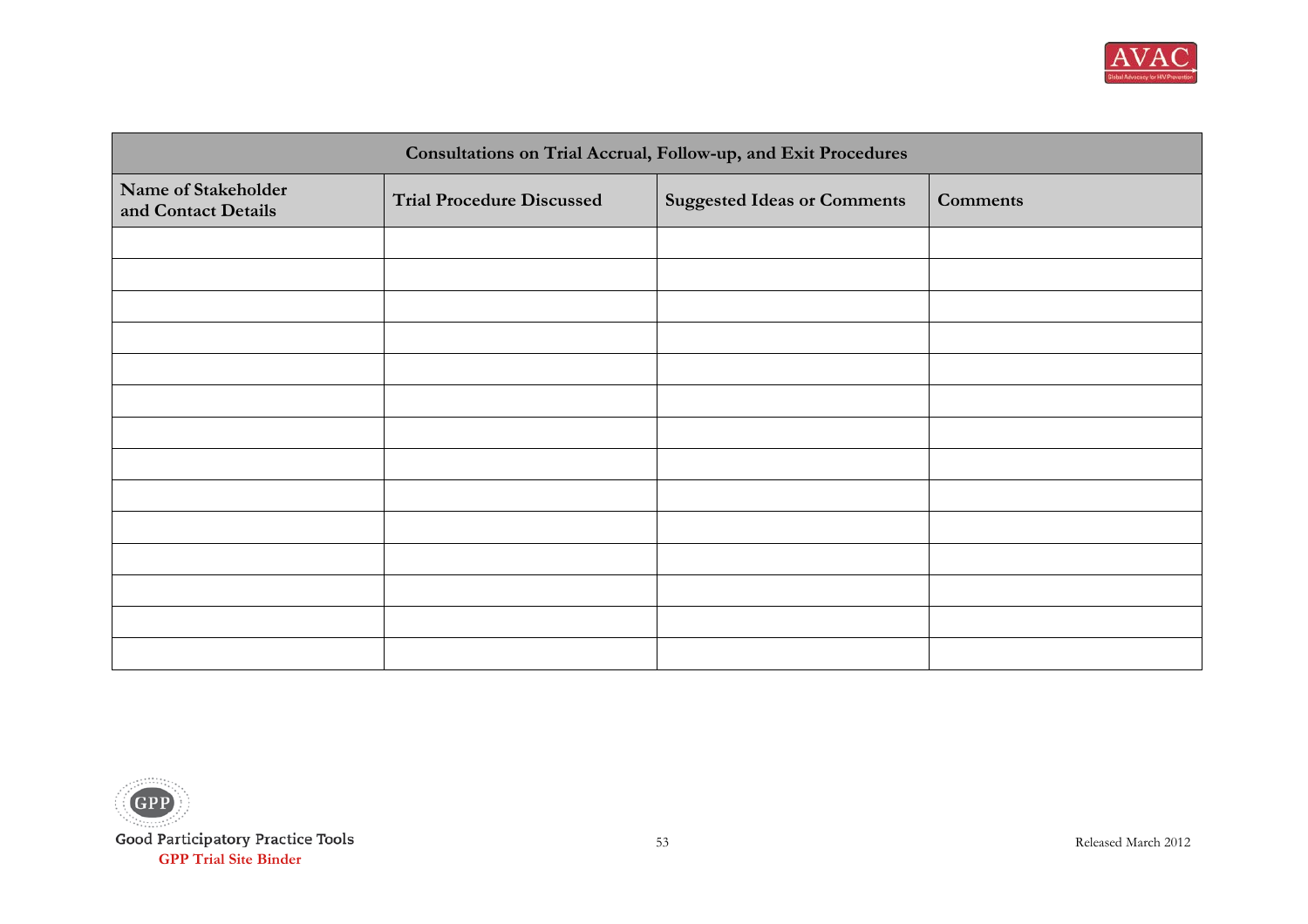**Meeting Notes:**

| <b>Meeting Title</b>     |  |
|--------------------------|--|
| <b>Meeting Date</b>      |  |
| <b>Meeting Attendees</b> |  |

| <b>Note Taker</b>         |  |
|---------------------------|--|
| <b>Purpose of Meeting</b> |  |

| Agenda Topics |  |
|---------------|--|
|               |  |
| ◡.            |  |
| 4.            |  |
| ∽<br>J.       |  |

| <b>Meeting Outcomes</b>                                          |  |  |  |
|------------------------------------------------------------------|--|--|--|
| <b>GPP</b> Action Items<br><b>Person Responsible</b><br>Deadline |  |  |  |
|                                                                  |  |  |  |
|                                                                  |  |  |  |
|                                                                  |  |  |  |

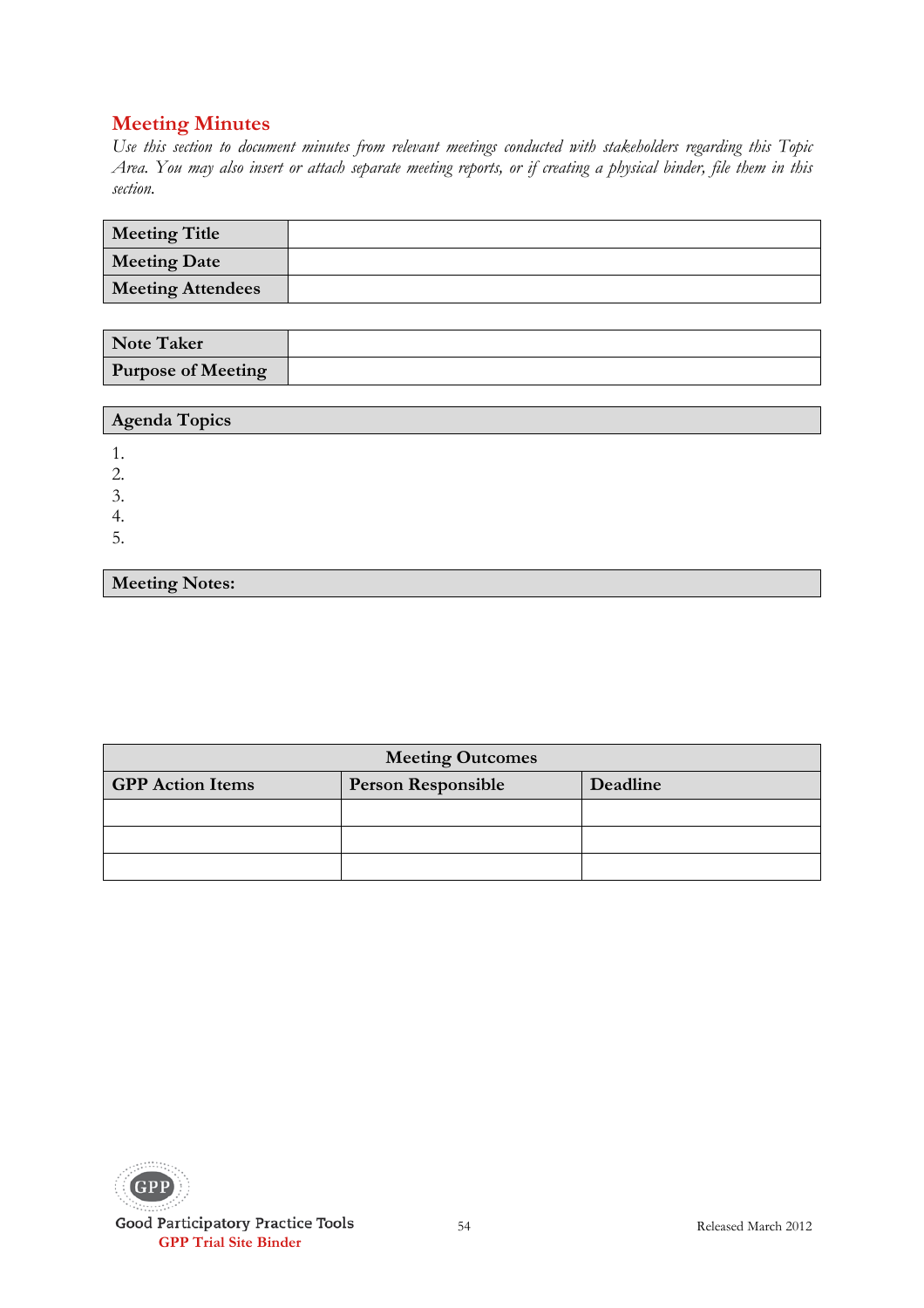

#### **Section 15: Trial Closure and Results Dissemination**

Trial closure occurs when all participants have exited from the trial and all trial procedures are completed. Results dissemination involves dissemination of trial results to participants, community stakeholders, and the public at large, as well as the unblinding of participants to trial group or arm assignment. Use this section to file information about stakeholder discussions or consultations around such processes and your trial closure and results dissemination plan.

- » Determine the key stakeholders with whom to discuss strategies for trial closure and results dissemination.
- » Well in advance of the end of your trial, conduct meetings and consultations to discuss a clear plan for communicating this information and to pilot draft messages that will be used to minimize any misunderstandings.
- » Create a written plan for trial closure and results dissemination.
- » Document outcomes of stakeholder consultations and ongoing information about trial closure and results dissemination in this section of the GPP Trial Site Binder.

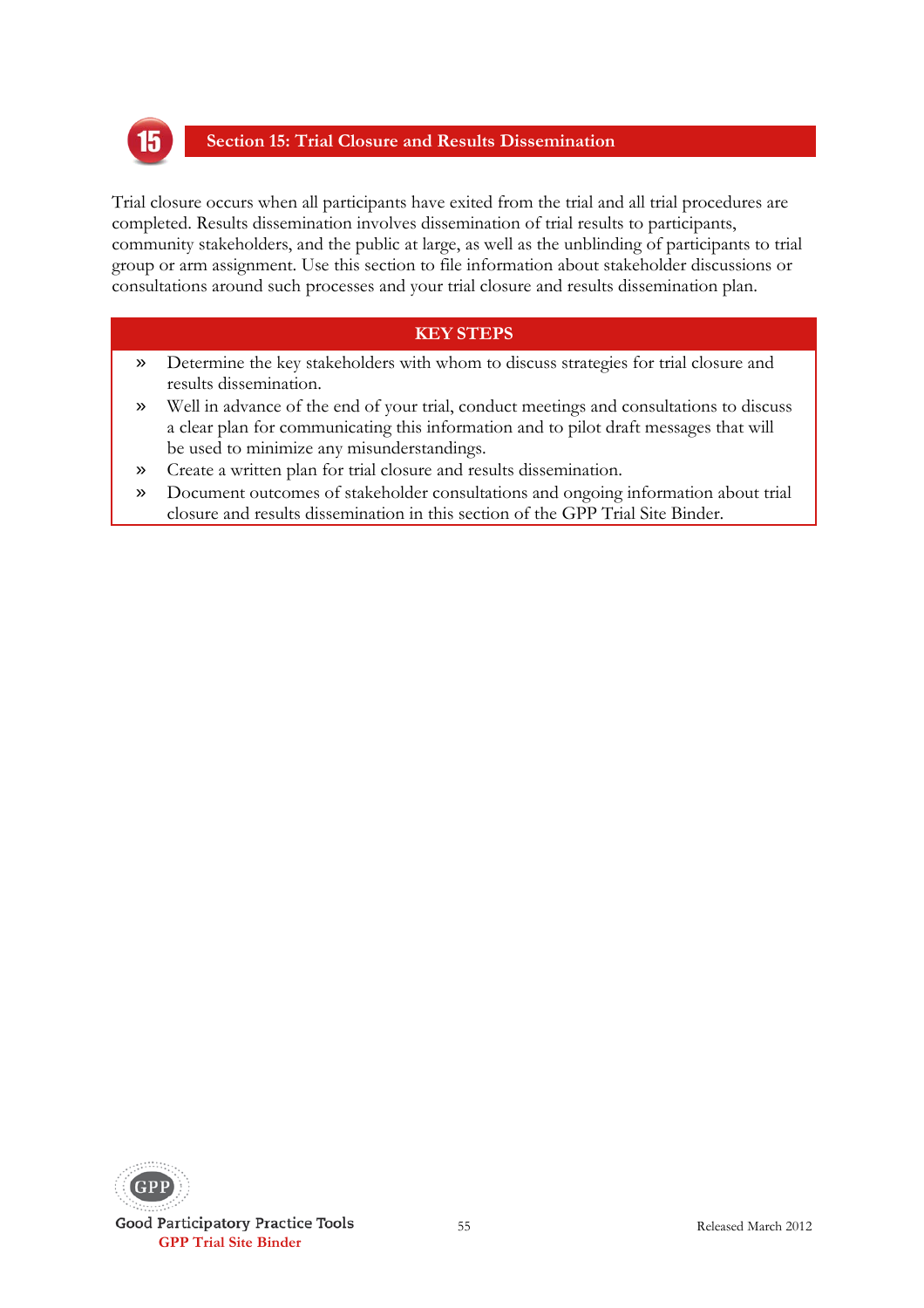# **Trial Closure and Results Dissemination Plan**

#### **Trial Site Name:**

#### **Purpose:**

To describe procedures for trial closure and dissemination of results to participants, community stakeholders, and the public at large.

#### **Responsibilities:**

(Insert name of trial staff job title) is responsible for day-to-day oversight of the plan as well as activities stipulated in the plan.

#### **Part A: Plan for Trial Results**

Describe your strategies to manage expectations about trial closure scenarios and trial results, including preparing participants and relevant stakeholders for all possible outcomes.

#### **Part B: Key Messages**

List potential messages to use in different trial closure scenarios as well as different results scenarios.

#### **Part C: Results Dissemination**

Describe your procedures for contacting and informing trial participants of research results before they are announced publicly as well procedures for public announcement.

#### **Part D: Results Consultation**

Describe how community stakeholder responses to the results will be systematically collected and documented.

**History:**

| Version<br>Number | Date Plan<br><b>Becomes</b><br><b>Effective</b> | <b>Supercedes</b><br>$(e.g.$ the version<br>and date of the<br>previous plan) | Review<br>Date | <b>Key Changes Between</b><br><b>Versions</b> |
|-------------------|-------------------------------------------------|-------------------------------------------------------------------------------|----------------|-----------------------------------------------|
| 1.0               |                                                 |                                                                               |                | Initial Release                               |

**Approval**

Principal Investigator Signature Date



Good Participatory Practice Tools  **GPP Trial Site Binder**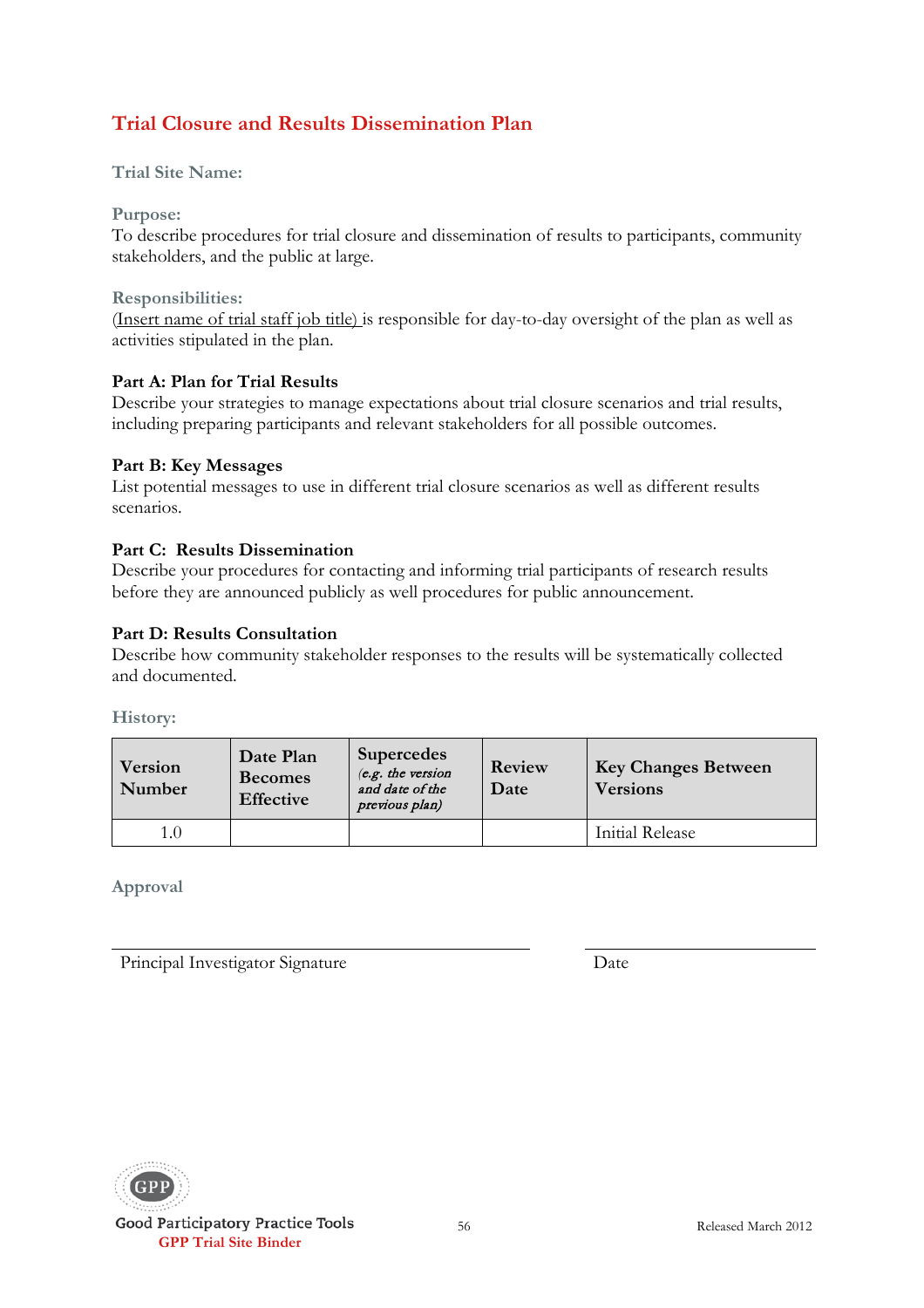**Meeting Notes:**

| <b>Meeting Title</b>     |  |
|--------------------------|--|
| <b>Meeting Date</b>      |  |
| <b>Meeting Attendees</b> |  |

| <b>Note Taker</b>         |  |
|---------------------------|--|
| <b>Purpose of Meeting</b> |  |

| Agenda Topics |  |
|---------------|--|
|               |  |
| ◡.            |  |
| 4.            |  |
| ∽<br>J.       |  |

| <b>Meeting Outcomes</b>                              |  |          |  |
|------------------------------------------------------|--|----------|--|
| <b>GPP</b> Action Items<br><b>Person Responsible</b> |  | Deadline |  |
|                                                      |  |          |  |
|                                                      |  |          |  |
|                                                      |  |          |  |

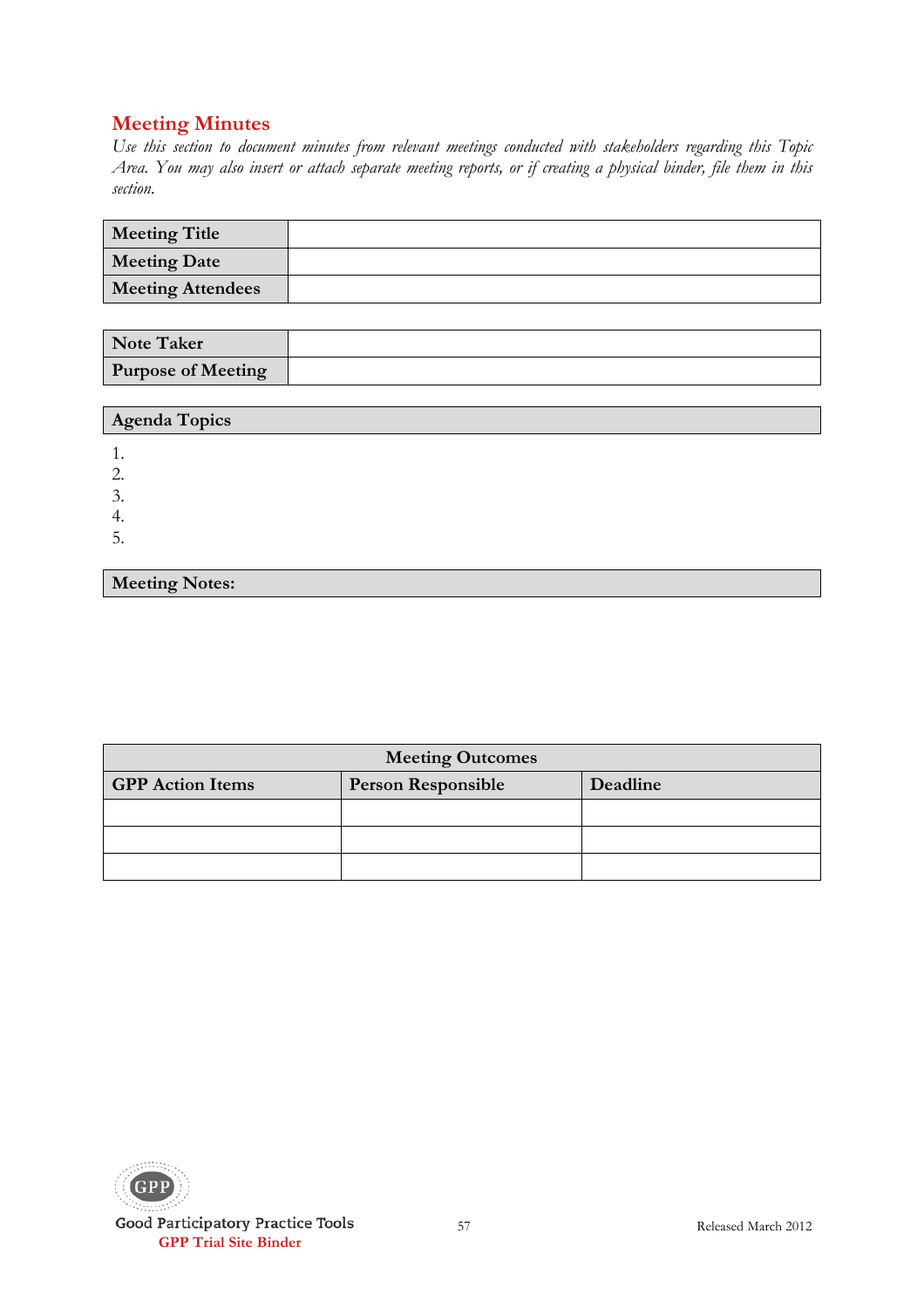

#### **Section 16: Post-Trial Access to Trial Products and Procedures**

The term "post-trial access to trial products or procedures" refers to making the prevention product or procedure tested in the trial available to trial participants and local community stakeholders (1) should the new product or procedure be scientifically validated or approved by relevant authorities, and (2) in the form of follow-on, open label, or other such studies before product licensure or approval, should an efficacy or effectiveness trial have a compelling positive finding, with no safety concerns. Use this section to file information related to stakeholder discussions and consultations on this issue.

- » Determine the key stakeholders with whom you can consult to discuss how trial participants and others might have access to the product or procedure you are testing and the processes for licensure and roll-out, should the product be safe and effective.
- » Conduct meetings and consultations to discuss potential options for post-trial access.
- » Create a written plan with stakeholders given different trial outcomes.
- » Document outcomes of stakeholder consultations and ongoing information about post-trial access to trial products or procedures in this section of the GPP Trial Site Binder.

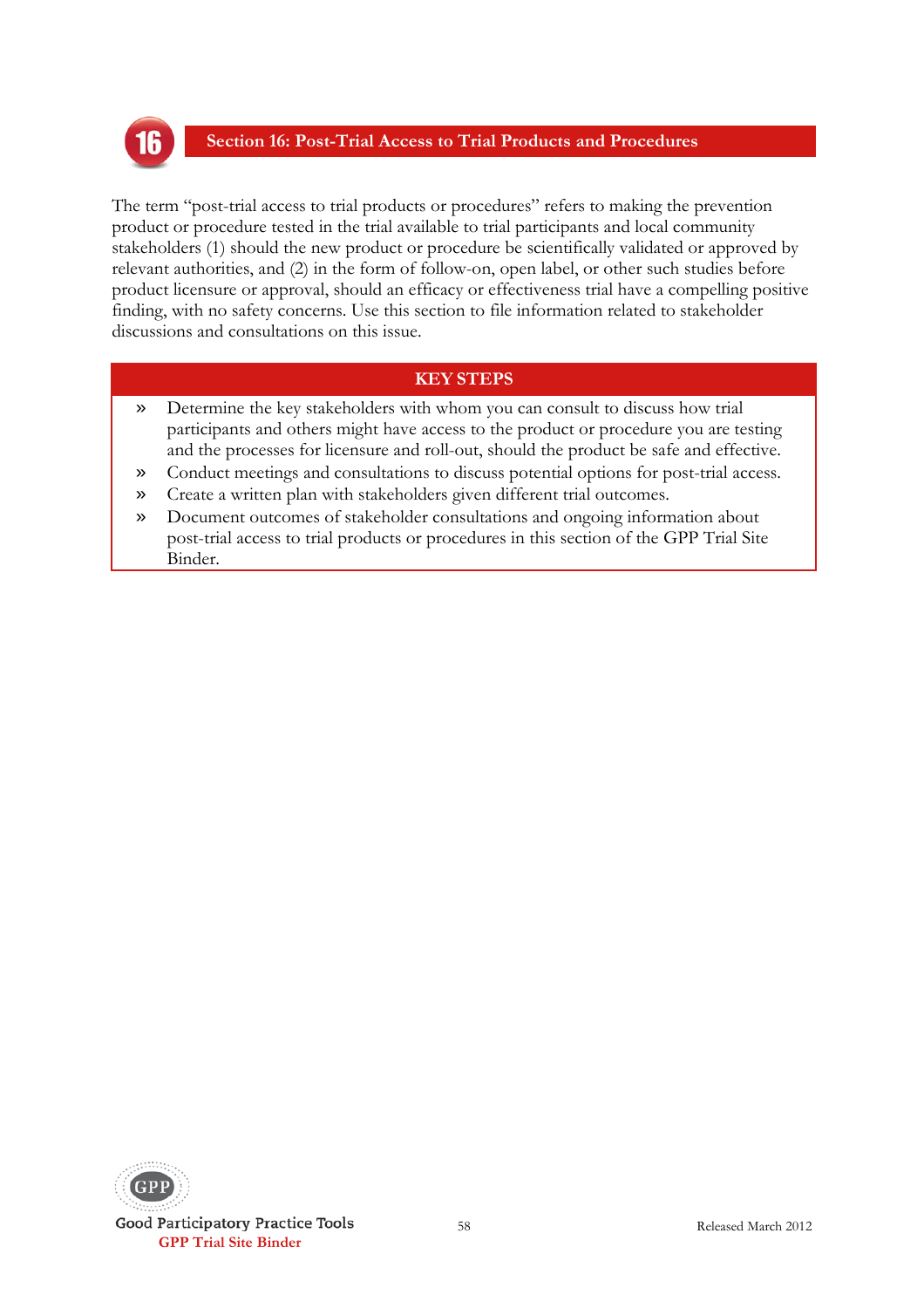| Summary of Stakeholder Comments on Post-Trial Access to Trial Products and Procedures |                                                              |                           |                             |                 |
|---------------------------------------------------------------------------------------|--------------------------------------------------------------|---------------------------|-----------------------------|-----------------|
| Name of Stakeholder<br>and Contact Details                                            | <b>Suggestions or</b><br><b>Comments</b> from<br>Stakeholder | <b>Action Agreed Upon</b> | Person/Party<br>Responsible | <b>Comments</b> |
|                                                                                       |                                                              |                           |                             |                 |
|                                                                                       |                                                              |                           |                             |                 |
|                                                                                       |                                                              |                           |                             |                 |
|                                                                                       |                                                              |                           |                             |                 |
|                                                                                       |                                                              |                           |                             |                 |
|                                                                                       |                                                              |                           |                             |                 |
|                                                                                       |                                                              |                           |                             |                 |
|                                                                                       |                                                              |                           |                             |                 |
|                                                                                       |                                                              |                           |                             |                 |
|                                                                                       |                                                              |                           |                             |                 |
|                                                                                       |                                                              |                           |                             |                 |
|                                                                                       |                                                              |                           |                             |                 |
|                                                                                       |                                                              |                           |                             |                 |
|                                                                                       |                                                              |                           |                             |                 |
|                                                                                       |                                                              |                           |                             |                 |

**Addition**